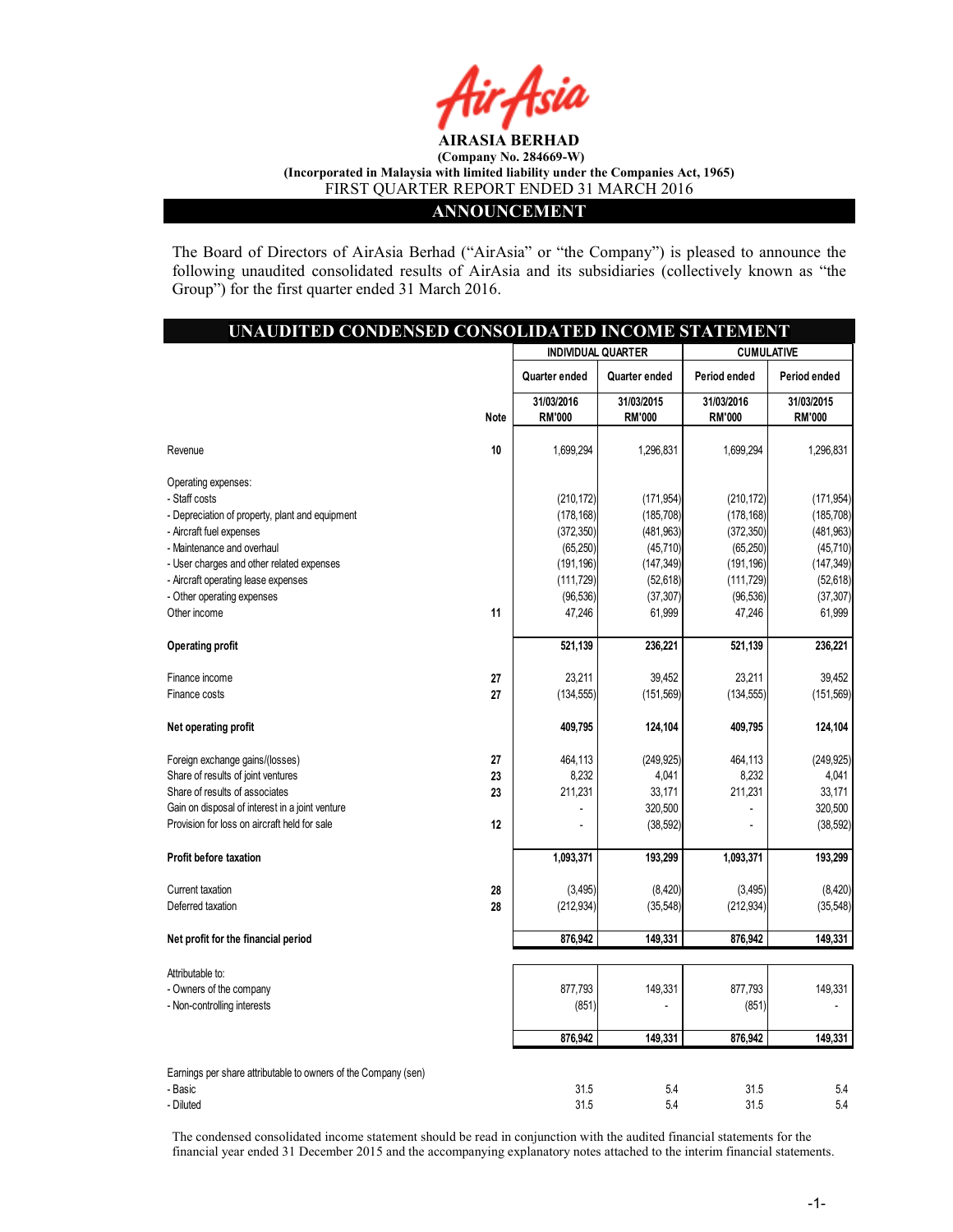fir Asia

### UNAUDITED CONDENSED CONSOLIDATED STATEMENT OF COMPREHENSIVE INCOME

|                                                    |             | <b>INDIVIDUAL QUARTER</b>   |                             | <b>CUMULATIVE</b>           |                             |
|----------------------------------------------------|-------------|-----------------------------|-----------------------------|-----------------------------|-----------------------------|
|                                                    |             | Quarter ended               | Quarter ended               | Period ended                | Period ended                |
|                                                    | <b>Note</b> | 31/03/2016<br><b>RM'000</b> | 31/03/2015<br><b>RM'000</b> | 31/03/2016<br><b>RM'000</b> | 31/03/2015<br><b>RM'000</b> |
| Net profit for the financial period                |             | 876,942                     | 149,331                     | 876,942                     | 149,331                     |
| Other comprehensive (loss)/income                  |             |                             |                             |                             |                             |
| Available-for-sale financial assets                |             | 68,937                      | (29, 551)                   | 68,937                      | (29, 551)                   |
| Cash flow hedges                                   | 13          | (368,532)                   | (3,972)                     | (368,532)                   | (3,972)                     |
| Foreign currency translation differences           |             | (21, 446)                   | (5,320)                     | (21, 446)                   | (5,320)                     |
| Total comprehensive income                         |             |                             |                             |                             |                             |
| for the period                                     |             | 555,901                     | 110,488                     | 555,901                     | 110,488                     |
| Total comprehensive income/(loss) attributable to: |             |                             |                             |                             |                             |
| Owners of the Company                              |             | 556.752                     | 110,488                     | 556,752                     | 110,488                     |
| Non-controlling interests                          |             | (851)                       |                             | (851)                       |                             |
|                                                    |             | 555,900                     | 110,488                     | 555,900                     | 110,488                     |
|                                                    |             |                             |                             |                             |                             |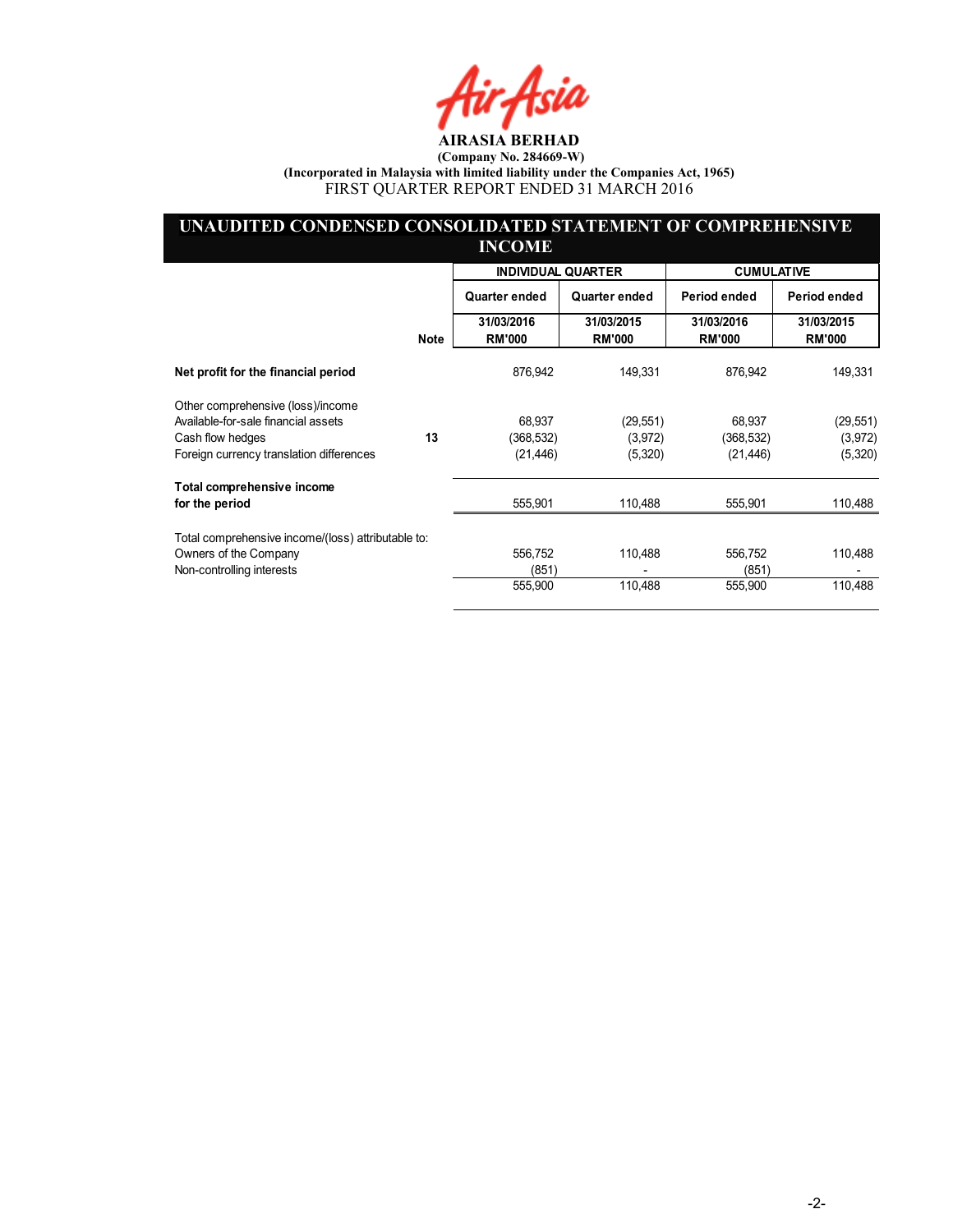Air<sub>t</sub>Asia

### UNAUDITED CONDENSED CONSOLIDATED CASH FLOW STATEMENTS 31/03/2016 31/03/2015<br>RM'000 RM'000 RM'000 RM'000 CASH FLOWS FROM OPERATING ACTIVITIES Profit before taxation 193,299 1,093,371 1,093,371 1,093,271 1,093,299 Adjustments: Property, plant and equipment<br>- Depreciation - Depreciation 185,708 185,708 185,708 178,168 178,168 185,708 185,708 185,708 1 - Gain on disposal (4,529)<br>Impairment of property, plant and equipment (156) (156) (1569 (4,529) Impairment of property, plant and equipment  $\begin{array}{|l|l|}\n\hline\n\text{Provision of loss on aircraft held for sale} & & & \\
\hline\n\end{array}$ Provision of loss on aircraft held for sale<br>
Fair value loss/(gain) on derivative financial intruments 133,676 133,676 (197,565) Fair value loss/(gain) on derivative financial intruments 133,676 (197,565) (197,565)<br>Share of results of joint ventures (197,565) (197,565) (197,565) Share of results of joint ventures Share of results of associates (33,171) (33,171) (33,171) (33,171) (33,171) Gain on disposal of investment in AAE Travel Net unrealised foreign exchange loss (601,354) 474,872<br>
Interest expense 151,569 134,555 Interest expense Interest income (23,211) (39,452)<br>
23,444,782 (23,211) (39,452) 707,245 Changes in working capital Inventories (12,172) (229) Receivables and prepayments and the set of the set of the set of the set of the set of the set of the set of the set of the set of the set of the set of the set of the set of the set of the set of the set of the set of the Trade and other payables 300,890 (195,263) Intercompany balances (323,273) (323,273)<br> **h** generated from operations (202,272) (202,272) (323,273) (323,273) Cash generated from operations Interest paid (85,120) (80,402) Interest received 25,885 10,000 25,885 10,000 25,885 10,000 25,885 10,000 25,885 10,000 25,885 10,000 25,885 10,000 25,885 10,000 25,885 10,000 25,885 10,000 25,885 10,000 25,885 10,000 25,885 10,000 25,885 10,000 10,000 1  $\begin{array}{|c|c|c|c|c|}\hline \text{Tax paid} & & \text{(4,927)} \ \hline \end{array}$ Net cash generated from operating activities 209,751 209,751 CASH FLOWS FROM INVESTING ACTIVITIES Property, plant and equipment - Additions (202,034) (95,659) Proceeds from disposal and the set of the control of the control of the control of the control of the control of the control of the control of the control of the control of the control of the control of the control of the Investment in associated companies (22,615) (53,400) Proceeds from disposal of investment in AAE Travel - 347,044 Loan repayments received from associates and the control of a subsidiary company and the control of a subsidiary company of the control of a subsidiary company of the control of a subsidiary company of the control of the c Acquisition of a subsidiary company Net cash (used in)/generated from investing activities (224,827) (224,827) 162,399 CASH FLOWS FROM FINANCING FACILITIES Buy-back of shares (160) (160) (160) (160) (160) (160) (160) (160) (160) (160) (160) (160) (160) (160) (160) (160) (160) (160) (160) (160) (160) (160) (160) (160) (160) (160) (160) (160) (160) (160) (160) (160) (160) (160) Proceeds from borrowings 126,635 240,016 25 25 25 25 26,635 25 26,635 26 27 27 28 29 29 29 29 29 27 28 29 27 28 Repayment of borrowings  $(297,780)$ Net cash used in financing activities (171,145) (171,145) (764,192) (171,145) NET (DECREASE)/INCREASE FOR THE **FINANCIAL PERIOD 201,005** (665,291) 201,005 CASH AND CASH EQUIVALENTS AT BEGINNING OF THE FINANCIAL PERIOD 1,337,849 CURRENCY TRANSLATION DIFFERENCES (33,234) 61,223 CASH AND CASH EQUIVALENTS AT END OF FINANCIAL PERIOD\* 1,728,171 1,600,077 Net Cash Flow - - PERIOD ENDED | PERIOD ENDED

\* Included within the balance at end of the financial period is an amount RM535.5 million restricted cash pledged as securities for banking facilities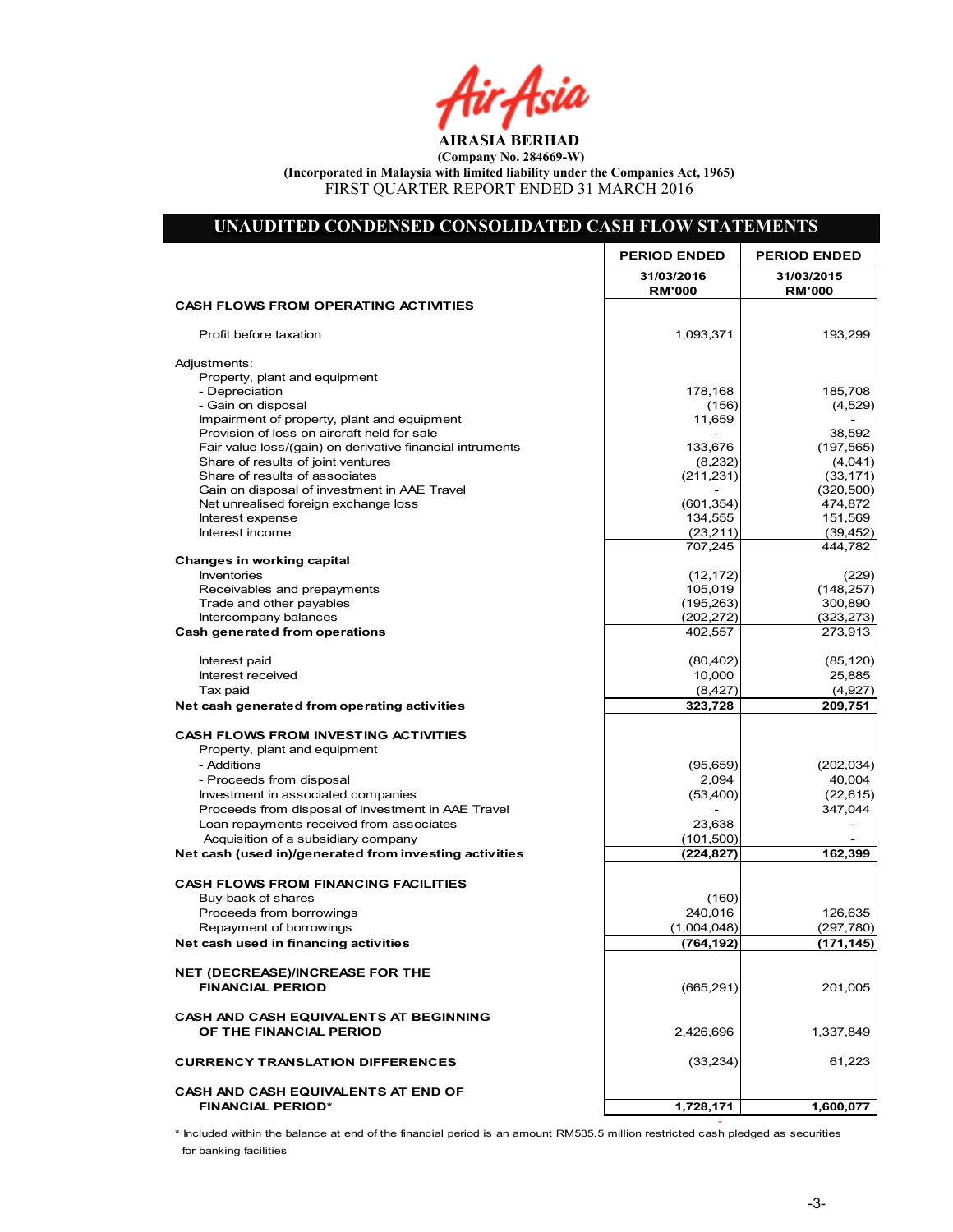Air Asia

### UNAUDITED CONDENSED CONSOLIDATED STATEMENT OF FINANCIAL POSITION

|                                                              |      | <b>AS AT</b>                | AS AT                       |
|--------------------------------------------------------------|------|-----------------------------|-----------------------------|
|                                                              |      |                             |                             |
|                                                              |      | 31/03/2016<br><b>RM'000</b> | 31/12/2015<br><b>RM'000</b> |
|                                                              | Note |                             |                             |
| <b>NON CURRENT ASSETS</b>                                    |      |                             |                             |
| Property, plant and equipment                                | 15   | 10,799,623                  | 10,927,645                  |
| Investment in associates                                     | 23   | 1,285,271                   | 1,020,640                   |
| Investment in a jointly controlled entity                    | 23   | 172,256                     | 164,024                     |
| Available-for-sale financial assets                          |      | 304,033                     | 235,097                     |
| Intangible assets                                            |      | 137,386                     | 19,184                      |
| Deferred tax assets                                          |      | 616,016                     | 828,950<br>1.412.242        |
| Receivables and prepayments<br>Deposits on aircraft purchase |      | 1,392,288<br>272,936        | 334,487                     |
| Amounts due from associates                                  |      | 997,870                     | 1,142,119                   |
| Derivative financial instruments                             | 33   | 430,534                     | 945,490                     |
|                                                              |      | 16,408,213                  | 17,029,878                  |
| <b>CURRENT ASSETS</b>                                        |      |                             |                             |
| Inventories                                                  |      | 38,324                      | 26,152                      |
| Receivables and prepayments                                  |      | 564,156                     | 617,422                     |
| Deposits on aircraft purchase                                |      | 348,820                     | 348,820                     |
| Amounts due from joint ventures                              |      | 9,189                       | 5,708                       |
| Amounts due from associates                                  |      | 559,389                     | 394,970                     |
| Amounts due from related parties                             |      | 31,695                      | 43,851                      |
| Deposits, bank and cash balances                             |      | 1,728,171                   | 2,426,696                   |
| Derivative financial instruments                             | 33   | 299,192                     | 419,112                     |
| Tax recoverable                                              |      |                             | 3,648                       |
|                                                              |      | 3,578,936                   | 4,286,379                   |
| <b>CURRENT LIABILITIES</b>                                   |      |                             |                             |
| Trade and other payables                                     |      | 1,442,904                   | 1,634,057                   |
| Sales in advance                                             |      | 623,734                     | 664,251                     |
| Derivative financial instruments                             | 33   | 417,540                     | 582,491                     |
| Amounts due to a related parties                             |      | 29,708                      | 13,661                      |
| Borrowings                                                   | 32   | 1,799,312                   | 2,377,256                   |
| Current tax liabilities                                      |      | 2,592<br>4,315,790          | 5,271,716                   |
| <b>NET CURRENT LIABILITIES</b>                               |      | (736, 854)                  | (985, 337)                  |
|                                                              |      |                             |                             |
| <b>NON CURRENT LIABILITIES</b>                               |      |                             |                             |
| Trade and other payables                                     |      | 1,225,142                   | 1,043,994                   |
| Amounts due to an associates                                 |      | 69,853                      | 76,216                      |
| Borrowings                                                   | 32   | 9,114,397                   | 10,235,579                  |
| Derivative financial instruments                             | 33   | 261,366                     | 237,898                     |
|                                                              |      | 10,670,758                  | 11,593,687                  |
|                                                              |      |                             |                             |
|                                                              |      | 5,000,601                   | 4,450,854                   |
| CAPIIAL AND RESERVES                                         |      |                             |                             |
| Share capital                                                | 7    | 278,297                     | 278,297                     |
| <b>Share Premium</b>                                         |      | 1,230,941                   | 1,230,941                   |
| Treasury shares                                              |      | (160)                       |                             |
| Foreign exchange reserve                                     |      | (2, 498)                    | 18,948                      |
| Retained earnings                                            |      | 4,233,533                   | 3,355,740                   |
| <b>Other Reserves</b>                                        |      | (731, 193)                  | (431,598)                   |
| Non-controlling interests                                    |      | 5,008,920                   | 4,452,328                   |
| <b>Total equity</b>                                          |      | (8,319)<br>5,000,601        | (1, 474)<br>4,450,854       |
| Net assets per share attributable to ordinary                |      |                             |                             |
| equity holders of the Company (RM)                           |      | 1.80                        | 1.60                        |
|                                                              |      |                             |                             |

The condensed consolidated statement of financial position should be read in conjunction with the audited financial statements for the financial year ended 31 December 2015 and the accompanying explanatory notes attached to the interim financial statements.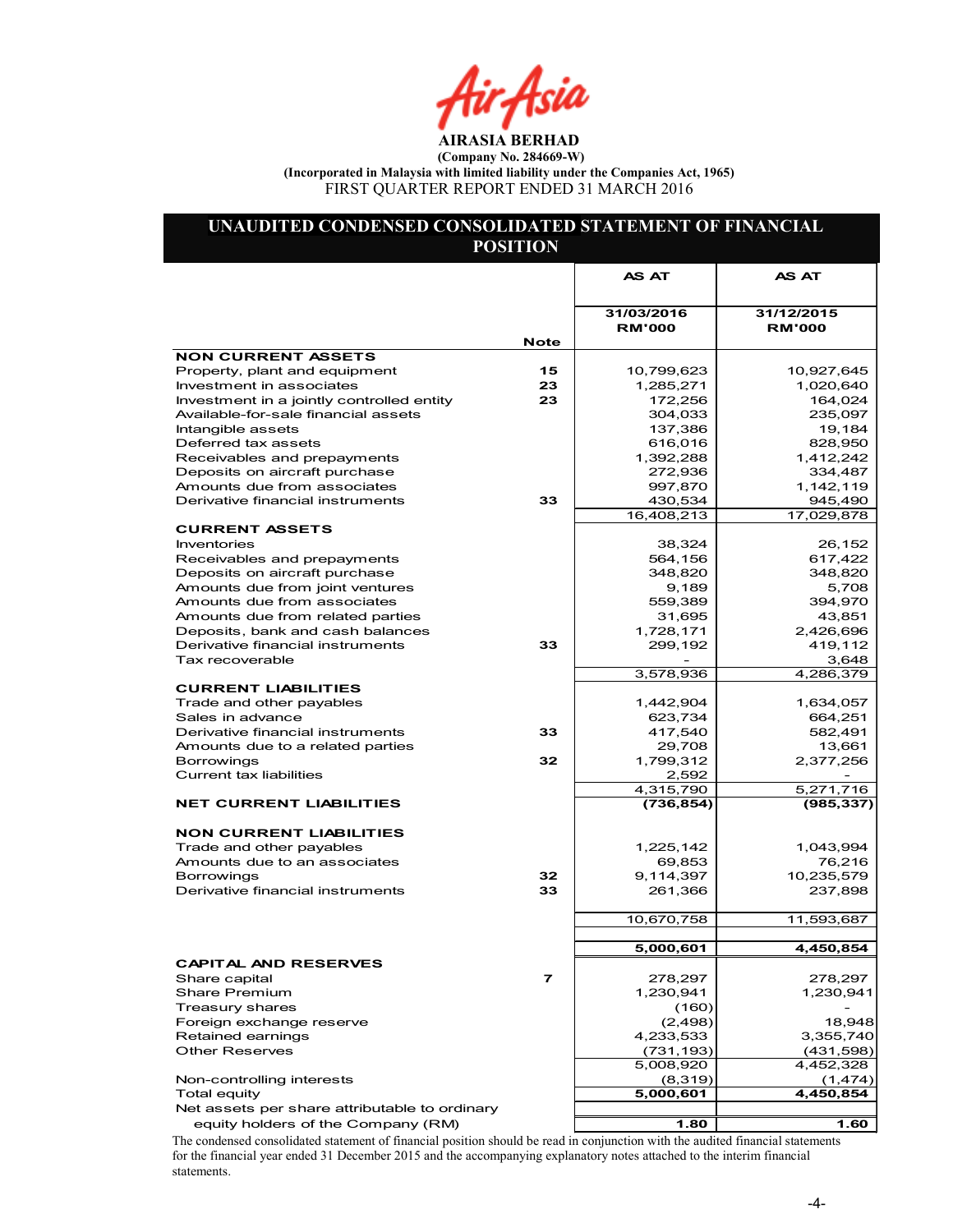4irAsia **AIRASIA BERHAD** 

(Incorporated in Malaysia with limited liability under the Companies Act, 1965) (Incorporated in Malaysia with limited liability under the Companies Act, 1965) FIRST QUARTER REPORT ENDED 31 MARCH 2016 FIRST QUARTER REPORT ENDED 31 MARCH 2016 (Company No. 284669-W) (Company No. 284669-W) AIRASIA BERHAD

## UNAUDITED CONDENSED CONSOLIDATED STATEMENT OF CHANGES IN EQUITY Ō<br>B UNAUDITED CONDENSED CONSOLIDATED STATEMENT OF CHANGES IN

|                                                               |                       |                                   |                         |                                | Attributable to owners of the Company |                                   |                           |                      |               |                                  |                 |
|---------------------------------------------------------------|-----------------------|-----------------------------------|-------------------------|--------------------------------|---------------------------------------|-----------------------------------|---------------------------|----------------------|---------------|----------------------------------|-----------------|
|                                                               | Issued and fully paid | of RM0.10 each<br>ordinary shares |                         |                                |                                       |                                   |                           |                      |               |                                  |                 |
|                                                               | of shares<br>Number   | Nominal<br>value                  | premium<br><b>Share</b> | exchange<br>Foreign<br>reserve | Cash flow<br>reserve<br>hedge         | Available-<br>reserve<br>for-sale | Treasury<br><b>Shares</b> | Retained<br>earnings | Total         | controlling<br>interests<br>Non- | equity<br>Total |
|                                                               | 000                   | <b>RM'000</b>                     | <b>RM'000</b>           | <b>RM'000</b>                  | <b>RM'000</b>                         | <b>RM'000</b>                     | RM'000                    | <b>RM'000</b>        | <b>RM'000</b> | <b>RM'000</b>                    | RM'000          |
| At 1 January 2016                                             | 2,782,974             | 278,297                           | ,941<br>1,230           | 18,948                         | (539, 968)                            | 108,370                           |                           | 3,355,740            | 4,452,328     | (1,474)                          | 4,450,854       |
| Net profit for the period                                     |                       | ı                                 |                         |                                | $\mathbf{I}$                          |                                   |                           | 877,793              | 877,793       | (851)                            | 876,942         |
| Other comprehensive income/(loss)                             |                       | 1                                 | ı                       | (21,446)                       | (368, 532)                            | 68,937                            | ı                         |                      | (321,041)     |                                  | (321,041)       |
| Buy-back of own shares                                        |                       |                                   |                         |                                |                                       |                                   | (160)                     |                      | (160)         |                                  | (160)           |
| Non-controlling interest arising<br>from business combination | ı                     | ı                                 | ı                       | ı                              | ı                                     |                                   | ı                         | ı                    |               | (5,994)                          | (5,994)         |
| At 31 March 2016                                              | 2,782,974             | 278,297                           | ,941<br>1,230           | (2,498)                        | (908, 500)                            | 177,307                           | (160)                     | 4,233,533            | 5,008,920     | (8,319)                          | 5,000,601       |
| At 1 January 2015                                             | 2,782,974             | 278,297                           | $-941$<br>1,230         | 8,818                          | (172, 874)                            | 311,874                           |                           | 2,898,035            | 4,555,091     |                                  | 4,555,091       |
| Net profit for the period                                     |                       | ı                                 |                         | ı                              | ı                                     |                                   | ı                         | 149,331              | 149,331       |                                  | 149,331         |
| Other comprehensive loss                                      |                       | ı                                 |                         | (5,320)                        | (3,972)                               | (29, 551)                         |                           |                      | (38, 843)     |                                  | (38, 843)       |
| At 31 March 2015                                              | 2,782,974             | 278,297                           | ,941<br>1,230           | 3,498                          | (176, 846)                            | 282,323                           |                           | 3,047,366            | 4,665,579     |                                  | 4,665,579       |

The condensed consolidated statement of changes in equity should be read in conjunction with the audited financial statements for the financial year ended 31 December 2015 and the accompanying<br>explanatory notes attached to The condensed consolidated statement of changes in equity should be read in conjunction with the audited financial statements for the financial year ended 31 December 2015 and the accompanying explanatory notes attached to the interim financial statements.

 $\vec{\mathsf{p}}$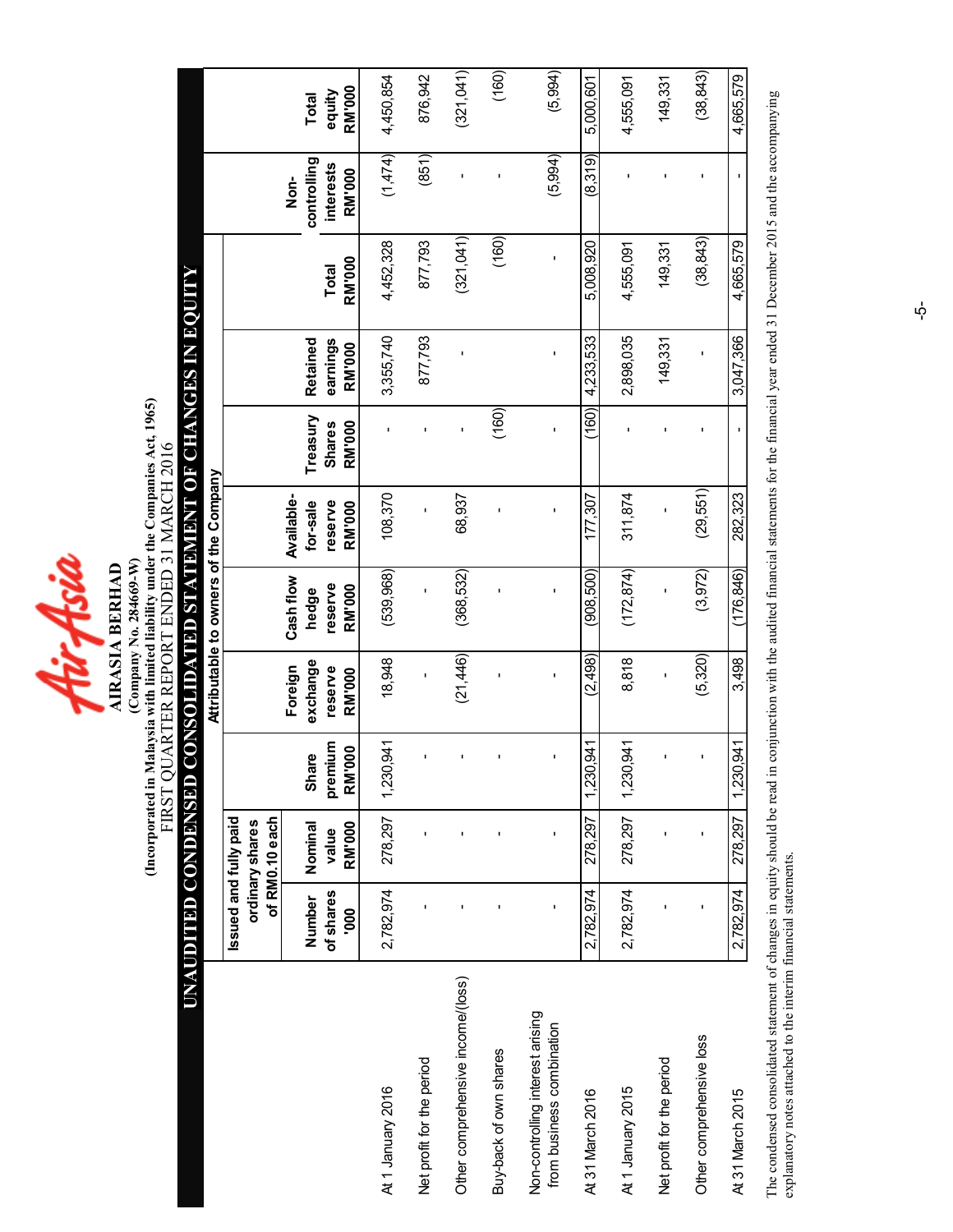

KEY OPERATING STATISTICS – 31 MARCH 2016

Performance indicator for Malaysian operations for current quarter against the same quarter last year

| <b>Quarter Ended: 31 March</b>     | Jan - Mar<br>2016 | Jan - Mar<br>2015 | <b>Change</b><br>$V - O - V$ |
|------------------------------------|-------------------|-------------------|------------------------------|
|                                    |                   |                   |                              |
|                                    |                   |                   |                              |
| Passengers Carried                 | 6,475,081         | 5,538,684         | 17%                          |
| Capacity                           | 7,579,068         | 7,347,600         | 3%                           |
| Seat Load Factor                   | 85%               | 75%               | 10 ppt                       |
| RPK (million)                      | 8,556             | 6,779             | 26%                          |
| ASK (million)                      | 10,069            | 9,017             | 12%                          |
| Average Fare (RM)                  | 166               | 150               | 11%                          |
| Ancillary Income Per Pax (RM)      | 50                | 47                | 5%                           |
| Unit Passenger Revenue (RM)        | 216               | 197               | 9%                           |
| Revenue / ASK (sen)                | 16.88             | 14.38             | 17%                          |
| Revenue / ASK (US cents)           | 4.13              | 3.52              | 17%                          |
| Cost / ASK (sen)                   | 11.70             | 11.76             | $-1%$                        |
| Cost / ASK (US cents)              | 2.86              | 2.88              | $-1%$                        |
| Cost / ASK-ex Fuel (sen)           | 8.00              | 6.42              | 25%                          |
| Cost / ASK-ex Fuel (US cents)      | 1.96              | 1.57              | 25%                          |
| Aircraft (end of period)           | 80                | 82                | $-2%$                        |
| Average Stage Length (km)          | 1,321             | 1,236             | 7%                           |
| Number of Flights                  | 42,014            | 40,820            | 3%                           |
| Fuel Consumed (Barrels)            | 1,640,187         | 1,498,268         | 9%                           |
| Average Fuel Price (US\$ / Barrel) | 56                | 79                | $-29%$                       |

Exchange Rate: RM:USD – 4.0892 - prior year US cent figures are restated at the current period average exchange rate

### Definition and calculation methodology

| ASK (Available Seat Kilometres)    | Total available seats multiplied by the distance flown.        |
|------------------------------------|----------------------------------------------------------------|
| RPK (Revenue Passenger Kilometres) | Number of passengers carried multiplied by distance<br>flown   |
| Revenue/ASK                        | Total revenue divided by ASK                                   |
| Cost/ASK                           | Total expenses before operating profit divided by ASK          |
| Cost/ASK - ex fuel                 | Costs, as defined above, less fuel expenses, divided by<br>ASK |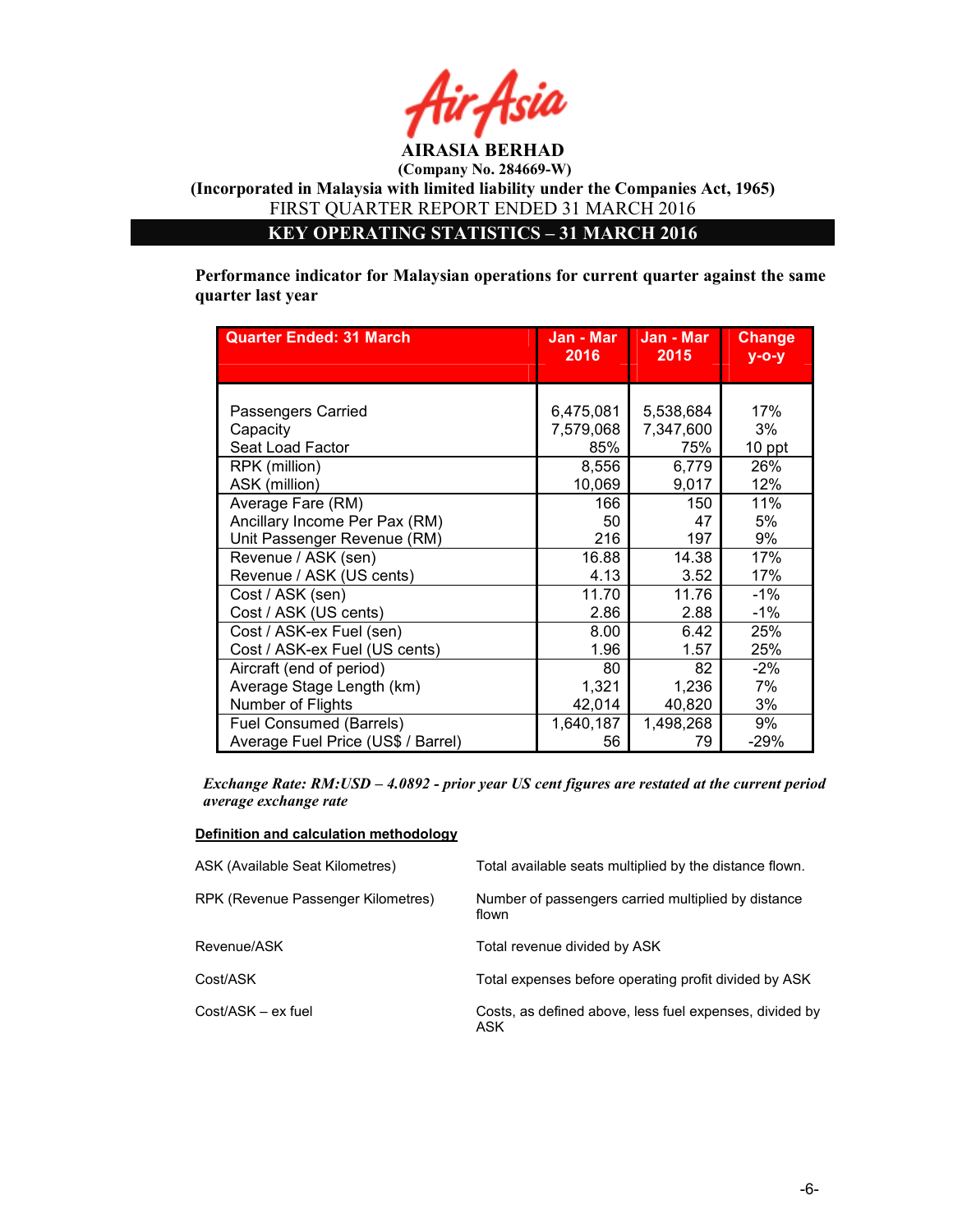### NOTES TO THE UNAUDITED ACCOUNTS – 31 MARCH 2016

### 1. Basis of preparation

The interim financial report is unaudited and has been prepared in accordance with Malaysian Financial Reporting Standard ("MFRS") 134: "Interim Financial Reporting" and paragraph 9.22 and Appendix 9B of the Bursa Malaysia Securities Berhad ("Bursa Malaysia") Listing Requirements.

The interim financial statements should be read in conjunction with the audited financial statements of the Group for the financial year ended 31 December 2015.

### 2. Summary of significant accounting policies

The accounting policies and methods of computation adopted for the interim financial statements are consistent with those adopted for the audited financial statements for the financial year ended 31 December 2015.

Details of standards, amendments to published standards and interpretations to existing standards that are applicable to the Group with effect from 1 January 2016 or later are provided in part B general information and summary of significant accounting policies in the audited financial statements of the Group for the financial year ended 31 December 2015. The adoption of the standards applicable to the Group that came into effect on 1 January 2016 did not have any significant impact on the Group upon initial application. The Group did not early adopt any new standards, amendments to published standards and interpretation to existing standards.

### 3. Auditors' report on preceding annual financial statements

The auditors have expressed an unqualified opinion on the Group's statutory financial statements for the financial year ended 31 December 2015 in their report dated 31 March 2016.

### 4. Seasonality of operations

AirAsia is primarily involved in the provision of air transportation services and thus, is subject to the seasonal demand for air travel. The load factor was 85% in the quarter under review, which was 10 percentage points higher than the same period last year. Compared against the immediate preceding quarter (fourth quarter October - December 2015), the load factor has remained consistent. This seasonal pattern is in line with the expectation of the Group.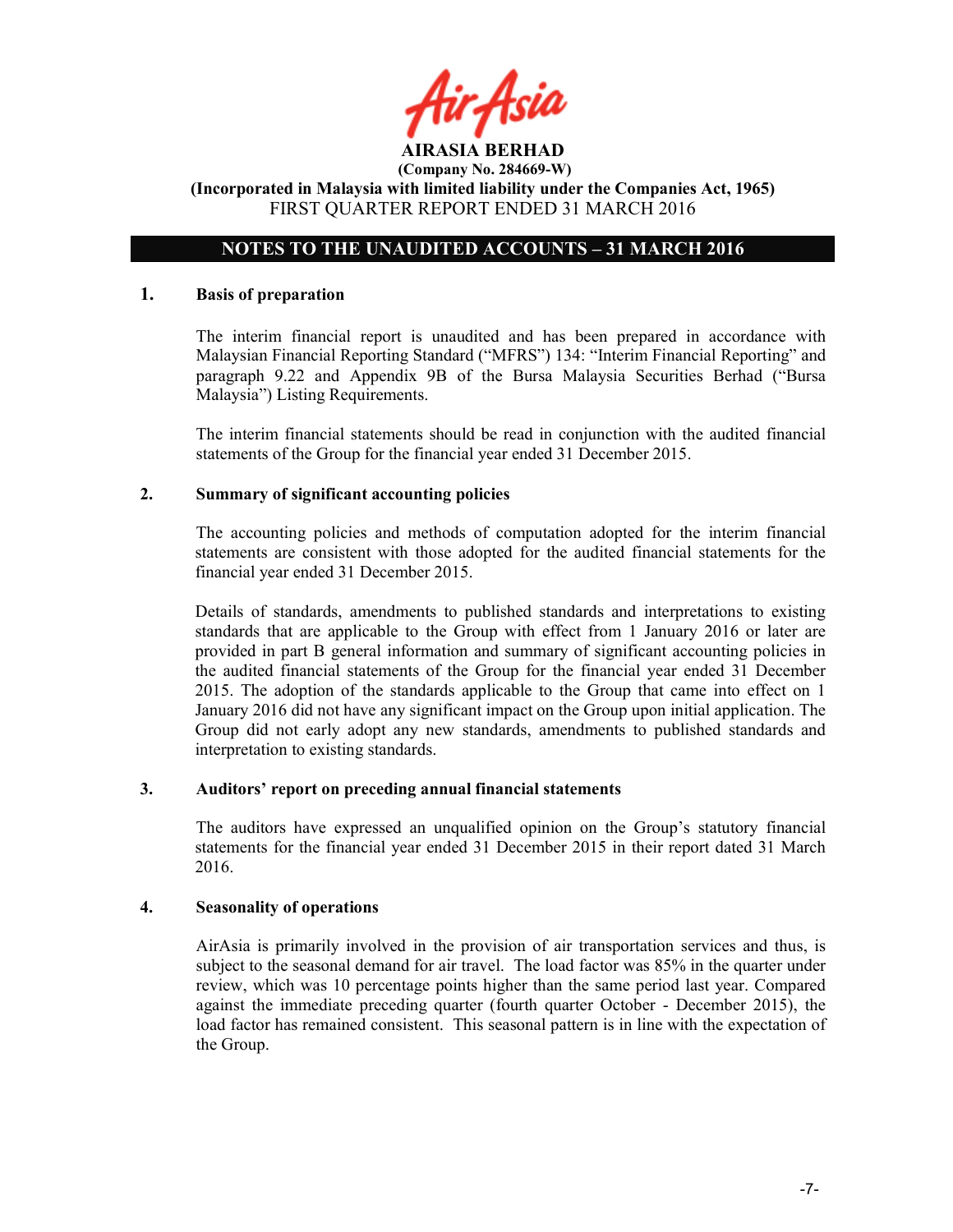ir Asii AIRASIA BERHAD

### NOTES TO THE UNAUDITED ACCOUNTS – 31 MARCH 2016

### 5. Unusual items due to their nature, size or incidence

There were no unusual items affecting assets, liabilities, equity, net income or cash flows during the current quarter and financial period-to-date.

### 6. Changes in estimates

There were no changes in estimates that have had material effect in the current quarter and financial period-to-date results.

### 7. Capital and reserves

During quarter ended 31 December 2015, the total issued and paid-up share capital of the Company remained unchanged at RM278,297,408. There was no cancellation, repurchases, resale and repayment of debt and equity securities for the period ended 31 March 2016.

### 8. Dividend paid

No dividends were paid in the quarter ended 31 March 2016.

### 9. Segment reporting

Operating segments are reported in a manner consistent with the internal management reporting provided to the chief operating decision maker, which is the Group's Chief Executive Officer ("GCEO") effective 1 July 2015 . The GCEO considers the business from a geographical perspective. The operating segments have been identified by each Air Operator Certificate ("AOC") held under the AirAsia brand, and are categorised as Malaysia, Thailand, Indonesia, Philippines, India and Japan.

The GCEO assesses the performance of the operating segments based on revenue and net operating profit.

Segment analysis by product categories has not been prepared as the Group is primarily engaged in the provision of air transportation services. Reconciliation to the reportable segments relates to the elimination of the associate companies.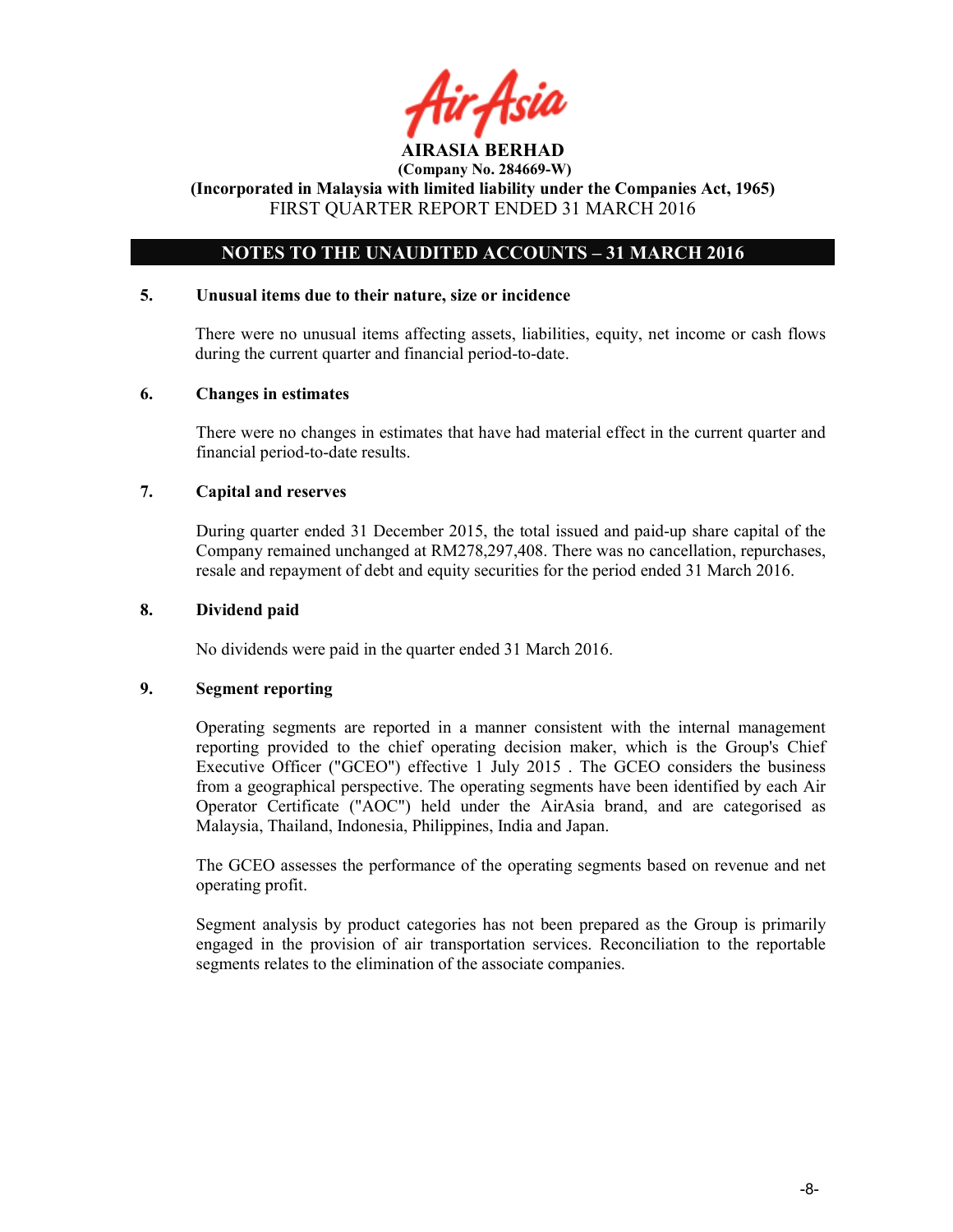

### (Company No. 284669-W)<br>(Incorporated in Malaysia with limited liability under the Companies Act, 1965)<br>FIRST QUARTER REPORT ENDED 31 MARCH 2016 (Incorporated in Malaysia with limited liability under the Companies Act, 1965) FIRST QUARTER REPORT ENDED 31 MARCH 2016 (Company No. 284669-W)

## NOTES TO THE UNAUDITED ACCOUNTS – 31 MARCH 2016 NOTES TO THE UNAUDITED ACCOUNTS - 31 MARCH 2016

### 9. Segment reporting (continued) Segment reporting (continued)  $\sigma$

The segment information provided to the Group CEO for the reportable segments for the quarter ended 31 March 2016 are as follows: The segment information provided to the Group CEO for the reportable segments for the quarter ended 31 March 2016 are as follows:

|                                                                                                         | Malaysia<br><b>RM'000</b>   | Thailand<br><b>RM'000</b> | Indonesia<br><b>RM'000</b> | RM'000<br>Philippines  | India<br><b>RM'000</b>   | Japan<br><b>RM'000</b> | Adjustments<br><b>RM'000</b><br>Elimination | <b>RM'000</b><br>Total    |
|---------------------------------------------------------------------------------------------------------|-----------------------------|---------------------------|----------------------------|------------------------|--------------------------|------------------------|---------------------------------------------|---------------------------|
| Revenue                                                                                                 | 1,699,294                   | 1,033,416                 | 275,386                    | 229,640                | 118,764                  |                        | (360, 996)                                  | 2,995,503                 |
| Operating expenses<br>Staff costs                                                                       | (210, 172)                  | 128,346                   | (47, 321)                  | (29, 170)              | (22, 674)                | (21, 766)              |                                             | 459,449)                  |
| - Depreciation of property, plant and equipment<br>Aircraft fuel expenses                               | (178, 168)<br>(372, 350)    | (32, 310)<br>(222, 595)   | (6,753)<br>(97, 817)       | (8,993)<br>(24.342)    | (1,288)<br>43,897)       | (474)<br>(894)         |                                             | (227, 986)<br>813,895)    |
| - User charges and other related expenses<br>- Maintenance and overhaul                                 | (191, 196)<br>(65, 250)     | (81,208)<br>156,959       | (61, 857)<br>(47,021)      | (64, 483)<br>(31, 434) | $(16,531)$<br>$(17,947)$ | (762)<br>(795)         | 121,736                                     | (460, 189)<br>153,519)    |
| Aircraft operating lease expenses                                                                       | (111, 729)                  | 134,622                   | (49, 241)                  | (41, 643)              | (22, 960)                | (4, 202)               | 237,276                                     | 127, 122)                 |
| - Other operating expenses                                                                              | (96, 536)                   | (58, 222)                 | (21, 788)                  | (9, 877)               | (2, 834)                 | (5,271)                | 17,968                                      | 176,561)                  |
| Other income                                                                                            | 47,246                      | 18,177                    | 31,319                     | 5,681                  | 1,905                    |                        | (15, 984)                                   | 88,345                    |
| Operating profit/(loss)                                                                                 | 521,139                     | 237,331                   | (25,094)                   | (26,622)               | (7,463)                  | (34, 164)              |                                             | 665,127                   |
| Finance income<br>Finance costs                                                                         | (134, 555)<br>23,211        | (15, 410)<br>1,413        | (9,711)<br>185             | (5, 941)               | (116)<br>796             | (13)                   | $7,410$<br>7.410                            | (158, 337)<br>18,210      |
| Net operating profit/(loss)                                                                             | 409,795                     | 223,334                   | (34, 620)                  | (32, 552)              | (6, 783)                 | (34, 174)              |                                             | 525,000                   |
| Foreign exchange (losses)/gains<br>Share of results of joint ventures<br>Share of results of associates | 464,113<br>8,232<br>211,231 | (281)<br>$\mathbf I$      | 41,282                     | 40,258                 | 2,025                    | 445                    | (207, 584)                                  | 547,842<br>8,232<br>3,647 |
| Profit/(loss) before taxation                                                                           | 1.093.371                   | 223,053                   | 6,662                      | 7,706                  | (4, 758)                 | (33,729)               | (207,584)                                   | 1,084,721                 |

 $\phi$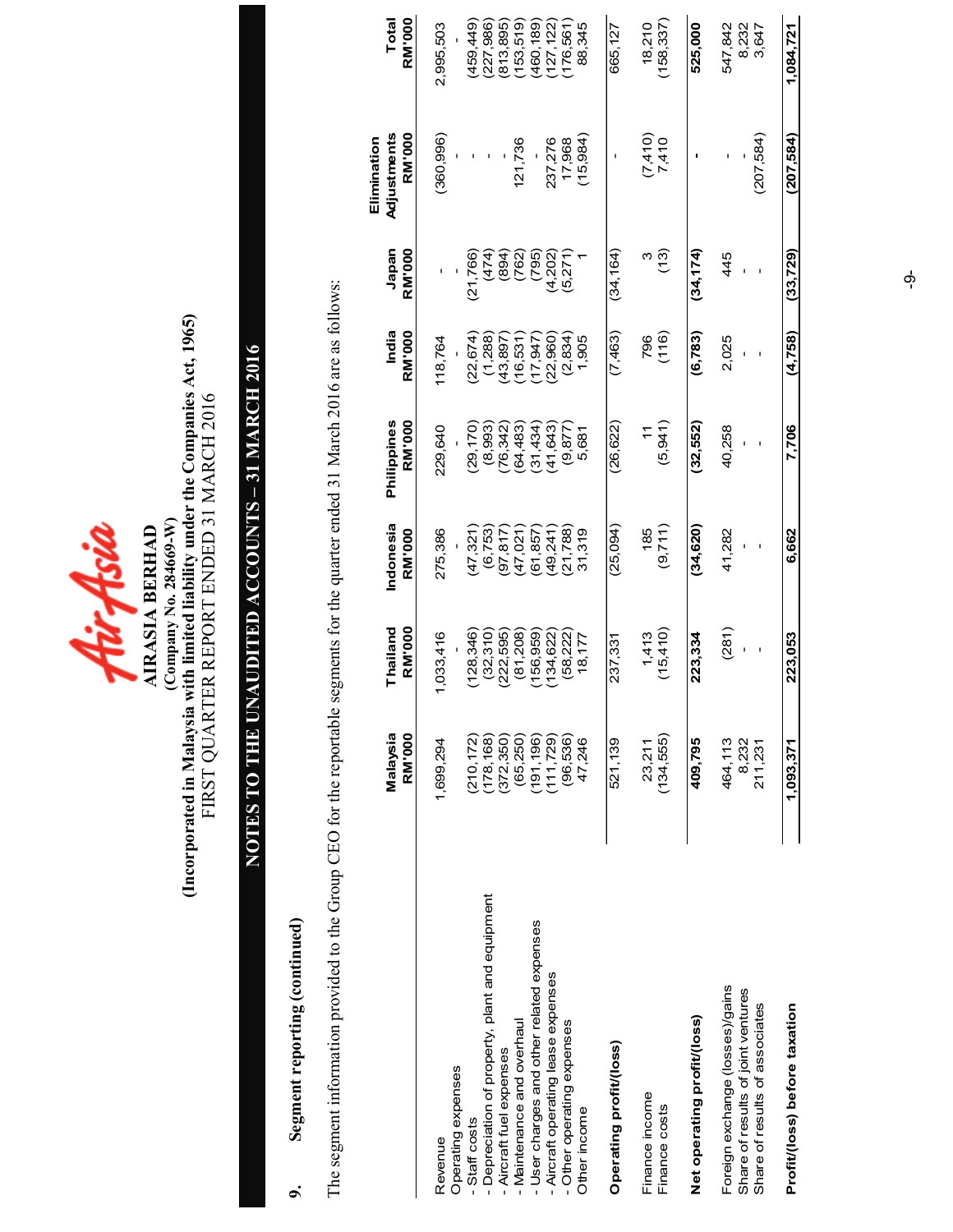| יכו ד או | <b>AIRASIA BERHAD</b> | Company No. 284669-W) | (Incorporated in Malaysia with limited liability under the Companies Act, 1965) | FIRST QUARTER REPORT ENDED 31 MARCH 2016 |
|----------|-----------------------|-----------------------|---------------------------------------------------------------------------------|------------------------------------------|
|----------|-----------------------|-----------------------|---------------------------------------------------------------------------------|------------------------------------------|

# NOTES TO THE UNAUDITED ACCOUNTS – 31 MARCH 2016 NOTES TO THE UNAUDITED ACCOUNTS - 31 MARCH 2016

### 9. Segment reporting (continued) Segment reporting (continued)  $\sigma$

The segment information provided to the Group CEO for the reportable segments as at 31 March 2016 are as follows: The segment information provided to the Group CEO for the reportable segments as at 31 March 2016 are as follows:

|                                             |                           |                    |                            |                              |                        |                        | Elimination                  |                               |
|---------------------------------------------|---------------------------|--------------------|----------------------------|------------------------------|------------------------|------------------------|------------------------------|-------------------------------|
|                                             | Malaysia<br><b>RM'000</b> | Thailand<br>RM'000 | Indonesia<br><b>RM'000</b> | Philippines<br><b>RM'000</b> | India<br><b>RM'000</b> | Japan<br><b>RM'000</b> | Adjustments<br><b>RM'000</b> | <b>Total</b><br><b>RM'000</b> |
| Segment Assets                              |                           |                    |                            |                              |                        |                        |                              |                               |
| Property, plant and equipment               | 10,799,623                | 1,983,943          | 418,511                    | 200,998                      | 22,834                 | 19,938                 |                              | 13,445,847                    |
| Deposits, cash and bank balances            | 1,728,171                 | 961,551            | 40,028                     | 17,643                       | 36,166                 | 91,901                 |                              | 2,875,460                     |
| Investment in joint ventures and associates | 1,457,527                 |                    |                            |                              |                        |                        | 1,234,944                    | 222,583                       |
| Other assets                                | 6,001,828                 | 461,542            | 482,195                    | 252,764                      | 26,158                 | 27,748                 | (977,903)                    | 6.274.332                     |
|                                             | 19,987,149                | 3,407,035          | 940,733                    | 471,405                      | 85,158                 | 139,587                | (2.212.847)                  | 22,818,222                    |
|                                             |                           |                    |                            |                              |                        |                        |                              |                               |
| Segment Liabilities                         |                           |                    |                            |                              |                        |                        |                              |                               |
| Borrowings                                  | (10, 913, 709)            | (1,507,238)        | (432, 760)                 | (344, 325)                   |                        |                        | 432,760                      | (12, 765, 272)                |
| <b>Others</b>                               | (4,072,839)               | (890.025)          | 1,281,295)                 | 1,605,363)                   | 154.145)               | (20,365)               | 2,406,299                    | (5,617,733)                   |
|                                             | (14.986.548)              | (2,397,262)        | (1,714,055)                | (1,949,689)                  | 154,145)               | (20, 365)              | 2,839,058                    | (18, 383, 005)                |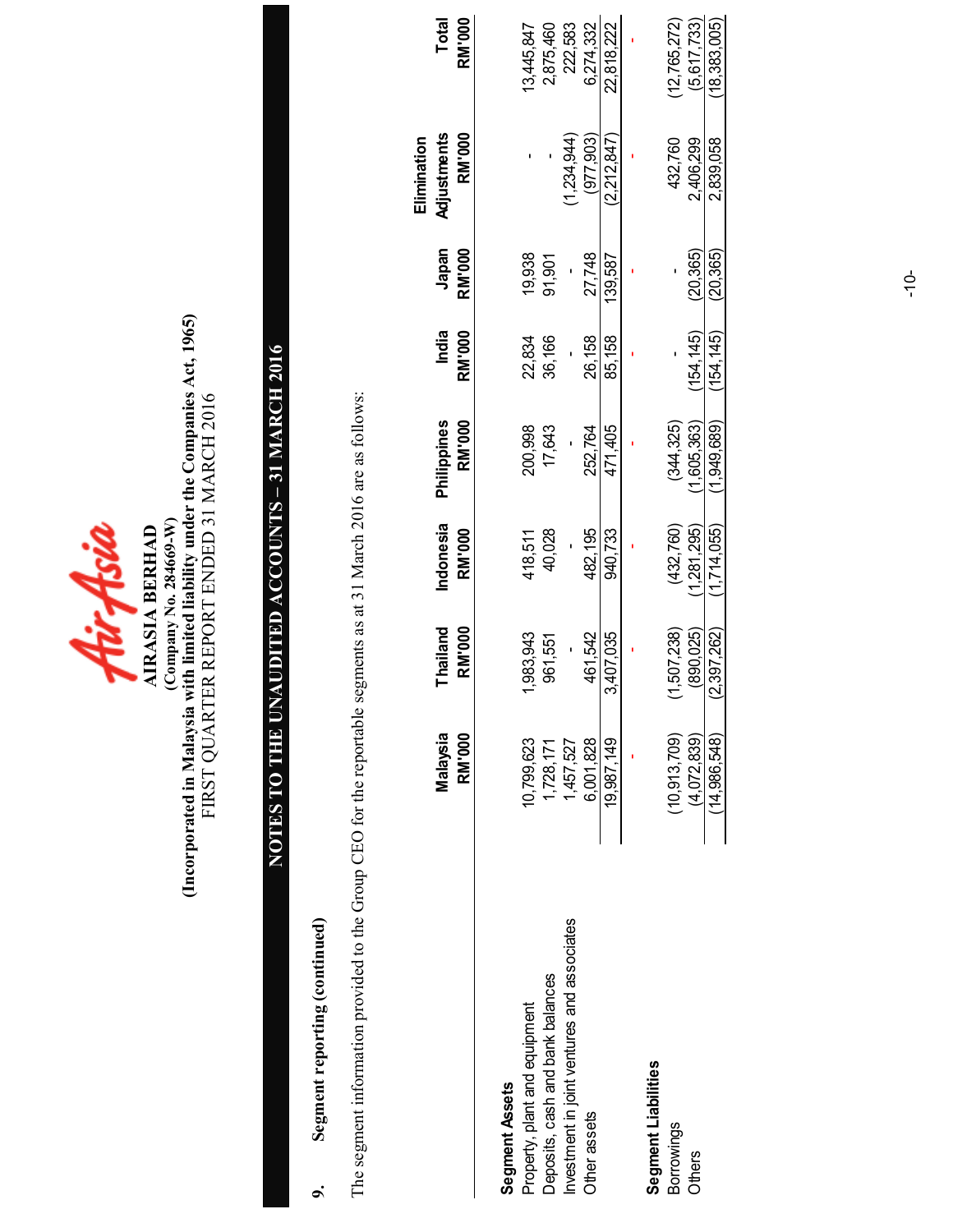### NOTES TO THE UNAUDITED ACCOUNTS – 31 MARCH 2016

### 9. Segment reporting (continued)

a) Reconciliation of segement revenue to reported revenue:

|                                                        | <b>Quarter ended</b> |
|--------------------------------------------------------|----------------------|
|                                                        | 31/3/2016            |
|                                                        | <b>RM</b> million    |
| Segment revenue                                        | 2,996                |
| Add: Inter-segment revenue                             | 361                  |
| Less: Revenue from associated companies which were not |                      |
| consolidated                                           | (1,658)              |
|                                                        | 1 699                |

b) Reconciliation of segment profit before taxation to reported profit before taxation:

|                                                                             | Quarter ended<br>31/3/2016 |
|-----------------------------------------------------------------------------|----------------------------|
|                                                                             | <b>RM</b> million<br>1,085 |
| Segment profit before taxation                                              | 8                          |
| Add: Expenses from affiliates which were not consolidated                   | 1,093                      |
| Reconciliation of segment assets to reported total assets:<br>c)            |                            |
|                                                                             | <b>Quarter ended</b>       |
|                                                                             | 31/3/2016                  |
|                                                                             | <b>RM</b> million          |
| Segment assets                                                              | 22,818                     |
| Less: Assets of affiliates which were not consolidated                      | (2, 831)                   |
| Reported net assets of AirAsia Berhad                                       | 19,987                     |
| Reconciliation of segment liabilities to reported total liabilities:<br>d). |                            |
|                                                                             | <b>Quarter ended</b>       |
|                                                                             | 31/3/2016                  |
|                                                                             | <b>RM</b> million          |
| Segment liabilities                                                         | 18,383                     |
| Less: Liabilities of affiliates which were not consolidated                 | (3,396)                    |
|                                                                             |                            |

Reported net assets of AirAsia Berhad 14,987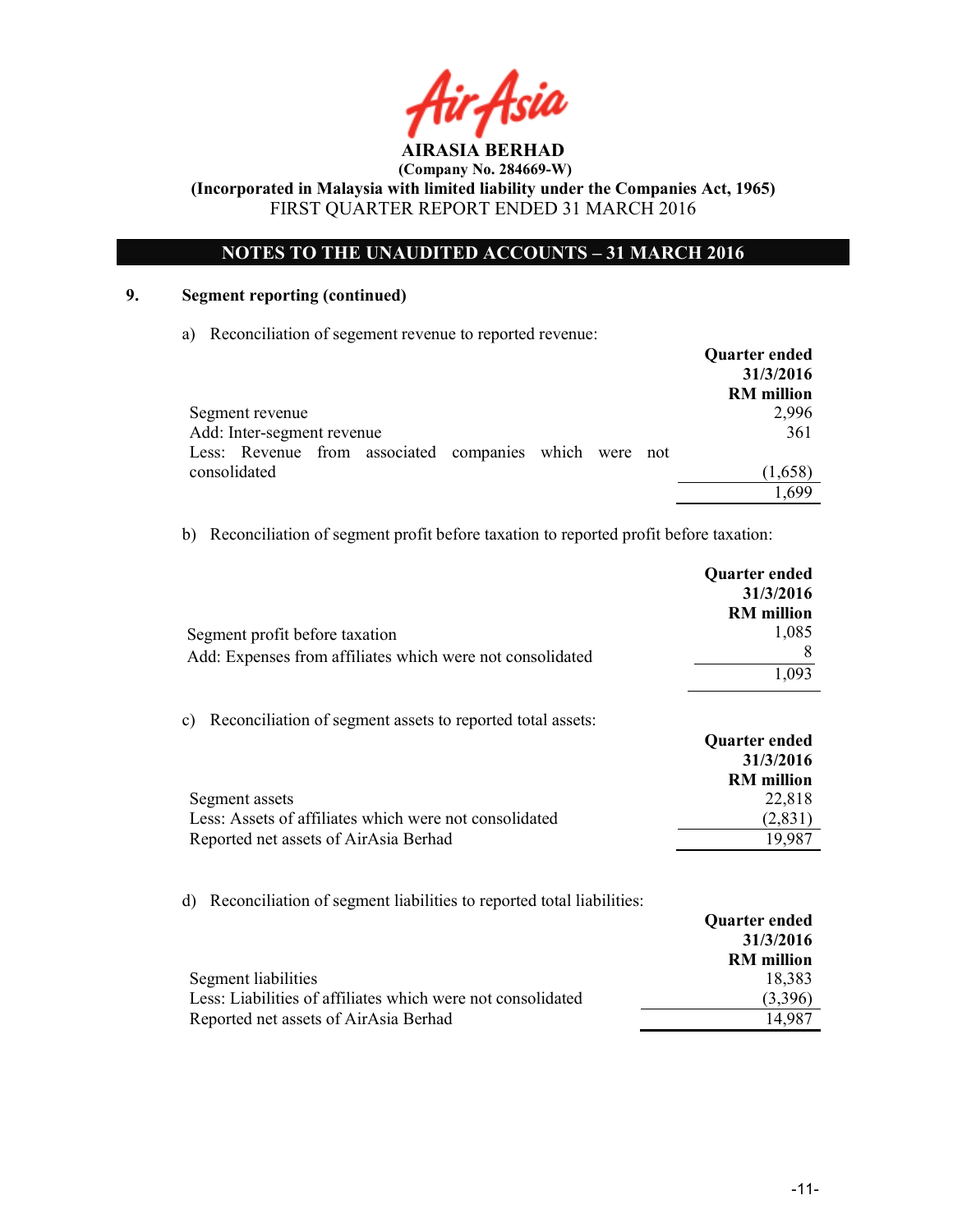AIRASIA BERHAD

### NOTES TO THE UNAUDITED ACCOUNTS – 31 DECEMBER 2016

### 10. Revenue

|                                 | 31/3/2016<br><b>RM</b> million | Quarter ended Quarter ended<br>31/3/2015<br><b>RM</b> million |
|---------------------------------|--------------------------------|---------------------------------------------------------------|
| Passenger seat sales            | 1,068.2                        | 722.8                                                         |
| Baggage fees                    | 143.6                          | 113.6                                                         |
| Aircraft operating lease income | 322.7                          | 224.4                                                         |
| Other revenue                   | 164.8                          | 236.0                                                         |
|                                 | 1,699.3                        | 1,296.8                                                       |

Other revenue includes assigned seat, freight, cancellation, documentation, surcharges and other fees and the on-board sale of meals and merchandise.

### 11. Other Income

|                                                   | 31/3/2016<br><b>RM</b> million | Quarter ended Quarter ended<br>31/3/2015<br><b>RM</b> million |
|---------------------------------------------------|--------------------------------|---------------------------------------------------------------|
| Gain on disposal of property, plant and equipment | 0.2                            | 4.5                                                           |
| Others                                            | 47.0                           | 57.5                                                          |
|                                                   | 47 2.                          | 62 O                                                          |

Other income ('others') includes brand licence fees, commission income and advertising income.

### 12. Aircraft sale and leaseback transactions

In the previous financial year, the Board approved the sale and leaseback of 16 vintage A320 aircraft in view of the incoming delivery of Airbus A320neo aircraft starting 2016. A total of 16 transactions were completed as at the end of the previous financial year.

### 13. Other Comprehensive Income

Cash flow hedges represent fair value changes due to movement in mark-to-market position on effective hedging contracts at 31 March 2016 as compared to 31 December 2015 as follows:

|                                        | 31/3/2016<br><b>RM</b> million | Quarter ended Quarter ended<br>31/12/2015<br><b>RM</b> million |
|----------------------------------------|--------------------------------|----------------------------------------------------------------|
| Fair value gain/(loss) in the period   | 690                            | (9.6)                                                          |
| Amount transferred to income statement | (368.5)                        | 83.6                                                           |
|                                        | (299.5)                        | 74.0                                                           |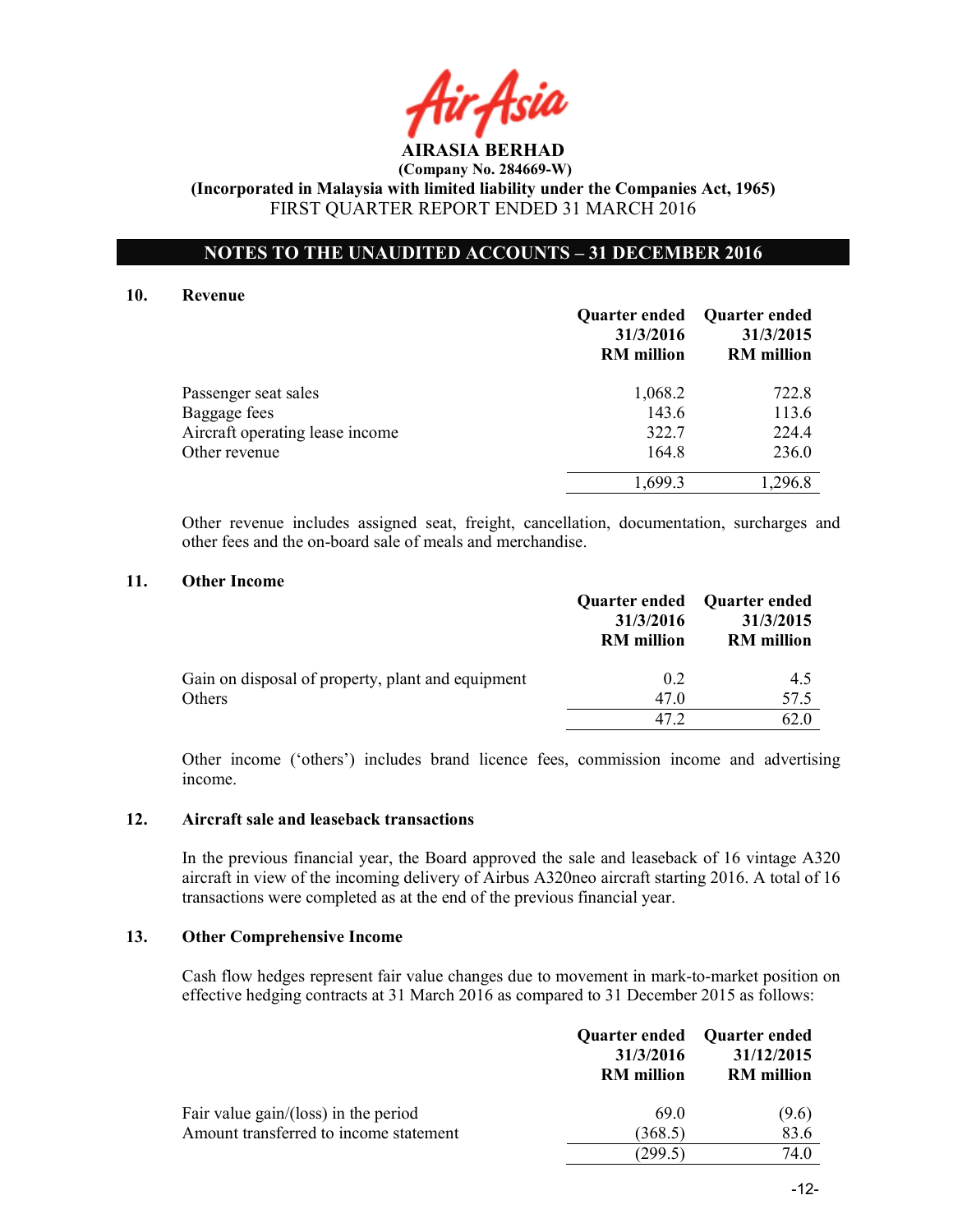

### NOTES TO THE UNAUDITED ACCOUNTS – 31 DECEMBER 2016

### 13. Other Comprehensive Income (continued)

Fair value changes in effective hedging contracts are recognized directly in equity and are transferred to the income statement in the same period as the underlying hedged item impacts profit or loss.

### 14. Disclosure of Realised and Unrealised Profits

The cumulative retained profit of the Group and its subsidiaries comprises realized and unrealized profit as disclosed in the table below.

|                                                                  | As at<br>31/3/2016<br><b>RM'000</b> | As at<br>31/12/2015<br><b>RM'000</b> |
|------------------------------------------------------------------|-------------------------------------|--------------------------------------|
| Total retained profit of AirAsia Berhad and its<br>subsidiaries  |                                     |                                      |
| Realised                                                         | 5,348,814                           | 5,771,224                            |
| Unrealised                                                       | (618,214)                           | (1,698,954)                          |
|                                                                  | 4,730,600                           | 4,072,270                            |
| Total share of accumulated gains/(losses) from<br>associates     |                                     |                                      |
| Realised                                                         | (610, 737)                          | (821,968)                            |
| Total share of accumulated gains/(losses) from joint<br>ventures |                                     |                                      |
| Realised                                                         | 113,670                             | 105,438                              |
|                                                                  |                                     |                                      |
| Total group retained profit as per consolidated<br>accounts      | 4,233,533                           | 3,355,740                            |

### 15. Property, plant and equipment

### (a) acquisition and disposals

During the quarter ended 31 March 2016, the Group acquired property, plant and equipment with a cost of RM95.7 million (quarter ended 31 March 2015: RM202.0 million).

During the quarter ended 31 March 2016, proceeds from disposal of property, plant and equipment totaled RM2.1 million (quarter ended 31 March 2015 RM40.0 million).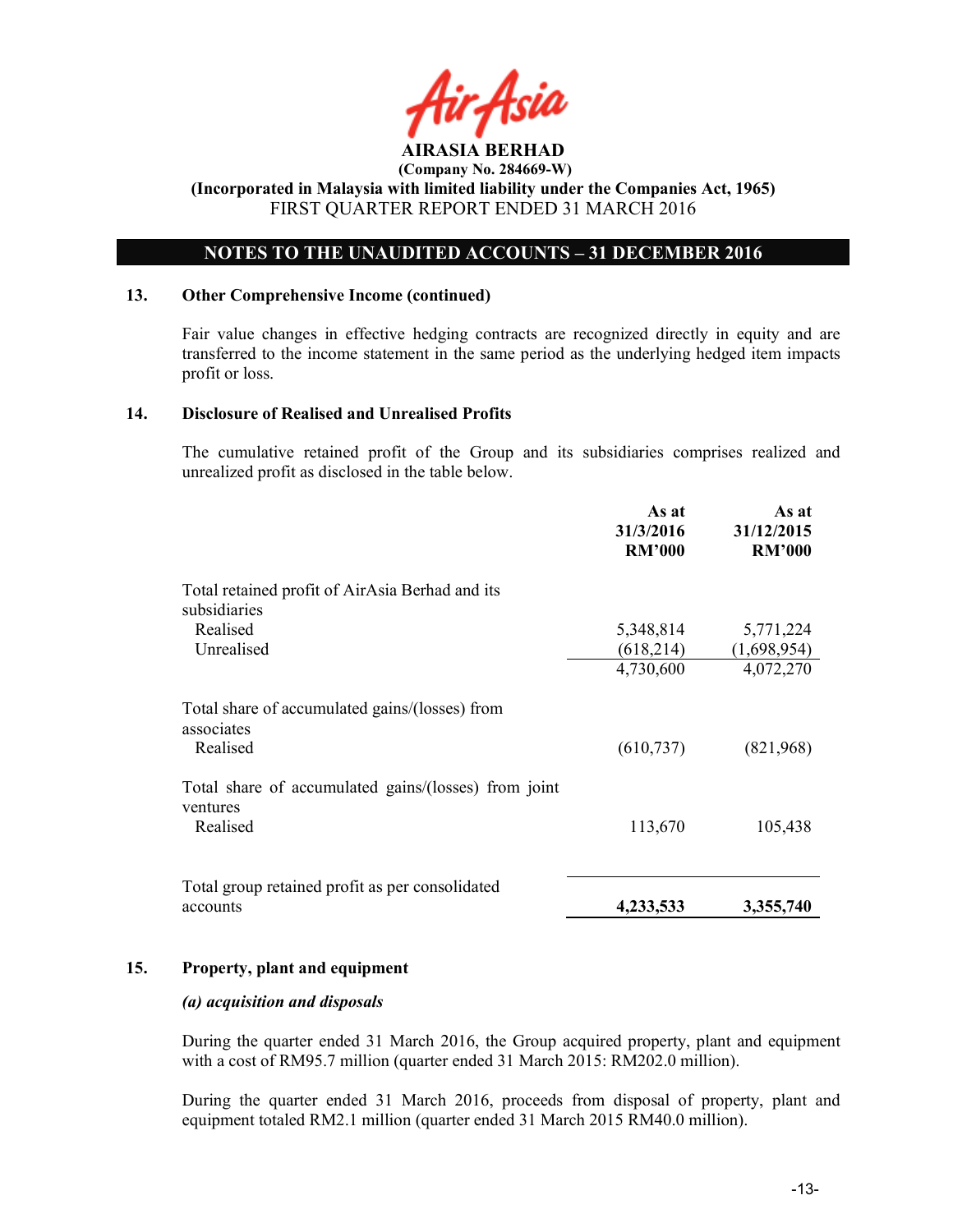

### NOTES TO THE UNAUDITED ACCOUNTS – 31 MARCH 2016

### (b) revaluation

There was no revaluation of property, plant and equipment in the quarter under review or in the same quarter of the prior year.

### (c) impairment

During the quarter under review, the Group impaired property, plant and equipment with a net book value of RM11.7 million (quarter ended 31 March 2015: RM Nil).

### 16. Post balance sheet events

There were no material events after the period end that have not been reflected in the financial statements for the financial period ended 31 December 2015 as at the date of this report.

### 17. Changes in composition of the Group

On 3 February 2016, the Company entered into a Share Sale Agreement with Tune Money International Sdn. Bhd. for the acquisition of up to 2,072,000 ordinary shares of RM1.00 each ("Shares") representing 25.8% equity interest in the issued and paid up ordinary share capital of Think BIG Digital Sdn. Bhd. ("BIG") for a cash consideration of RM101.5 million. Subsequent to this, the Company's equity stake in BIG has increased to 71.9% and the investment in BIG has been reclassified from an investment in associate to investment in subsidiary.

### 18. Contingent assets

As at the date of this report, the Group does not have any contingent assets.

### 19. Changes in contingent liabilities since the last annual balance sheet date

There were no material changes in contingent liabilities since the latest audited financial statements of the Group for the financial year ended 31 December 2015.

### 20. Capital commitments outstanding not provided for in the interim financial report

Capital commitments for property, plant and equipment:

|                                 |            | <b>Group and Company</b> |
|---------------------------------|------------|--------------------------|
|                                 | 31/3/2016  | 31/3/2015                |
|                                 | RM'000     | RM'000                   |
| Approved and contracted for     | 69,270,890 | 66,547,277               |
| Approved but not contracted for | 16,769,493 | 15,308,243               |
|                                 | 86,040,383 | 81,855,520               |
|                                 |            |                          |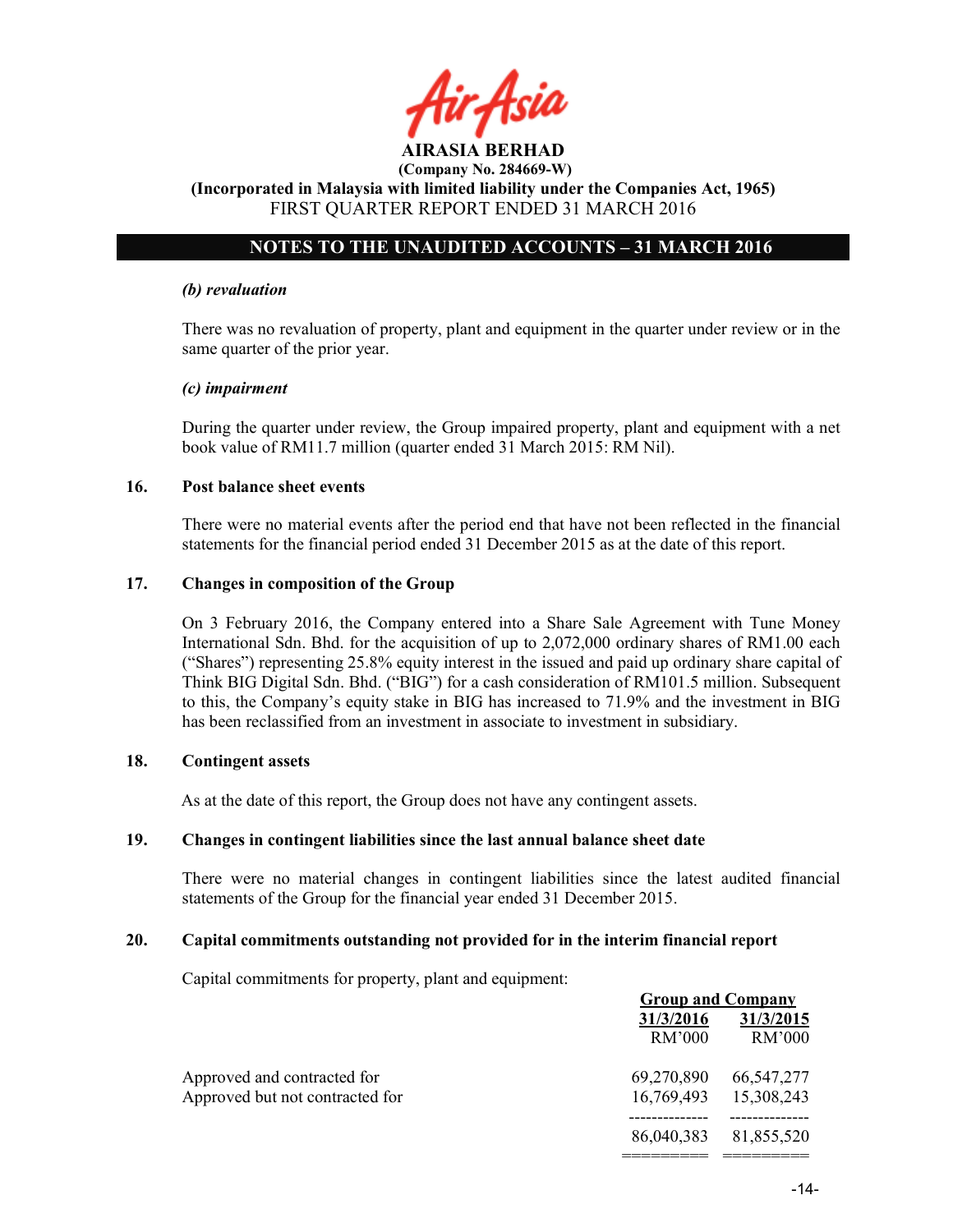

(Incorporated in Malaysia with limited liability under the Companies Act, 1965) FIRST QUARTER REPORT ENDED 31 MARCH 2016

### NOTES TO THE UNAUDITED ACCOUNTS – 31 MARCH 2016

### 21. Material related party transactions

Details of the relationship and transactions between AirAsia and its related parties are as described below. The related party transactions described were carried out on the terms and conditions obtainable in transactions with unrelated parties unless otherwise stated.

| Name of company                            | Relationship   |
|--------------------------------------------|----------------|
| AirAsia Go Holiday Sdn Bhd                 | Subsidiary     |
| AirAsia (Mauritius) Limited                | Subsidiary     |
| AirAsia Investment Limited                 | Subsidiary     |
| Koolred Sdn Bhd                            | Subsidiary     |
| <b>AirAsia Global Shared Services</b>      |                |
| Sdn Bhd                                    | Subsidiary     |
| Asia Aviation Capital Ltd                  | Subsidiary     |
| MadCience Sdn Bhd                          | Subsidiary     |
| TPaay Asia Sdn Bhd (formerly known         |                |
| as Tune Money Sdn Bhd)                     | Subsidiary     |
| Rokki Sdn Bhd (formerly known              |                |
| as Tune Box Sdn Bhd)                       | Subsidiary     |
| Rokki Avionics Sdn Bhd                     | Subsidiary     |
| Think Big Digital Sdn Bhd                  | Subsidiary     |
| PT Indonesia AirAsia                       | Associate of a |
| AirAsia Inc                                | Associate of a |
| Thai AirAsia Co. Ltd                       | Associate of a |
| AirAsia Japan Co. Ltd                      | Associate of a |
| AirAsia (India) Private Limited            | Associate of a |
| <b>AAE</b> Travel Pte Ltd                  | Associate of a |
| Philippines AirAsia Inc. (formerly         |                |
| known as Zest Airways, Inc.)               | Associate of a |
| <b>Asian Aviation Centre of Excellence</b> |                |
| Sdn Bhd                                    | Joint venture  |
| AirAsia X Berhad                           | Company wit    |
| Tune Insurance Malaysia Berhad             | Company wit    |
| Queen Park Rangers Holdings Ltd            | Company wit    |
| Thai AirAsia X Co. Ltd                     | Company wit    |
| PT Indonesia AirAsia Extra                 | Company wit    |
| Caterhamjet Global Ltd                     | Company wit    |
|                                            |                |

f a subsidiary f a subsidiary f a subsidiary f a subsidiary f a subsidiary f a subsidiary

f an associate

rith common directors and shareholders ith common directors and shareholders vith common directors and shareholders rith common directors and shareholders rith common directors and shareholders ith common directors and shareholders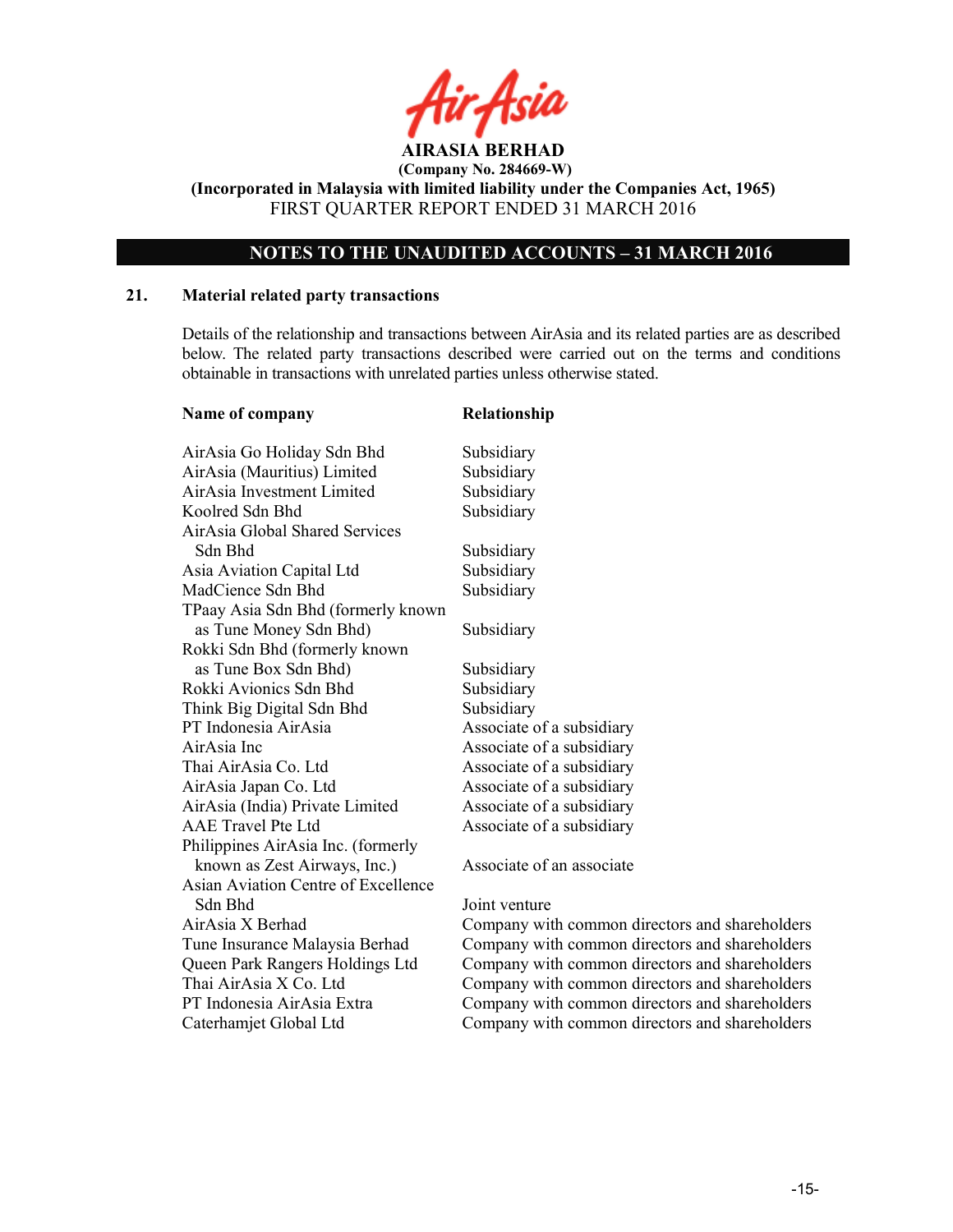

### NOTES TO THE UNAUDITED ACCOUNTS – 31 MARCH 2016

### 21. Material related party transactions (continued)

 Significant related party transactions which were entered into on agreed terms and prices for the financial period ended 31 March 2016 are set out below:

|                                                    | Quarter ended<br>31/3/2016<br><b>RM'000</b> | <b>Quarter ended</b><br>31/3/2015<br><b>RM'000</b> |
|----------------------------------------------------|---------------------------------------------|----------------------------------------------------|
| Thai AirAsia                                       |                                             |                                                    |
| Lease rental income on aircraft                    | 129,201                                     | 103,224                                            |
| Indonesia AirAsia                                  |                                             |                                                    |
| Lease rental income on aircraft                    | 50,107                                      | 89,543                                             |
| <b>Philippines AirAsia</b>                         |                                             |                                                    |
| Lease rental income on aircraft                    | 19,935                                      | 20,091                                             |
| India AirAsia                                      |                                             |                                                    |
| Lease rental income on aircraft                    | 23,119                                      | 11,576                                             |
| PT Indonesia AirAsia Extra                         |                                             |                                                    |
| Lease rental income on aircraft                    | 21,468                                      |                                                    |
|                                                    |                                             |                                                    |
| <b>Asian Aviation Centre of Excellence Sdn Bhd</b> |                                             |                                                    |
| Training costs charged to AirAsia Berhad           | (5,295)                                     | (2,683)                                            |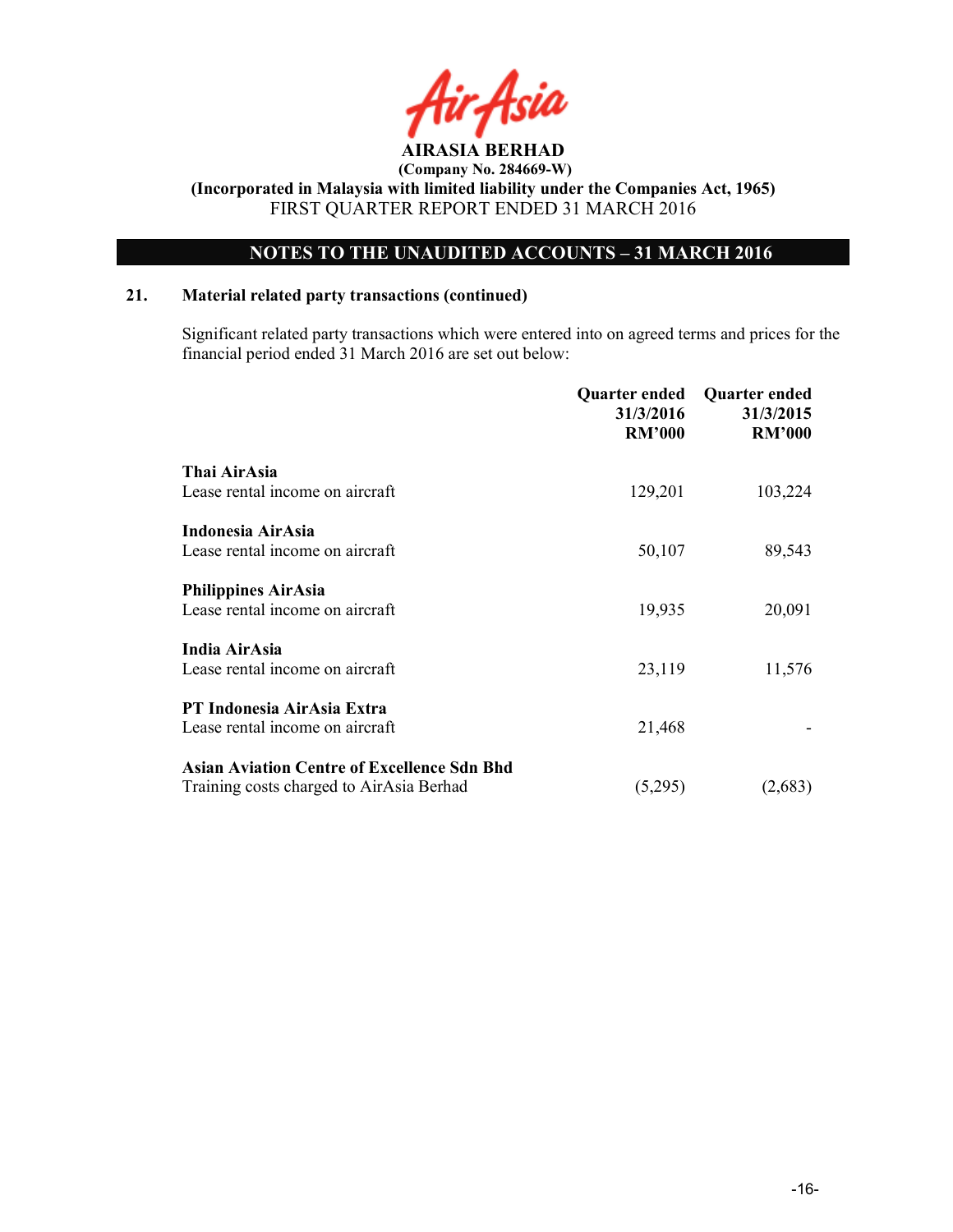

### NOTES TO THE UNAUDITED ACCOUNTS – 31 MARCH 2016

### 22. Review of performance

Performance of current quarter against the same quarter last year for Malaysia

| <b>Quarter Ended: 31 March</b>                                                                                                                                                                                                                                                      | Jan - Mar                                                                                              | Jan - Mar                                                                                             |
|-------------------------------------------------------------------------------------------------------------------------------------------------------------------------------------------------------------------------------------------------------------------------------------|--------------------------------------------------------------------------------------------------------|-------------------------------------------------------------------------------------------------------|
| <b>RM'000</b>                                                                                                                                                                                                                                                                       | 2016                                                                                                   | 2015                                                                                                  |
| Revenue                                                                                                                                                                                                                                                                             | 1,699,294                                                                                              | 1,296,831                                                                                             |
| Operating expenses:<br>- Staff costs<br>- Depreciation of property, plant and equipment<br>- Aircraft fuel expenses<br>- Maintenance and overhaul<br>- User charges and other related expenses<br>- Aircraft operating lease expenses<br>- Other operating expenses<br>Other income | (210, 172)<br>(178, 168)<br>(372, 350)<br>(65, 250)<br>(191, 196)<br>(111, 729)<br>(96, 536)<br>47,246 | (171, 954)<br>(185, 708)<br>(481, 963)<br>(45, 710)<br>(147, 349)<br>(52, 618)<br>(37, 307)<br>61,999 |
| <b>Operating profit</b>                                                                                                                                                                                                                                                             | 521,139                                                                                                | 236,221                                                                                               |
| Finance income<br>Finance costs                                                                                                                                                                                                                                                     | 23,211<br>(134, 555)                                                                                   | 39,452<br>(151, 569)                                                                                  |
| <b>Net operating profit</b>                                                                                                                                                                                                                                                         | 409,795                                                                                                | 124,104                                                                                               |
| Foreign exchange gains/(losses)<br>Gain on disposal of interest in a joint venture<br>Provision for loss on aircraft held for sale<br>Share of results of joint ventures<br>Share of results of associates                                                                          | 464,113<br>8,232<br>211,231                                                                            | (249, 925)<br>320,500<br>(38, 592)<br>4,041<br>33,171                                                 |
| <b>Profit before taxation</b>                                                                                                                                                                                                                                                       | 1,093,371                                                                                              | 193,299                                                                                               |
| <b>Current taxation</b><br>Deferred taxation                                                                                                                                                                                                                                        | (3, 495)<br>(212, 934)                                                                                 | (8,420)<br>(35, 548)                                                                                  |
| Net profit for the financial period                                                                                                                                                                                                                                                 | 876,942                                                                                                | 149,331                                                                                               |
| <b>EBITDAR</b><br><b>EBITDAR Margin</b><br><b>EBIT Margin</b>                                                                                                                                                                                                                       | 811,036<br>48%<br>31%                                                                                  | 474,547<br>37%<br>18%                                                                                 |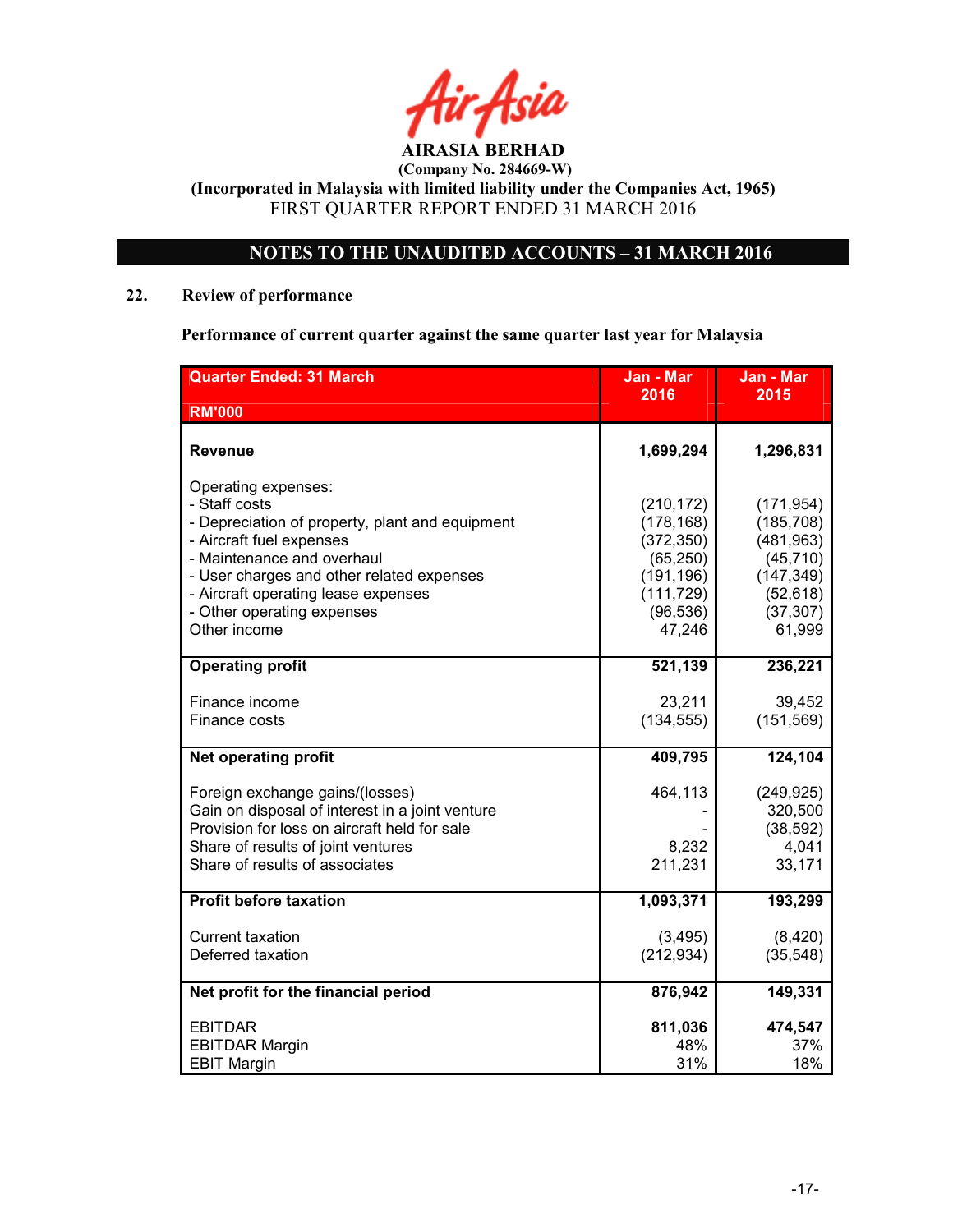

(Incorporated in Malaysia with limited liability under the Companies Act, 1965) FIRST QUARTER REPORT ENDED 31 MARCH 2016

### NOTES TO THE UNAUDITED ACCOUNTS – 31 MARCH 2016

The Group recorded revenue of RM1,699.3 million for the quarter ended 31 March 2016 ("1Q16"), 31% higher than the revenue of RM1,296.8 million recorded in the quarter ended 31 March 2015 ("1Q15"). The revenue was supported by a 17% growth in passenger volume while the average fare was up 11% at RM166 as compared to RM150 achieved in 1015. Ancillary income per passenger increased by 5% to RM50 year-on-year. The seat load factor was at 85% which was 10 percentage points higher than the same period last year.

The profit before tax for the period was RM1,093.4 million compared to profit before tax of RM193.3 million in the same quarter of 2015 while the net profit for the period was RM876.9 million compared to a net profit RM149.3 million in the same quarter of 2015. The growth in 1Q16 net profits is mainly attributable to the revenue growth during the quarter of 31% and a 29% reduction in the average fuel price from USD79 per barrel in 1Q15 to USD56 per barrel in 1Q16.

| Net Cash Flow (RM'000)         | Jan - Mar<br>2016 | Oct - Dec<br>2015 |
|--------------------------------|-------------------|-------------------|
| Cash from Operations           | 323,728           | 157,314           |
| Cash from Investing Activities | (224, 827)        | 537,130           |
| Cash from Financing Activities | (764, 192)        | (695, 640)        |
| <b>Net Cash Flow</b>           | (665, 291)        | (1, 196)          |

### Cashflow commentary for current quarter against immediately preceding quarter

The Group's cash from operations was RM321.9 million, compared to RM157.3 million in the immediate preceding quarter ended 31 December 2015. Net cash flow in the quarter amounted to a RM665.3 million outflow, as cash in flows from operating were exceeded by cash outflows from investing and financing activities.

| The net gearing ratio as at 31 March 2016 and 31 December 2015 was as follows: |
|--------------------------------------------------------------------------------|
|--------------------------------------------------------------------------------|

| <b>Balance Sheet</b>                  | As at     | As at      |
|---------------------------------------|-----------|------------|
| <b>RM</b> million                     | 31/3/2016 | 31/12/2015 |
| Total borrowings                      | 10,914    | 12,613     |
| Less: Deposit, cash and bank balances | (1,728)   | (2, 427)   |
| Net debt                              | 9,186     | 10,186     |
| Total equity                          | 5,001     | 4,451      |
| Net gearing ratio (times)             | 1.84      | 2.29       |

The Group's total debt as of end of March 2016 was RM10.9billion. The Group's net debt after offsetting the cash balances amounted to RM9.2 billion.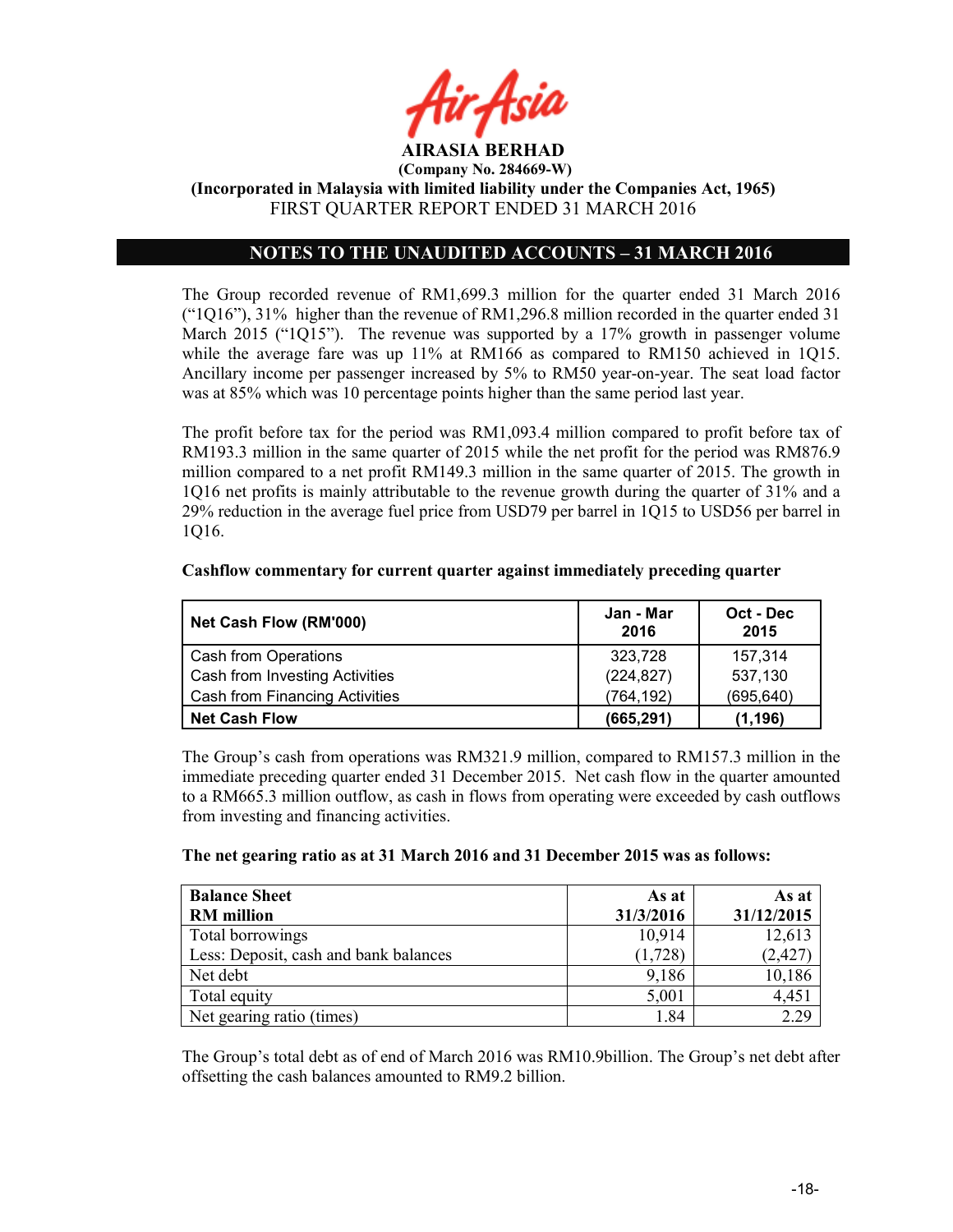

### NOTES TO THE UNAUDITED ACCOUNTS – 31 MARCH 2016

### 23. Associate Companies and Joint Ventures

### i) Associate Company - Thai AirAsia Co. Ltd ("Thai AirAsia")

Thai AirAsia is an associate company owned 45% by AirAsia Berhad. As such it is accounted for using the equity method, as permitted by the Malaysian Accounting Standards Board MFRS128, Investments in Associates.

Thai AirAsia recorded revenue of THB8,974.8 million in 1Q16, 16% higher compared to the THB7,748.7 million achieved in 1Q15. The increase in revenue is attributed to the increase in the number of passengers carried by 18% year-on-year despite a slight decrease in average fare and ancillary income per pax. Passengers carried by Thai AirAsia increased as capacity rose 11% year-on-year while the seat load factor increased 5ppt to 88%.

Thai AirAsia achieved an operating profit of THB2,061.1 million in 1Q16, compared to an operating profit of THB1,195.0 million in 1Q15. Thai AirAsia achieved a net profit of THB1,831.8 million in 1Q16, compared to a net profit of THB922.8 million in 1Q15.

AirAsia Berhad has equity accounted RM94.9 million (RM37.1 million in the quarter ended 31 March 2015) in the current period, as reflected in the AirAsia Berhad income statement.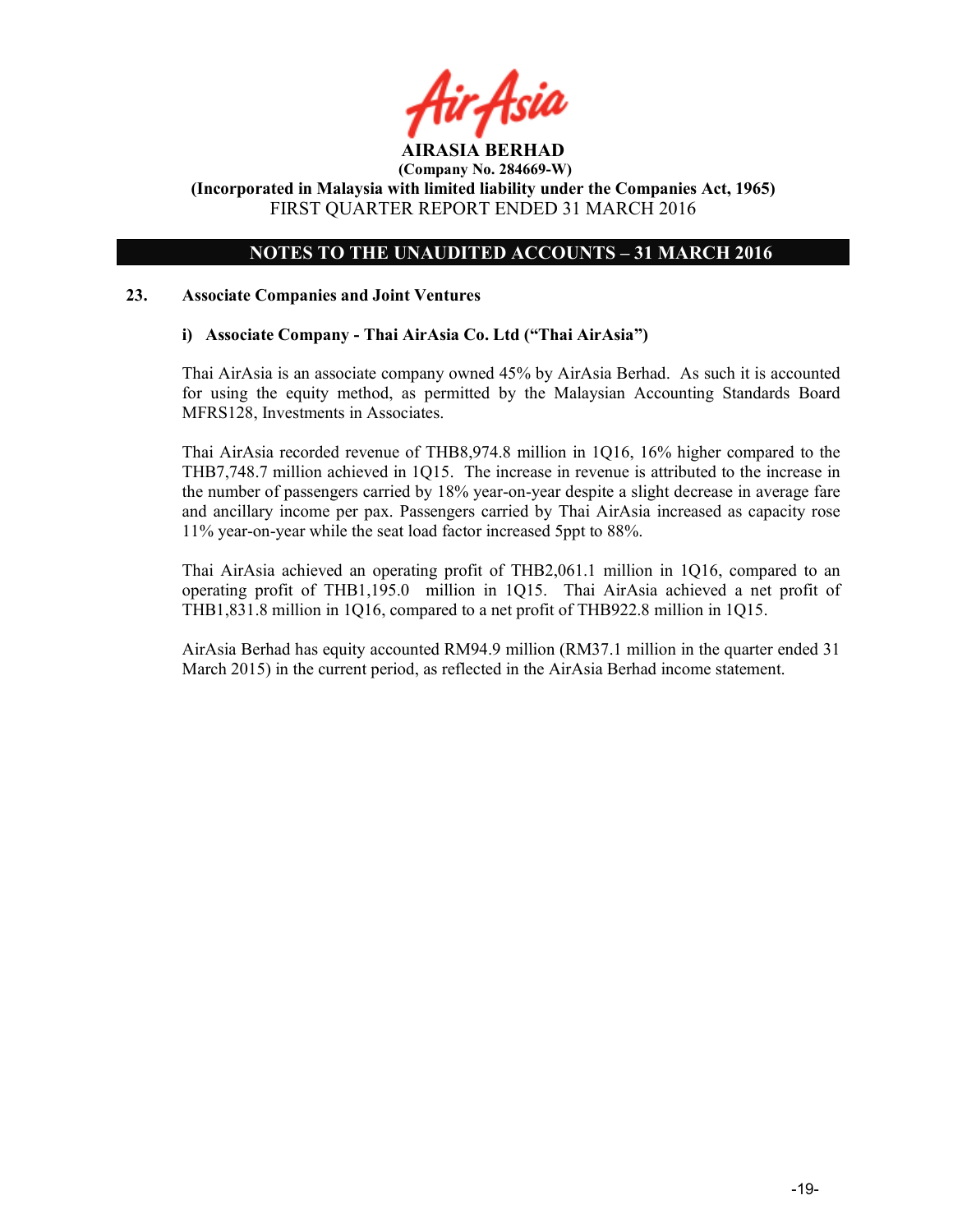

(Incorporated in Malaysia with limited liability under the Companies Act, 1965) FIRST QUARTER REPORT ENDED 31 MARCH 2016

### NOTES TO THE UNAUDITED ACCOUNTS – 31 MARCH 2016

Performance indicator for Thailand operations for current quarter against the same quarter last year

| <b>Quarter Ended: 31 March</b>                     | Jan - Mar<br>2016             | Jan - Mar<br>2015             | Change y-<br>$O - Y$ |
|----------------------------------------------------|-------------------------------|-------------------------------|----------------------|
|                                                    |                               |                               |                      |
| Passengers Carried<br>Capacity<br>Seat Load Factor | 4,365,286<br>4,965,480<br>88% | 3,701,286<br>4,476,960<br>83% | 18%<br>11%<br>5 ppt  |
| RPK (million)                                      | 4,336                         | 3,694                         | 17%                  |
| ASK (million)                                      | 4,967                         | 4,436                         | 12%                  |
| Average Fare (THB)                                 | 1,722                         | 1,755                         | $-2%$                |
| Ancillary Income Per Pax (THB)                     | 337                           | 341                           | $-1%$                |
| Unit Passenger Revenue (THB)                       | 2,059                         | 2,096                         | $-2%$                |
| Revenue / ASK (THB)                                | 1.81                          | 1.75                          | 3%                   |
| Revenue / ASK (US cents)                           | 5.05                          | 4.89                          | 3%                   |
| Cost / ASK (THB)                                   | 1.39                          | 1.48                          | $-6%$                |
| Cost / ASK (US cents)                              | 3.89                          | 4.13                          | -6%                  |
| Cost / ASK-ex Fuel (THB)                           | 1.00                          | 0.89                          | 12%                  |
| Cost / ASK-ex Fuel (US cents)                      | 2.80                          | 2.50                          | 12%                  |
| Aircraft (end of period)                           | 47                            | 42                            | 12%                  |
| Average Stage Length (km)                          | 999                           | 991                           | $1\%$                |
| Number of Flights                                  | 27,586                        | 24,872                        | 11%                  |
| Fuel Consumed (Barrels)                            | 939,155                       | 795,190                       | 18%                  |
| Average Fuel Price (US\$ / Barrel)                 | 58                            | 91                            | $-37%$               |

Exchange Rate: USD:THB – 35.8 - prior year US cents figures are restated at the current period average exchange rate

### Definition and calculation methodology

| ASK (Available Seat Kilometres)    | Total available seats multiplied by the distance flown.        |
|------------------------------------|----------------------------------------------------------------|
| RPK (Revenue Passenger Kilometres) | Number of passengers carried multiplied by distance<br>flown   |
| Revenue/ASK                        | Total revenue divided by ASK                                   |
| Cost/ASK                           | Total expenses before operating profit divided by ASK          |
| Cost/ASK - ex fuel                 | Costs, as defined above, less fuel expenses, divided by<br>ASK |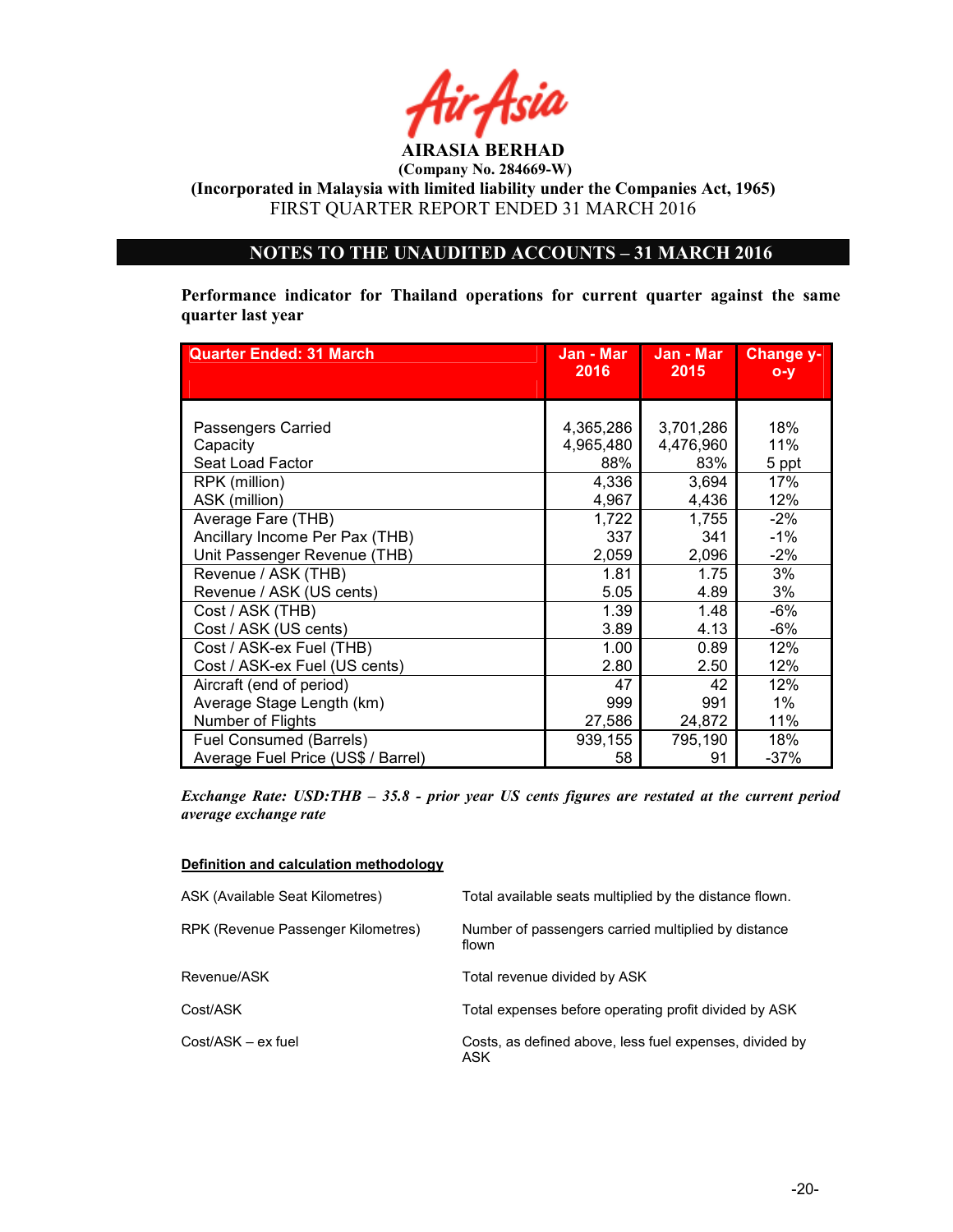

(Incorporated in Malaysia with limited liability under the Companies Act, 1965) FIRST QUARTER REPORT ENDED 31 MARCH 2016

### NOTES TO THE UNAUDITED ACCOUNTS – 31 MARCH 2016

### Performance of current quarter against the same quarter last year for Thailand

| <b>Quarter Ended: 31 March</b>                                                                                                                                                                                                                                                      | Jan - Mar                                                                                                         | Jan - Mar                                                                                                    |
|-------------------------------------------------------------------------------------------------------------------------------------------------------------------------------------------------------------------------------------------------------------------------------------|-------------------------------------------------------------------------------------------------------------------|--------------------------------------------------------------------------------------------------------------|
| <b>THB'000</b>                                                                                                                                                                                                                                                                      | 2016                                                                                                              | 2015                                                                                                         |
| Revenue                                                                                                                                                                                                                                                                             | 8,974,782                                                                                                         | 7,748,671                                                                                                    |
| Operating expenses:<br>- Staff costs<br>- Depreciation of property, plant<br>and equipment<br>- Aircraft fuel expenses<br>- Maintenance & overhaul<br>-User charges and other related expenses<br>- Aircraft operating lease expenses<br>- Other operating expenses<br>Other income | (1, 114, 630)<br>(280, 601)<br>(1,933,144)<br>(705, 256)<br>(1,363,125)<br>(1, 169, 136)<br>(505, 631)<br>157,861 | (744, 445)<br>(269, 329)<br>(2,594,031)<br>(543,001)<br>(1, 114, 133)<br>(946, 127)<br>(467, 942)<br>125,375 |
| <b>Operating profit</b>                                                                                                                                                                                                                                                             | 2,061,120                                                                                                         | 1,195,038                                                                                                    |
| Finance income<br>Finance costs                                                                                                                                                                                                                                                     | 12,269<br>(133, 830)                                                                                              | 23,716<br>(116, 497)                                                                                         |
| <b>Net operating profit</b>                                                                                                                                                                                                                                                         | 1,939,559                                                                                                         | 1,102,257                                                                                                    |
| Foreign exchange (losses)/gains                                                                                                                                                                                                                                                     | (2, 440)                                                                                                          | 14,691                                                                                                       |
| <b>Profit before tax</b>                                                                                                                                                                                                                                                            | 1,937,119                                                                                                         | 1,116,948                                                                                                    |
| <b>Taxation</b>                                                                                                                                                                                                                                                                     | (105, 294)                                                                                                        | (194, 169)                                                                                                   |
| Net profit for the financial period                                                                                                                                                                                                                                                 | 1,831,825                                                                                                         | 922,779                                                                                                      |
| <b>EBITDAR</b><br><b>EBITDAR Margin</b><br><b>EBIT Margin</b>                                                                                                                                                                                                                       | 3,510,857<br>39%<br>23%                                                                                           | 2,410,494<br>31%<br>15%                                                                                      |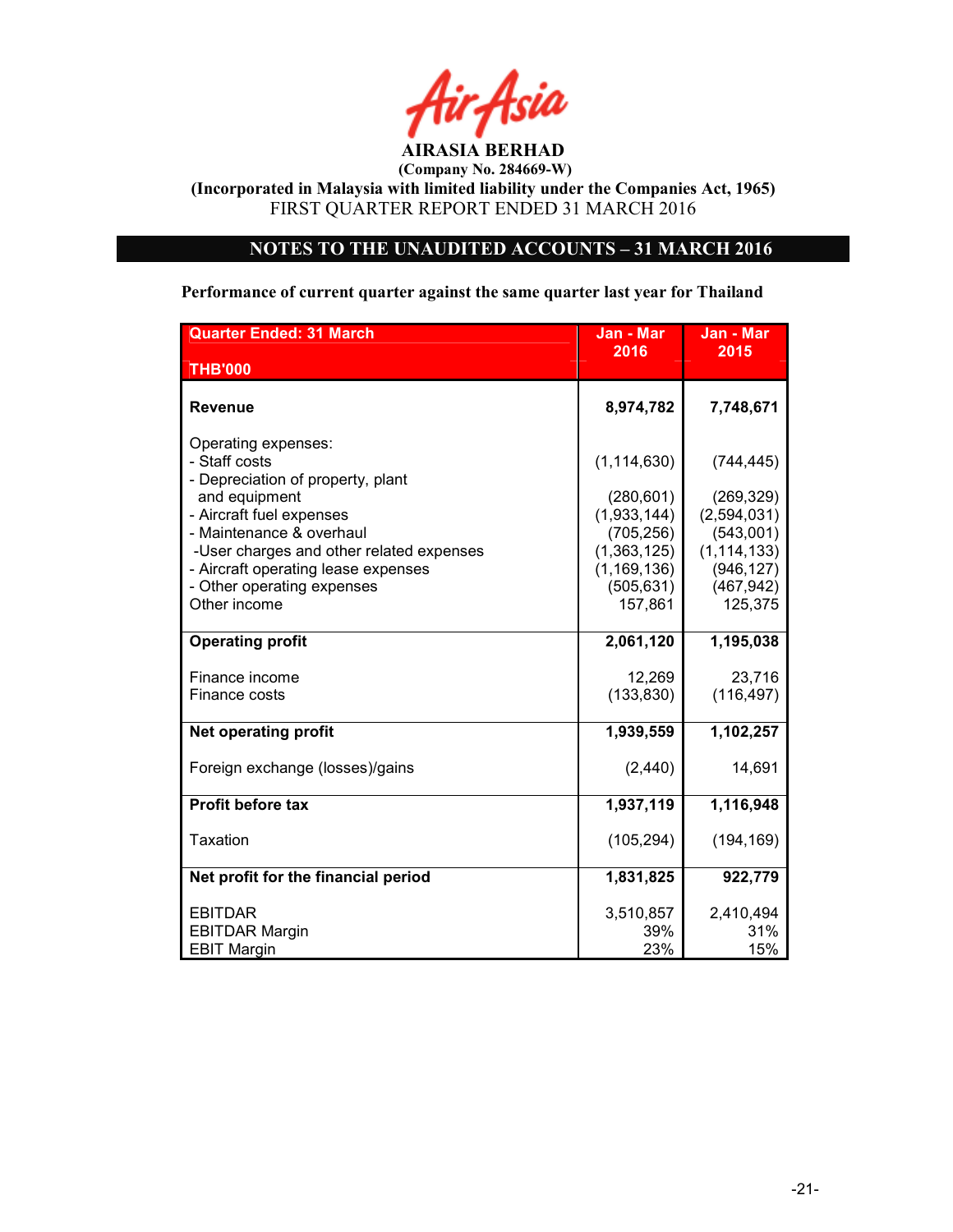AIRASIA BERHAD (Company No. 284669-W)

(Incorporated in Malaysia with limited liability under the Companies Act, 1965) FIRST QUARTER REPORT ENDED 31 MARCH 2016

### NOTES TO THE UNAUDITED ACCOUNTS – 31 MARCH 2016

### Balance Sheet

| <b>Quarter Ended: 31 March</b><br><b>THB'000</b> | <b>March 2016</b> | <b>Dec 2015</b> |
|--------------------------------------------------|-------------------|-----------------|
|                                                  |                   |                 |
|                                                  |                   |                 |
| Property, Plant & Equipment                      | 17,857,430        | 18,135,082      |
| Intangible assets, net                           | 14,569            | 12,195          |
| Other non current assets                         | 1,095,308         | 1,001,821       |
| Inventory                                        | 111,191           | 92,596          |
| Other Debtors & Prepayments                      | 2,582,472         | 1,882,062       |
| Amounts due from related parties                 | 350,786           | 326,209         |
| Cash & Short Term Deposits                       | 8,654,901         | 7,557,622       |
| <b>Total Assets</b>                              | 30,666,657        | 29,007,587      |
|                                                  |                   |                 |
| Sales In Advance                                 | 4,020,908         | 4,030,229       |
| <b>Other Creditors &amp; Accruals</b>            | 2,234,924         | 2,253,575       |
| Amounts Owing to Related Party                   | 1,148,358         | 917,878         |
| Deferred tax liabilities                         | 606,906           | 511,948         |
| Finance lease liabilities                        | 13,566,617        | 14,036,839      |
| <b>Total Liabilities</b>                         | 21,577,714        | 21,750,469      |
|                                                  |                   |                 |
| <b>Share Capital</b>                             | 435,556           | 435,556         |
| <b>Share Premium</b>                             | 2,628,786         | 2,628,786       |
| <b>Retained Earnings</b>                         | 6,024,601         | 4,192,776       |
| <b>Total Equity</b>                              | 9,088,943         | 7,257,118       |

### ii) Associate Company - PT Indonesia AirAsia ("Indonesia AirAsia")

Indonesia AirAsia is an associate company owned 49% by AirAsia Berhad. As such it is accounted for using the equity method, as permitted by the Malaysian Accounting Standards Board MFRS128, Investments in Associates

Indonesia AirAsia recorded revenue of IDR907.3 billion in 1Q16, 24% lower as compared to the IDR 1,186.4 billion achieved in 1Q15. The drop in revenue is mainly attributable to the reduction in fleet size operated by Indonesia AirAsia as capacity reduced 34% as compared to 1Q15. Passengers carried by Indonesia AirAsia decreased 25% year-on-year while the seat load factor increased 10 percentage points to 80%.

Indonesia AirAsia recorded an operating loss of IDR82.7 billion in 1Q16, compared to an operating loss of IDR388.7 billion in 1Q15. Indonesia AirAsia recorded a net profit of IDR21.9 billion in 1Q16 as compared to a net loss of IDR530.8 billion in 1Q15.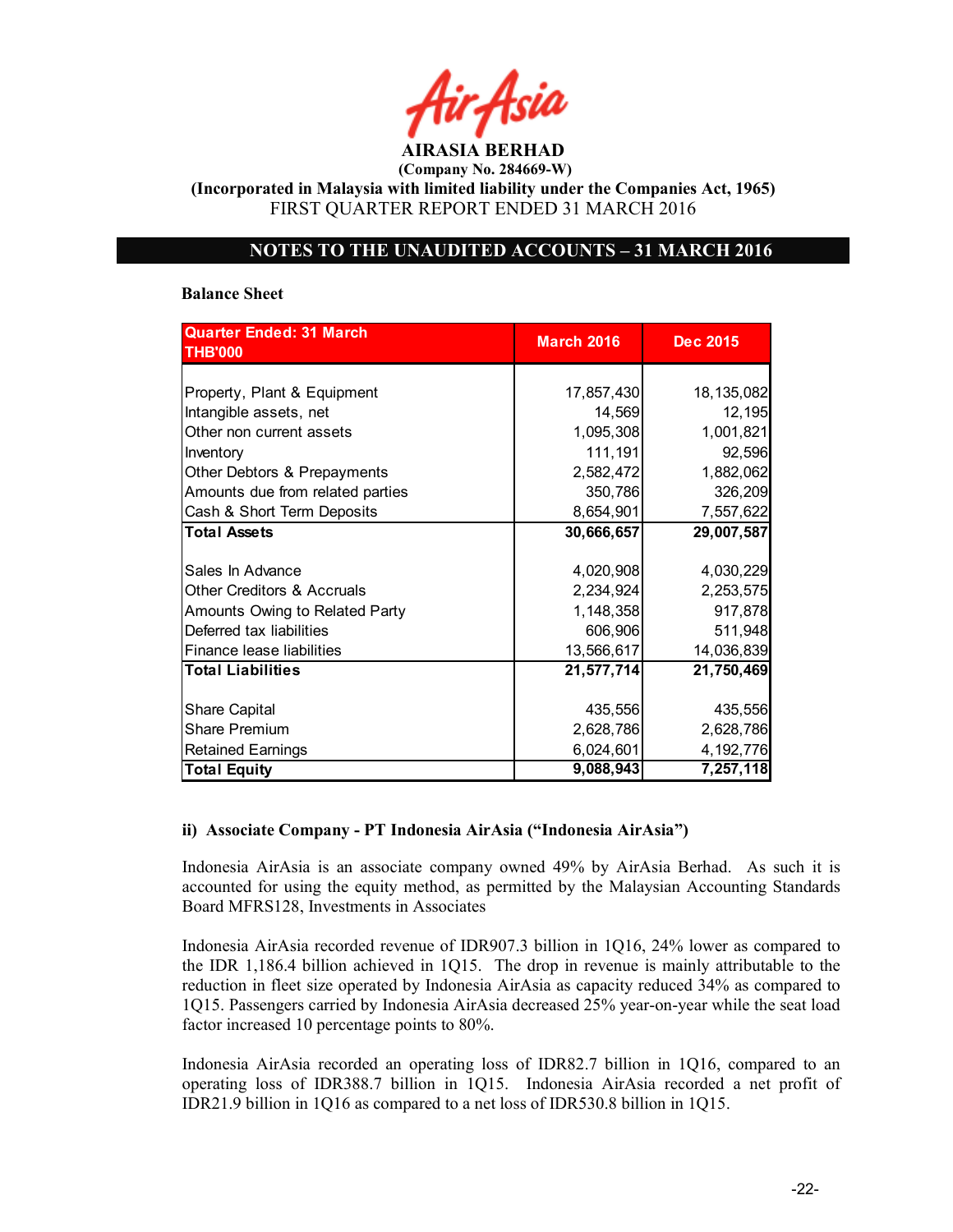

### NOTES TO THE UNAUDITED ACCOUNTS – 31 MARCH 2016

In April 2016, Indonesia AirAsia finalized its statutory audit for the financial year ended 31 December 2015 where additional audit adjustments were made. Included in the audit adjustments was IDR710.0 billion deferred tax income which reduced the net losses of Indonesia AirAsia in the previousl financial year. After taking into consideration the late audit adjustments and the net profits recorded by Indonesia AirAsia in 1Q16, AirAsia Berhad's share of the results of Indonesia AirAsia of RM122.7 million has been equity accounted in the income statement of AirAsia Berhad in 1Q16.

### Performance indicator for Indonesia operations for current quarter against the same quarter last year

| <b>Quarter Ended: 31 March</b>     | Jan - Mar<br>2016 | Jan - Mar<br>2015 | <b>Change</b><br><u>у-о-у</u> |
|------------------------------------|-------------------|-------------------|-------------------------------|
|                                    |                   |                   |                               |
|                                    |                   |                   |                               |
| Passengers Carried                 | 1,173,282         | 1,557,721         | $-25%$                        |
| Capacity                           | 1,467,000         | 2,223,180         | $-34%$                        |
| Seat Load Factor                   | 80%               | 70%               | 10 ppt                        |
| RPK (million)                      | 1,667             | 2,053             | $-19%$                        |
| ASK (million)                      | 2,112             | 2,869             | $-26%$                        |
| Average Fare (IDR)                 | 609,512           | 603,889           | 1%                            |
| Ancillary Income Per Pax (IDR)     | 177,028           | 159,493           | 11%                           |
| Unit Passenger Revenue (IDR)       | 786,540           | 763,382           | 3%                            |
| Revenue / ASK (IDR)                | 429.67            | 413.55            | 4%                            |
| Revenue / ASK (US cents)           | 3.19              | 3.07              | 4%                            |
| Cost / ASK (IDR)                   | 468.82            | 549.02            | $-15%$                        |
| Cost / ASK (US cents)              | 3.48              | 4.08              | $-15%$                        |
| Cost / ASK-ex Fuel (IDR)           | 316.20            | 347.47            | -9%                           |
| Cost / ASK-ex Fuel (US cents)      | 2.35              | 2.58              | -9%                           |
| Aircraft (end of period)           | 15                | 29                | $-48%$                        |
| Average Stage Length (km)          | 1,309             | 1,216             | 8%                            |
| Number of Flights                  | 8,150             | 12,351            | $-34%$                        |
| <b>Fuel Consumed (Barrels)</b>     | 333,057           | 437,797           | $-24%$                        |
| Average Fuel Price (US\$ / Barrel) | 72                | 98                | $-27%$                        |

Exchange Rate: USD:IDR – 13,469 - prior year US cents figures are restated at the current period average exchange rate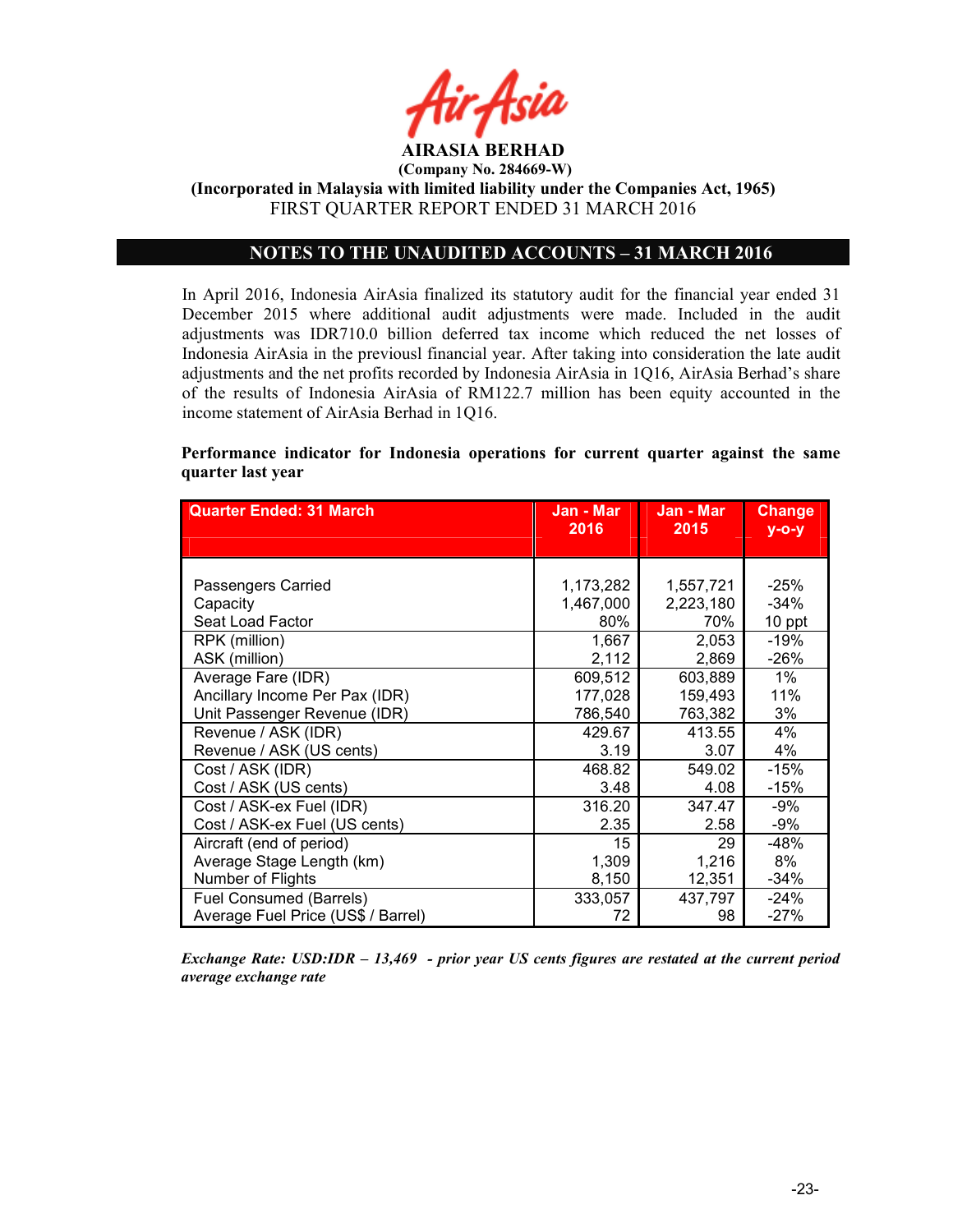

(Incorporated in Malaysia with limited liability under the Companies Act, 1965) FIRST QUARTER REPORT ENDED 31 MARCH 2016

### NOTES TO THE UNAUDITED ACCOUNTS – 31 MARCH 2016

### Performance of current quarter against the same quarter last year for Indonesia

| <b>Quarter Ended: 31 March</b>                                                                                                                                                                                                                  | Jan - Mar                                                                                              | Jan - Mar                                                                                             |
|-------------------------------------------------------------------------------------------------------------------------------------------------------------------------------------------------------------------------------------------------|--------------------------------------------------------------------------------------------------------|-------------------------------------------------------------------------------------------------------|
| <b>IDR</b> million                                                                                                                                                                                                                              | 2016                                                                                                   | 2015                                                                                                  |
| <b>Revenue</b>                                                                                                                                                                                                                                  | 907,266                                                                                                | 1,186,436                                                                                             |
| Operating expenses:<br>- Staff costs<br>- Depreciation<br>- Aircraft fuel expenses<br>- Aircraft operating lease expense<br>- Maintenance & overhaul<br>- User charges and other related expenses<br>- Other operating expenses<br>Other income | (155,900)<br>(22, 247)<br>(322, 261)<br>(162, 227)<br>(154, 913)<br>(203, 790)<br>(71, 782)<br>103,182 | (167, 175)<br>(24, 680)<br>(578, 241)<br>(332, 794)<br>(195, 812)<br>(198, 928)<br>(82, 425)<br>4,958 |
| <b>Operating loss</b>                                                                                                                                                                                                                           | (82, 672)                                                                                              | (388, 661)                                                                                            |
| Finance Income<br><b>Finance Costs</b>                                                                                                                                                                                                          | 610<br>(31, 995)                                                                                       | 893<br>(85,960)                                                                                       |
| <b>Net operating loss</b>                                                                                                                                                                                                                       | (114, 057)                                                                                             | (473, 728)                                                                                            |
| Foreign exchange (loss)/gain                                                                                                                                                                                                                    | 136,006                                                                                                | (57,051)                                                                                              |
| Profit/(loss) before taxation                                                                                                                                                                                                                   | 21,949                                                                                                 | (530, 779)                                                                                            |
| Taxation                                                                                                                                                                                                                                        |                                                                                                        |                                                                                                       |
| Net profit/(loss) for the financial period                                                                                                                                                                                                      | 21,949                                                                                                 | (530, 779)                                                                                            |
| <b>EBITDAR</b><br><b>EBITDAR Margin</b><br><b>EBIT Margin</b>                                                                                                                                                                                   | 101,802<br>11%<br>$-9%$                                                                                | (31, 187)<br>-3%<br>$-33%$                                                                            |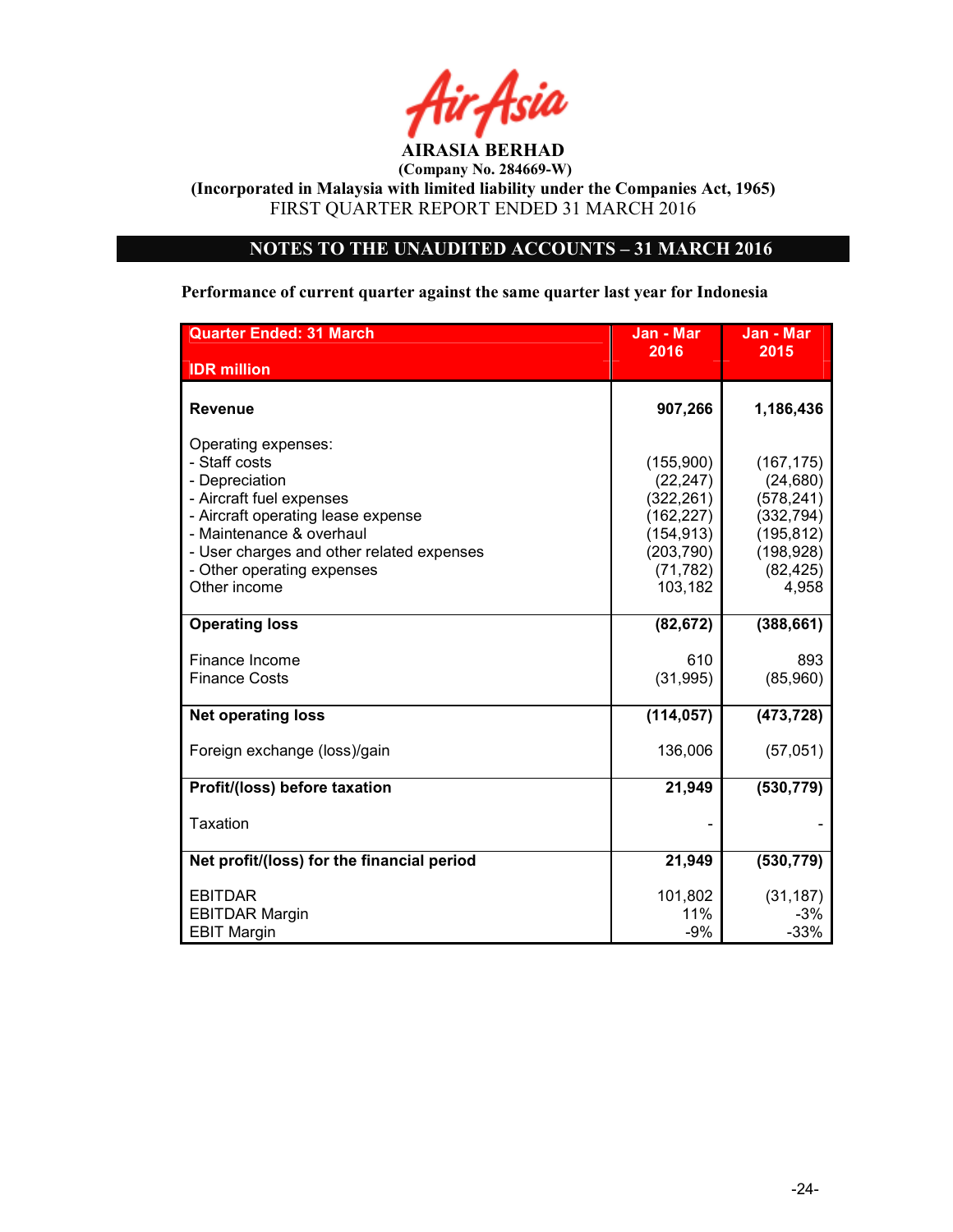AIRASIA BERHAD

(Incorporated in Malaysia with limited liability under the Companies Act, 1965) FIRST QUARTER REPORT ENDED 31 MARCH 2016

### NOTES TO THE UNAUDITED ACCOUNTS – 31 MARCH 2016

### Balance Sheet

| <b>Period ended: 31 March</b>         | <b>March 2016</b> | <b>Dec 2015</b> |
|---------------------------------------|-------------------|-----------------|
| <b>IDR</b> million                    |                   |                 |
|                                       |                   |                 |
| Property, Plant & Equipment           | 1,421,573         | 1,443,857       |
| Inventory                             | 25,721            | 24,115          |
| Other Debtors & Prepayments           | 358,464           | 511,732         |
| Amounts Owing from Related Parties    | 33,465            | 55,300          |
| Deferred tax assets                   | 835,597           | 835,597         |
| Maintenance Reserves                  | 384,643           | 358,994         |
| Cash & Short Term Deposits            | 135,963           | 54,669          |
| <b>Total Assets</b>                   | 3,195,426         | 3,284,264       |
|                                       |                   |                 |
| Sales In Advance                      | 621,828           | 533,548         |
| <b>Other Creditors &amp; Accruals</b> | 188,281           | 504,887         |
| Amounts Owing to Related Party        | 3,358,940         | 3,128,920       |
| Employee benefits liability           | 183,176           | 179,428         |
| Finance lease payable                 | 1,469,972         | 1,586,201       |
| <b>Total Liabilities</b>              | 5,822,197         | 5,932,984       |
|                                       |                   |                 |
| <b>Share Capital</b>                  | 180,000           | 180,000         |
| <b>Perpetual Capital Security</b>     | 2,058,000         | 2,058,000       |
| <b>Retained Earnings</b>              | (4,864,771)       | (4,886,720)     |
| <b>Total Equity</b>                   | (2,626,771)       | (2,648,720)     |

### iii) Associate Company – AirAsia Inc and AirAsia Philippines Inc (formerly known as Zest Airways Inc)

AirAsia Inc and AirAsia Philippines Inc are collectively referred to as "AirAsia Philippines". AirAsia Inc is an associate company which is incorporated in the Republic of the Philippines and is 40% owned by AirAsia Berhad. AirAsia Philippines Inc is an associate company of AirAsia Inc and is 49% owned by AirAsia Inc.

AirAsia Philippines recorded revenue of PHP2,574.2 million in 1Q16, 23% higher as compared to the PHP2,101.2 million achieved in 1Q15. The increase in revenue can be attributed to higher passenger volumes which increased by 15% year-on-year and the increase in average fare by 12% year-on-year. Passengers carried by AirAsia Philippines increased as capacity increased 2% year-on-year while the seat load factor increased by 10 percentage points to 87% as compared to 1Q15.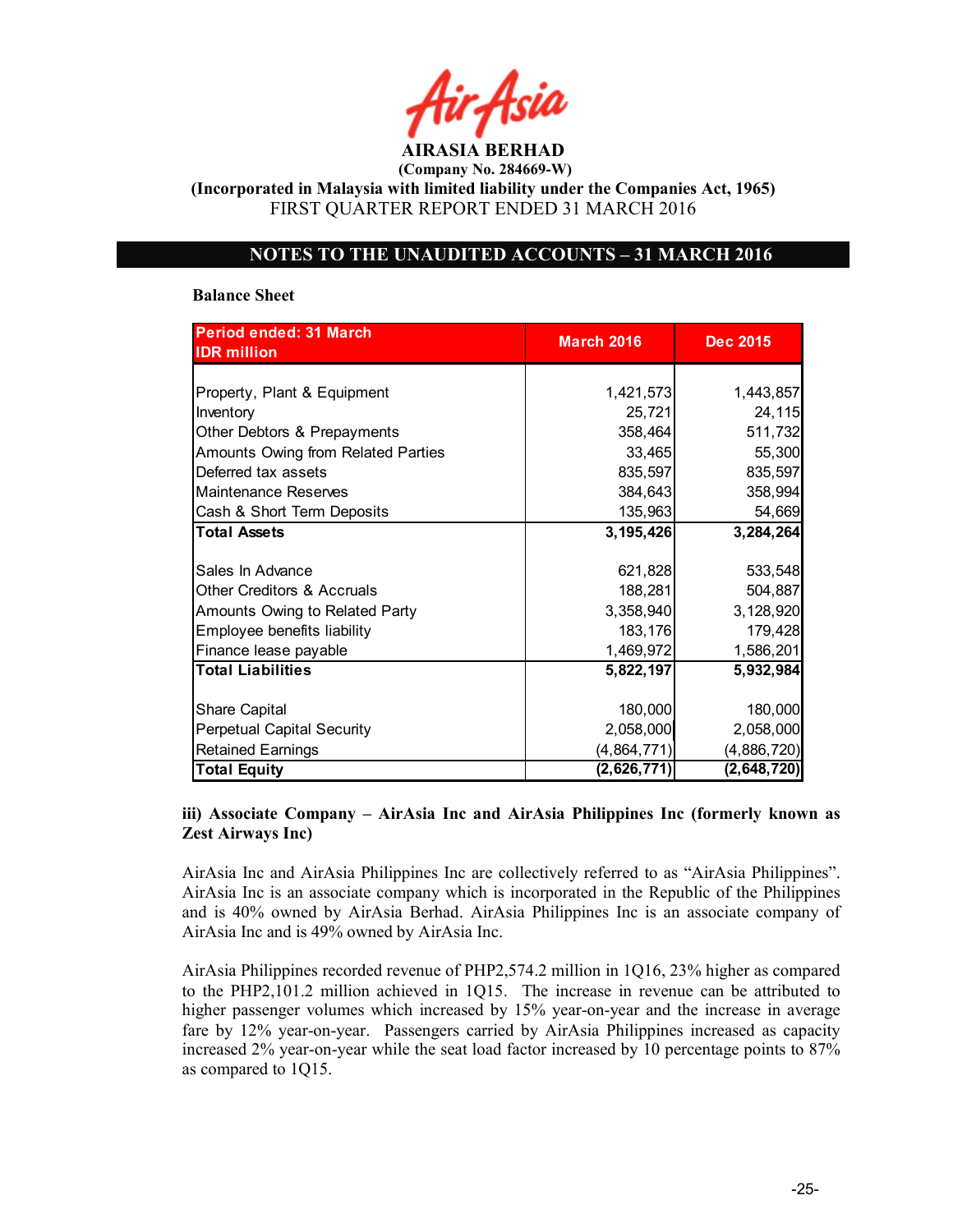

AIRASIA BERHAD (Company No. 284669-W)

(Incorporated in Malaysia with limited liability under the Companies Act, 1965) FIRST QUARTER REPORT ENDED 31 MARCH 2016

### NOTES TO THE UNAUDITED ACCOUNTS – 31 MARCH 2016

AirAsia Philippines recorded an operating loss of PHP306.3 million in 1Q16, compared to an operating loss of PHP679.3 million in 1Q15. The net profit position of AirAsia Philippines was PHP88.7 million as compared to PHP854.5 million loss in 1Q15.

AirAsia Inc recorded a net profit of RM16.3 million in the quarter under review of which RM6.5 million is equity accounted in the financial statements of AirAsia Berhad.

Performance indicator for the amalgamated AirAsia Philippines operations for current quarter against the same quarter last year

| <b>Quarter Ended: 31 March</b>     | Jan - Mar<br>2016 | Jan - Mar<br>2015 | <b>Change</b><br>$y$ -o-y |
|------------------------------------|-------------------|-------------------|---------------------------|
|                                    |                   |                   |                           |
|                                    |                   |                   |                           |
| Passengers Carried                 | 967,588           | 843,250           | 15%                       |
| Capacity                           | 1,107,900         | 1,088,820         | $2\%$                     |
| Seat Load Factor                   | 87%               | 77%               | 10 ppt                    |
| RPK (million)                      | 984               | 809               | 22%                       |
| ASK (million)                      | 1,156             | 1,034             | 12%                       |
| Average Fare (PHP)                 | 2,257             | 2,012             | 12%                       |
| Ancillary Income Per Pax (PHP)     | 416               | 436               | -5%                       |
| Unit Passenger Revenue (PHP)       | 2,673             | 2,448             | 9%                        |
| Revenue / ASK (PHP)                | 2.23              | 2.03              | 10%                       |
| Revenue / ASK (US cents)           | 4.73              | 4.32              | 10%                       |
| Cost / ASK (PHP)                   | 2.49              | 2.69              | -7%                       |
| Cost / ASK (US cents)              | 5.30              | 5.72              | $-7%$                     |
| Cost / ASK-ex Fuel (PHP)           | 1.73              | 1.55              | 12%                       |
| Cost / ASK-ex Fuel (US cents)      | 3.68              | 3.30              | 12%                       |
| Aircraft (end of period)           | 14                | 15                | -7%                       |
| Average Stage Length (km)          | 1,044             | 950               | 10%                       |
| Number of Flights                  | 6,155             | 6,049             | 2%                        |
| Fuel Consumed (Barrels)            | 240,058           | 206,891           | 16%                       |
| Average Fuel Price (US\$ / Barrel) | 78                | 121               | $-36%$                    |

Exchange Rate: USD:PHP – 47.0 - prior year US cents figures are restated at the current period average exchange rate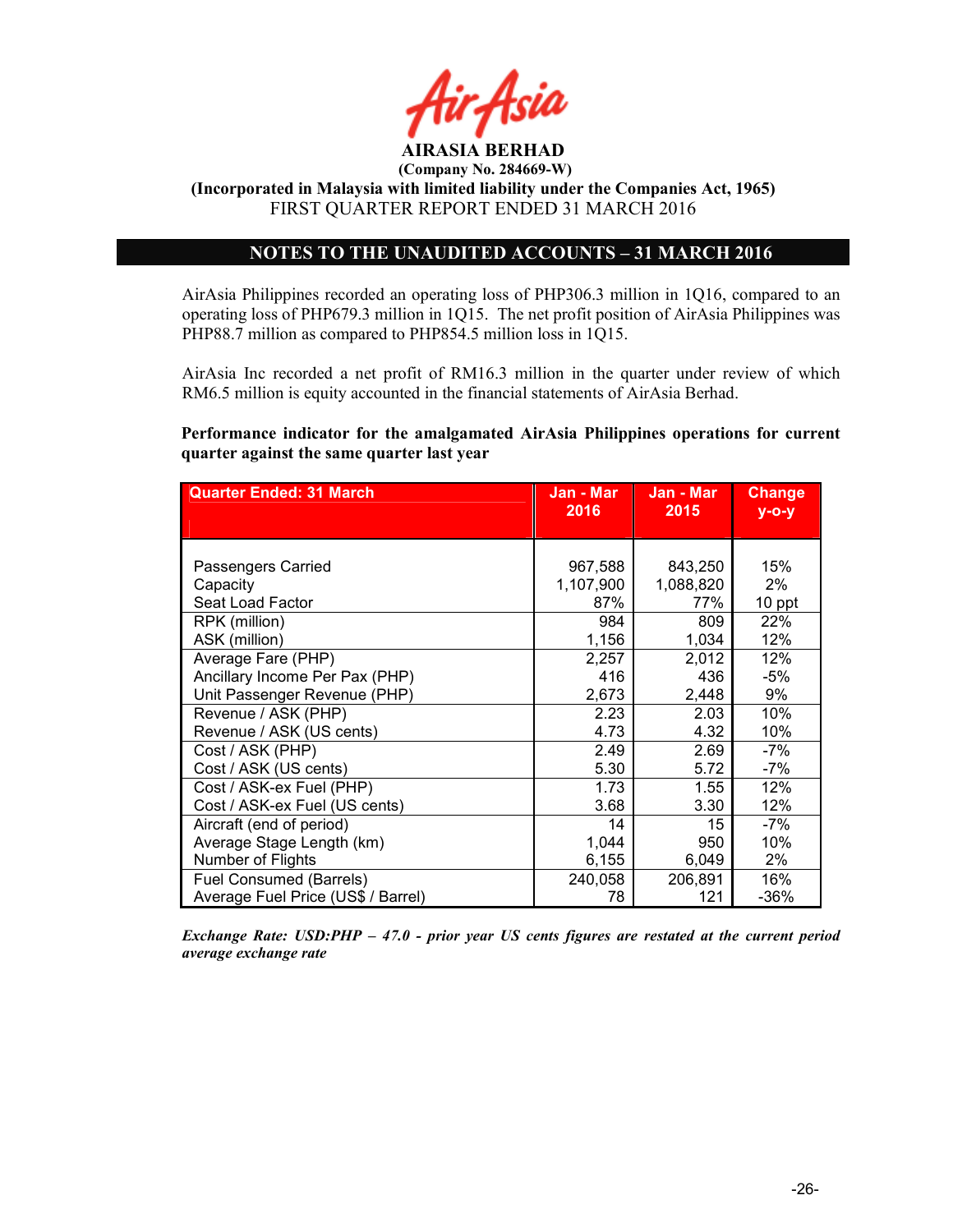

(Incorporated in Malaysia with limited liability under the Companies Act, 1965) FIRST QUARTER REPORT ENDED 31 MARCH 2016

### NOTES TO THE UNAUDITED ACCOUNTS – 31 MARCH 2016

Performance of current quarter against the same quarter last year for the amalgamated AirAsia Philippines operations

| <b>Quarter Ended: 31 March</b>                                                                                                                                                                                                                                      | Jan - Mar                                                                                      | Jan - Mar                                                                                       |
|---------------------------------------------------------------------------------------------------------------------------------------------------------------------------------------------------------------------------------------------------------------------|------------------------------------------------------------------------------------------------|-------------------------------------------------------------------------------------------------|
| <b>PHP'000</b>                                                                                                                                                                                                                                                      | 2016                                                                                           | 2015                                                                                            |
| <b>Revenue</b>                                                                                                                                                                                                                                                      | 2,574,210                                                                                      | 2,101,187                                                                                       |
| Operating expenses:<br>- Staff costs<br>- Depreciation of property, plant<br>and equipment<br>- Aircraft fuel expenses<br>- Maintenance & overhaul<br>-User charges and other related expenses<br>- Aircraft operating lease expenses<br>- Other operating expenses | (335, 649)<br>(103, 476)<br>(878, 438)<br>(720, 468)<br>(361, 704)<br>(390, 346)<br>(113, 649) | (356, 664)<br>(12, 246)<br>(1, 176, 516)<br>(426, 302)<br>(216, 572)<br>(497, 571)<br>(141,006) |
| Other income                                                                                                                                                                                                                                                        | 23,190                                                                                         | 46,354                                                                                          |
| <b>Operating loss</b>                                                                                                                                                                                                                                               | (306, 330)                                                                                     | (679, 336)                                                                                      |
| Finance Income<br><b>Finance Costs</b>                                                                                                                                                                                                                              | 131<br>(68, 364)                                                                               | 44<br>(136, 591)                                                                                |
| <b>Net operating loss</b>                                                                                                                                                                                                                                           | (374, 563)                                                                                     | (815, 883)                                                                                      |
| Foreign exchange gain/(loss)                                                                                                                                                                                                                                        | 463,231                                                                                        | (38, 665)                                                                                       |
| Profit/(loss) before tax                                                                                                                                                                                                                                            | 88,668                                                                                         | (854, 548)                                                                                      |
| <b>Taxation</b>                                                                                                                                                                                                                                                     |                                                                                                |                                                                                                 |
| Net profit/(loss) for the financial period                                                                                                                                                                                                                          | 88,668                                                                                         | (854, 548)                                                                                      |
| <b>EBITDAR</b>                                                                                                                                                                                                                                                      | 187,492                                                                                        | (169, 519)                                                                                      |
| <b>EBITDAR Margin</b><br><b>EBIT Margin</b>                                                                                                                                                                                                                         | 7%<br>$-12%$                                                                                   | $-8%$<br>$-32%$                                                                                 |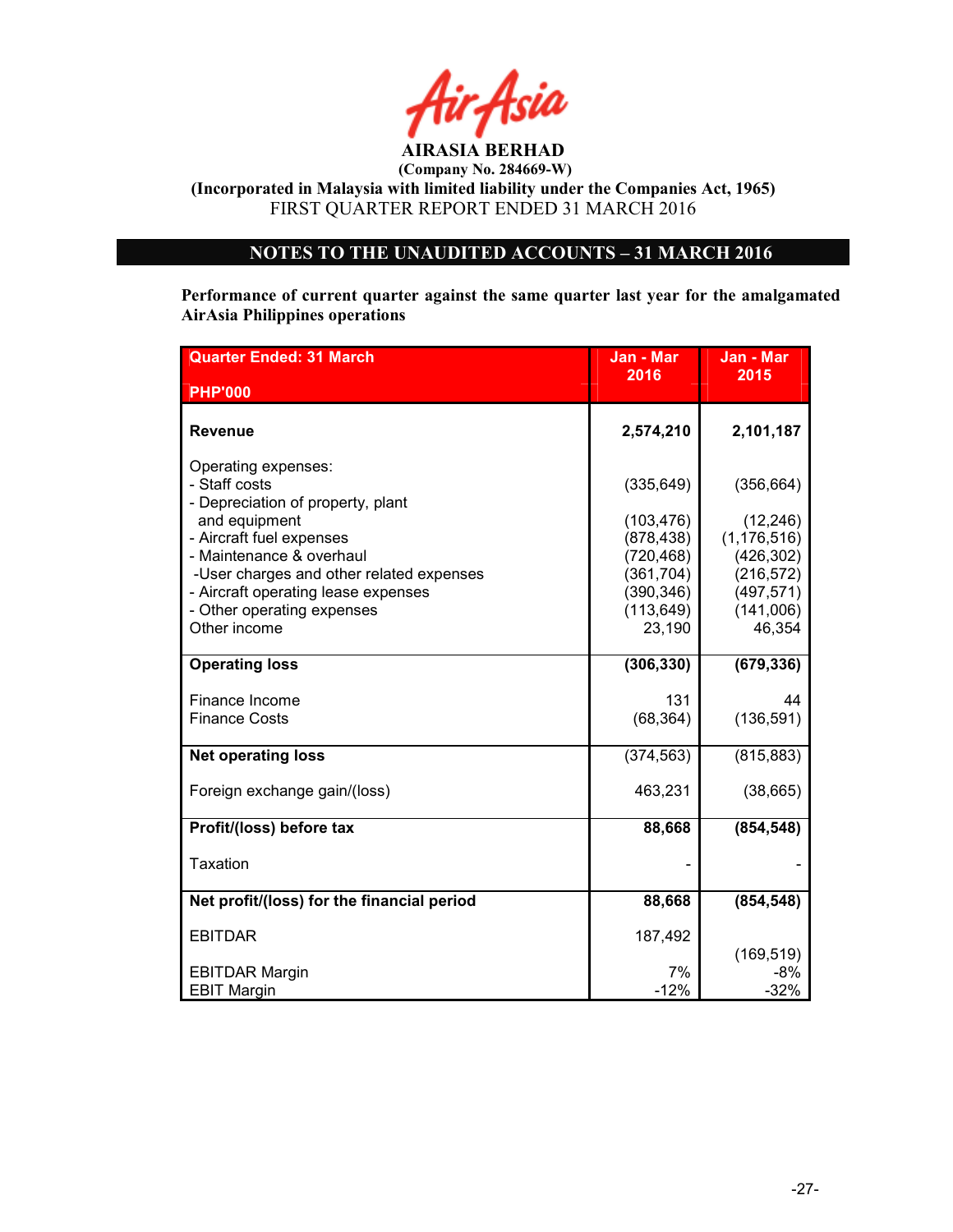AIRASIA BERHAD

(Incorporated in Malaysia with limited liability under the Companies Act, 1965) FIRST QUARTER REPORT ENDED 31 MARCH 2016

### NOTES TO THE UNAUDITED ACCOUNTS – 31 MARCH 2016

### Balance Sheet

| <b>Quarter Ended: 31 March</b><br><b>PHP'000</b> | <b>March 2016</b> | <b>Dec 2015</b> |
|--------------------------------------------------|-------------------|-----------------|
|                                                  |                   |                 |
| Property, Plant & Equipment                      | 2,364,293         | 2,468,159       |
| Inventory                                        | 137,119           | 126,876         |
| Other Debtors & Prepayments                      | 2,836,084         | 2,988,863       |
| Cash & Short Term Deposits                       | 207,533           | 150,390         |
| <b>Total Assets</b>                              | 5,545,029         | 5,734,287       |
|                                                  |                   |                 |
| Sales In Advance                                 | 1,257,909         | 1,102,599       |
| <b>Other Creditors &amp; Accruals</b>            | 7,016,591         | 7,578,516       |
| Amounts Owing to Related Party                   | 14,526,631        | 14,397,943      |
| Long Term Liabilities                            | 116,823           | 116,823         |
| <b>Total Liabilities</b>                         | 22,917,954        | 23, 195, 881    |
|                                                  |                   |                 |
| <b>Share Capital</b>                             | 1,192,511         | 1,192,511       |
| Other reserves                                   | (8,621)           | (8,621)         |
| <b>Retained Earnings</b>                         | (18, 556, 816)    | (18, 645, 484)  |
| <b>Total Equity</b>                              | (17,372,925)      | (17, 461, 594)  |

### iv) Associate Company – AirAsia (India) Private Limited ("AirAsia India")

AirAsia India is an associate company which is incorporated in India and is 49% owned by AirAsia Berhad. As such it is accounted for using the equity method, as permitted by the Malaysian Accounting Standards Board MFRS128, Investments in Associates.

AirAsia India recorded revenue of INR1,961.8 million in 1Q16, compared to a revenue of INR702.9 million in 1Q15 as AirAsia India only commenced operations in June 2014. The number of passengers carried increased 127% with a unit passenger revenue of INR3,657. Anciliary income per passenger was at INR502 while the seat load factor was at 86%.

AirAsia India recorded a net loss of RM4.8 million (quarter ended 31 March 2015: RM18.4 million) in the quarter under review out of which RM Nil is equity accounted in the AirAsia Berhad income statement as the Group's interest in AirAsia India has been reduced to zero. In accordance with MFRS128, any profits will only be recognized when a total of RM36.0 million of unrecognized losses have been reversed.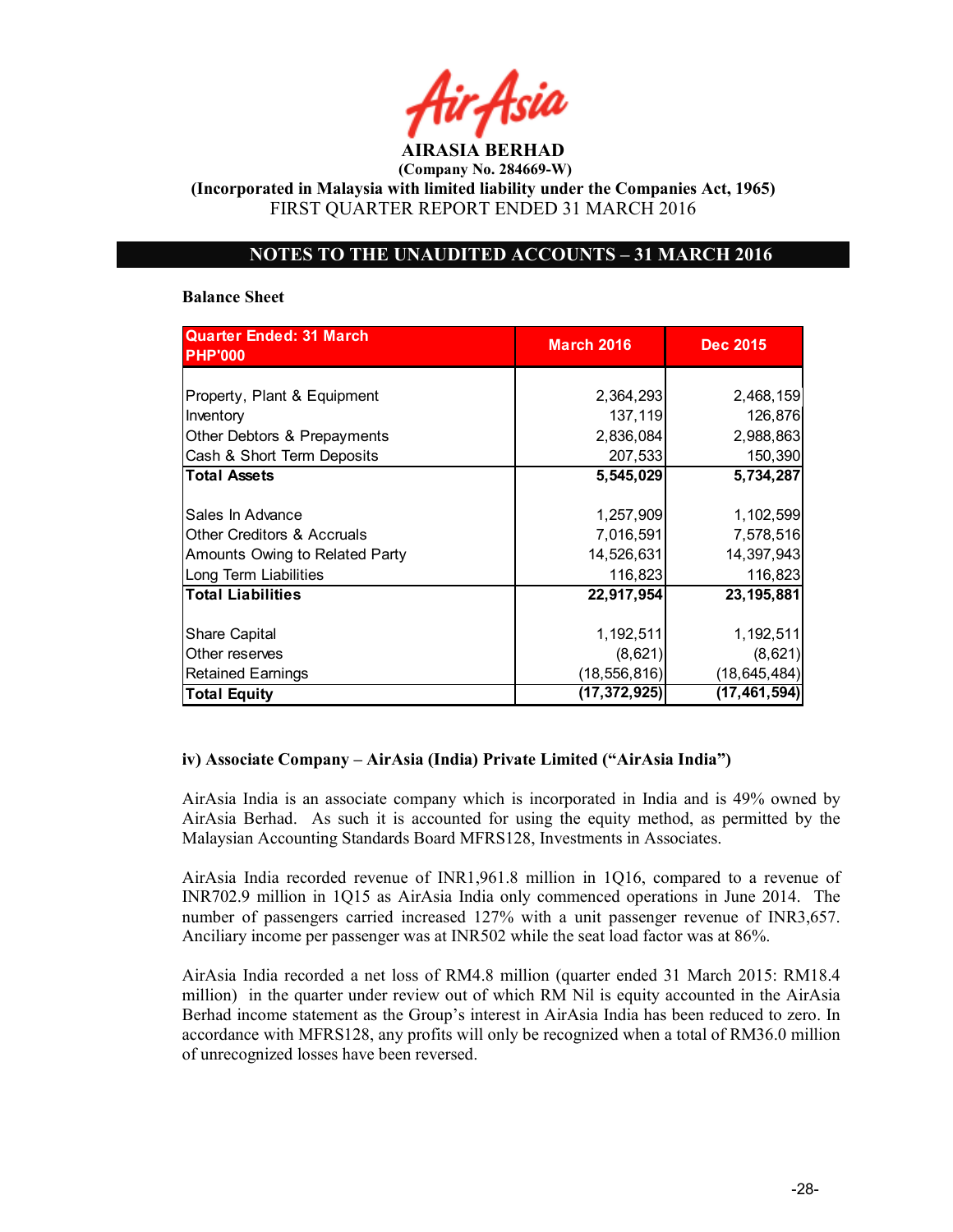

(Incorporated in Malaysia with limited liability under the Companies Act, 1965) FIRST QUARTER REPORT ENDED 31 MARCH 2016

### NOTES TO THE UNAUDITED ACCOUNTS – 31 MARCH 2016

Performance indicator for India operations for current quarter against the same quarter last year

| <b>Quarter Ended: 31 March</b> | Jan - Mar<br>Jan - Mar<br>2016<br>2015 |         | <b>Change</b><br>$y$ -o-y |
|--------------------------------|----------------------------------------|---------|---------------------------|
|                                |                                        |         |                           |
|                                |                                        |         |                           |
| Passengers Carried             | 538,800                                | 237,557 | 127%                      |
| Capacity                       | 629,280                                | 300,240 | 110%                      |
| Seat Load Factor               | 86%                                    | 79%     | 7 ppt                     |
| RPK (million)                  | 671                                    | 213     | 215%                      |
| ASK (million)                  | 774                                    | 270     | 187%                      |
| Average Fare (INR)             | 3,155                                  | 2,819   | 12%                       |
| Ancillary Income Per Pax (INR) | 502                                    | 234     | 115%                      |
| Unit Passenger Revenue (INR)   | 3,657                                  | 3,053   | 20%                       |
| Revenue / ASK (sen)            | 253.46                                 | 260.30  | $-3%$                     |
| Revenue / ASK (US cents)       | 3.75                                   | 3.86    | $-3%$                     |
| Cost / ASK (sen)               | 269.38                                 | 389.46  | $-31%$                    |
| Cost / ASK (US cents)          | 3.99                                   | 5.77    | $-31%$                    |
| Cost / ASK-ex Fuel (sen)       | 175.70                                 | 261.33  | $-33%$                    |
| Cost / ASK-ex Fuel (US cents)  | 2.60                                   | 3.87    | -33%                      |
| Aircraft (end of period)       | 6                                      | 3       | 100%                      |
| Average Stage Length (km)      | 1,245                                  | 900     | 38%                       |
| Number of Flights              | 3,496                                  | 1,668   | 110%                      |

Exchange Rate: USD:INR – 67.5 - prior year US cents figures are restated at the current period average exchange rate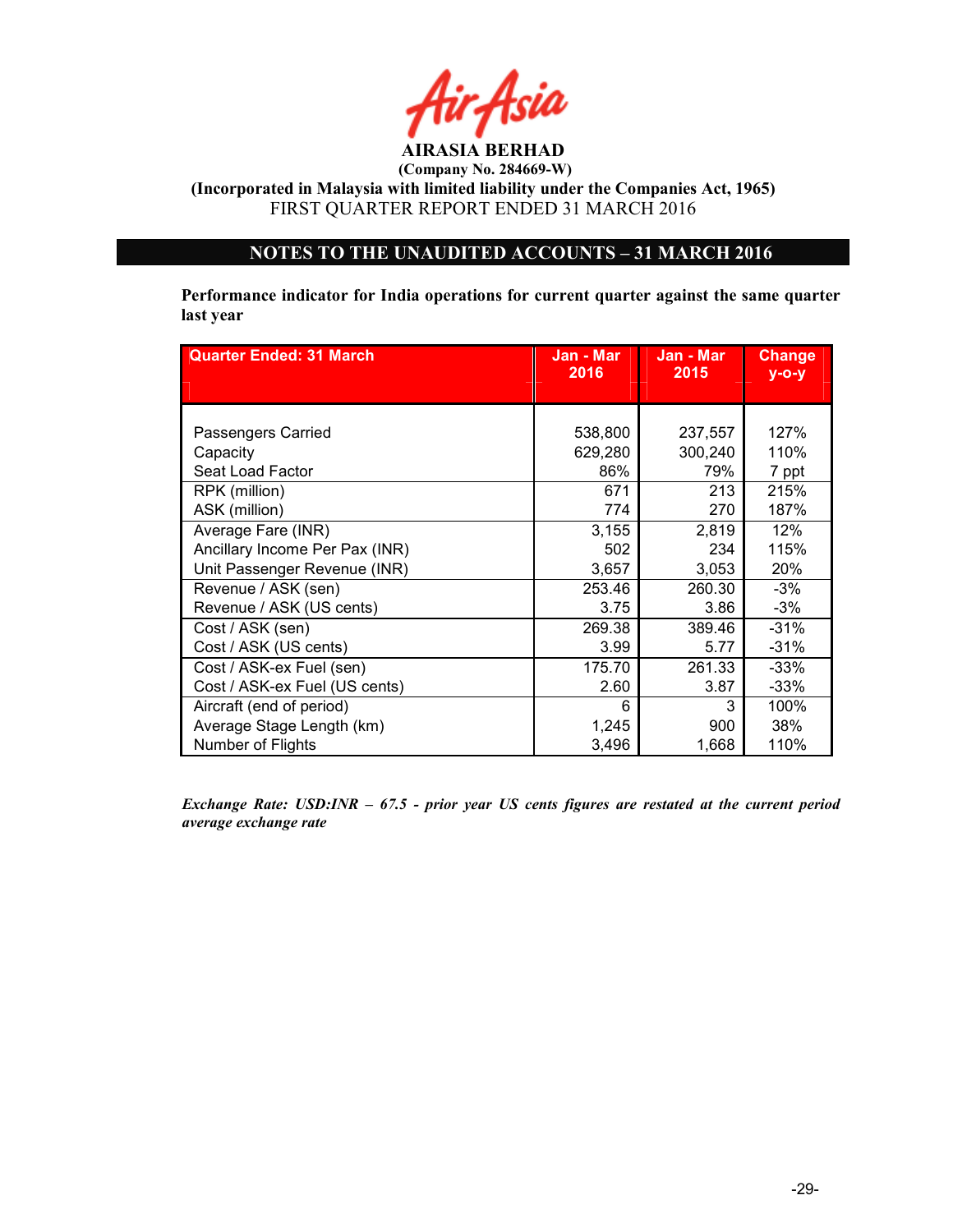

(Incorporated in Malaysia with limited liability under the Companies Act, 1965) FIRST QUARTER REPORT ENDED 31 MARCH 2016

### NOTES TO THE UNAUDITED ACCOUNTS – 31 MARCH 2016

Performance of current quarter against the same quarter last year for India

| <b>Quarter Ended: 31 March</b>                                            | Jan - Mar  | Jan - Mar  |
|---------------------------------------------------------------------------|------------|------------|
| <b>INR'000</b>                                                            | 2016       | 2015       |
|                                                                           |            |            |
| <b>Revenue</b>                                                            | 1,961,759  | 702,948    |
| Operating expenses:<br>- Staff costs<br>- Depreciation of property, plant | (374, 529) | (292, 921) |
| and equipment                                                             | (21, 272)  | (15, 179)  |
| - Aircraft fuel expenses                                                  | (725,099)  | (346, 017) |
| - Maintenance and overhaul                                                | (273,069)  | (53, 426)  |
| - User charges and other related expenses                                 | (296, 449) | (18, 251)  |
| - Aircraft operating lease expenses                                       | (379, 264) | (180, 587) |
| - Other operating expenses                                                | (46, 819)  | (144, 854) |
| Other income                                                              | 31,471     | (508)      |
| <b>Operating loss</b>                                                     | (123, 271) | (348, 795) |
| Finance Income                                                            | 13,156     | 13,158     |
| <b>Finance Costs</b>                                                      | (1,923)    | (16, 830)  |
| <b>Net operating loss</b>                                                 | (112, 038) | (352, 467) |
| Foreign exchange gain                                                     | 33,451     | 39,008     |
| Loss before tax                                                           | (78, 587)  | (313, 459) |
| <b>Taxation</b>                                                           |            |            |
| Net loss for the financial period                                         | (78, 587)  | (313, 459) |
| <b>EBITDAR</b>                                                            |            |            |
|                                                                           | 277,265    | (153, 029) |
| <b>EBITDAR Margin</b>                                                     | 14%        | $-22%$     |
| <b>EBIT Margin</b>                                                        | $-6%$      | $-50%$     |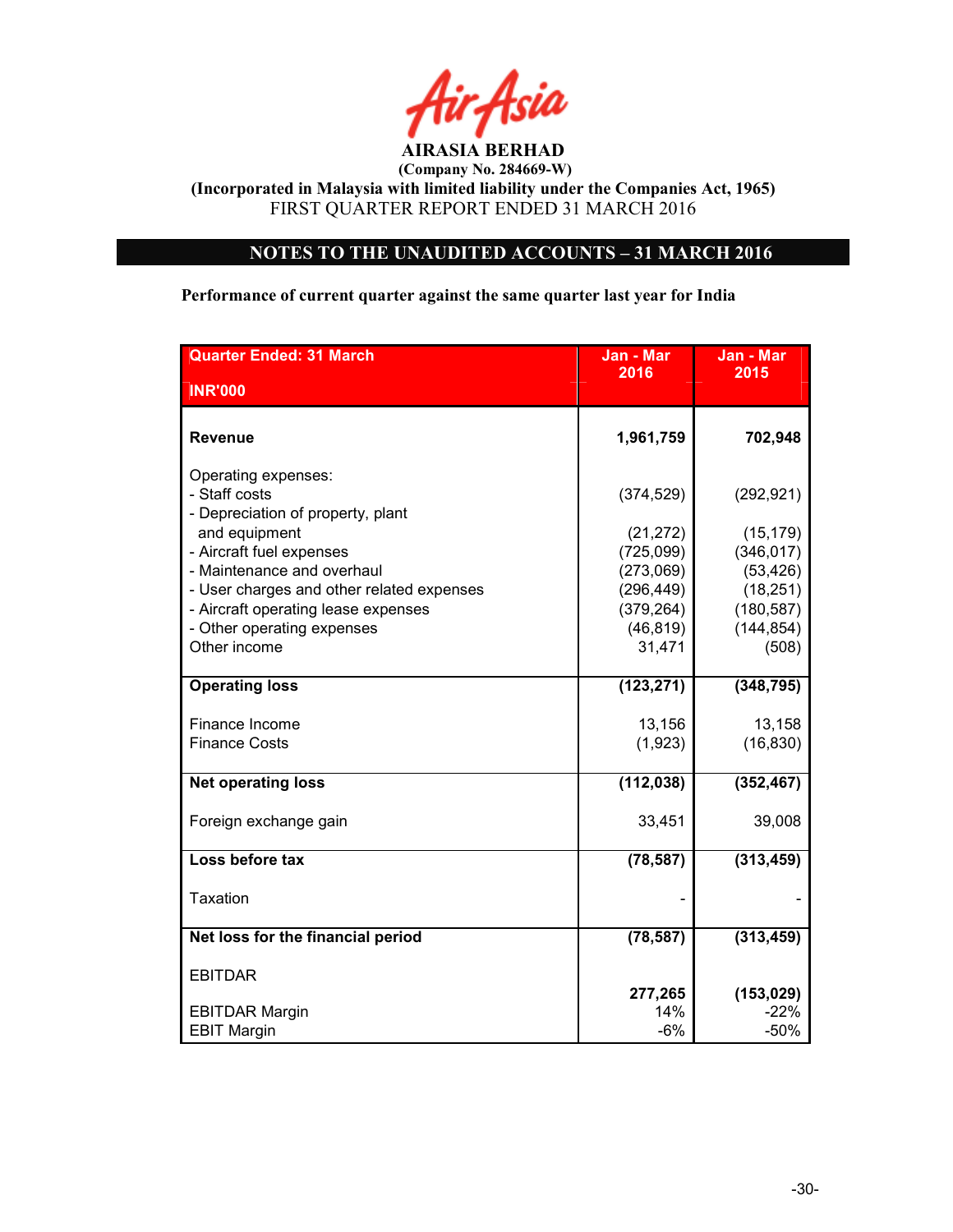AIRASIA BERHAD

(Incorporated in Malaysia with limited liability under the Companies Act, 1965) FIRST QUARTER REPORT ENDED 31 MARCH 2016

### NOTES TO THE UNAUDITED ACCOUNTS – 31 MARCH 2016

### Balance Sheet

| <b>Year Ended: 31 March</b><br><b>INR'000</b> | <b>March 2016</b> | <b>Dec 2015</b> |
|-----------------------------------------------|-------------------|-----------------|
|                                               |                   |                 |
| Property, Plant & Equipment                   | 377,174           | 357,548         |
| Inventory                                     | 46,907            | 30,960          |
| Other Debtors & Prepayments                   | 385,181           | 709,211         |
| Cash & Short Term Deposits                    | 597,399           | 537,829         |
| <b>Total Assets</b>                           | 1,406,661         | 1,635,548       |
|                                               |                   |                 |
| Sales In Advance                              | 475,580           | 668,341         |
| <b>Other Creditors &amp; Accruals</b>         | 847,363           | 840,403         |
| Amounts Owing to Related Party                | 1,141,326         | 1,105,826       |
| Long Term Liabilities                         | 5,592             | 5,592           |
| <b>Total Liabilities</b>                      | 2,469,861         | 2,620,162       |
|                                               |                   |                 |
| Share Capital                                 | 1,921,500         | 1,921,500       |
| <b>Retained Earnings</b>                      | (2,984,701)       | (2,906,114)     |
| <b>Total Equity</b>                           | (1,063,201)       | (984, 614)      |

### v) Associate Company – AirAsia Japan Co., Ltd ("AirAsia Japan")

AirAsia Japan is an associate company which is incorporated in Japan and is 49% owned by AirAsia Berhad. AirAsia Japan has yet to launch its services in Japan. AirAsia Japan recorded a net loss of RM33.7 million (quarter ended 31 March 2015: RM10.3 million) in the quarter under review of which RM16.5 million (quarter ended 31 March 2015: RM5.0 million) is equity accounted in the financial statements of AirAsia Berhad.

### vi) Associate Company – AAE Travel Pte Ltd ("AAE Travel")

AAE Travel has been reclassified to investment in an associate company in the previous financial year subsequent to the divestment of 25% equity interest in the share capital of AAE Travel. AAE Travel is incorporated in Singapore and is 25% owned by AirAsia Berhad. AAE Travel recorded a net profit of RM14.6 million (quarter ended 31 March 2015: RM10.9 million) in the quarter of which RM3.6 million (quarter ended 31 March 2015: RM3.3 million) is equity accounted in the AirAsia Berhad income statement.

### vii) Joint Ventures – Asian Aviation Centre of Excellence Sdn Bhd ("AACOE")

AACOE is a joint venture company which is incorporated in Malaysia and is owned in equal shares by AirAsia Berhad and CAE Inc, a Canadian incorporated aviation training organization. AACOE recorded a net profit of RM16.4 million (quarter ended 31 March 2015: RM5.6 million) in the quarter of which RM8.2 million (quarter ended 31 March 2015: RM2.8 million) is equity accounted in the AirAsia Berhad income statement.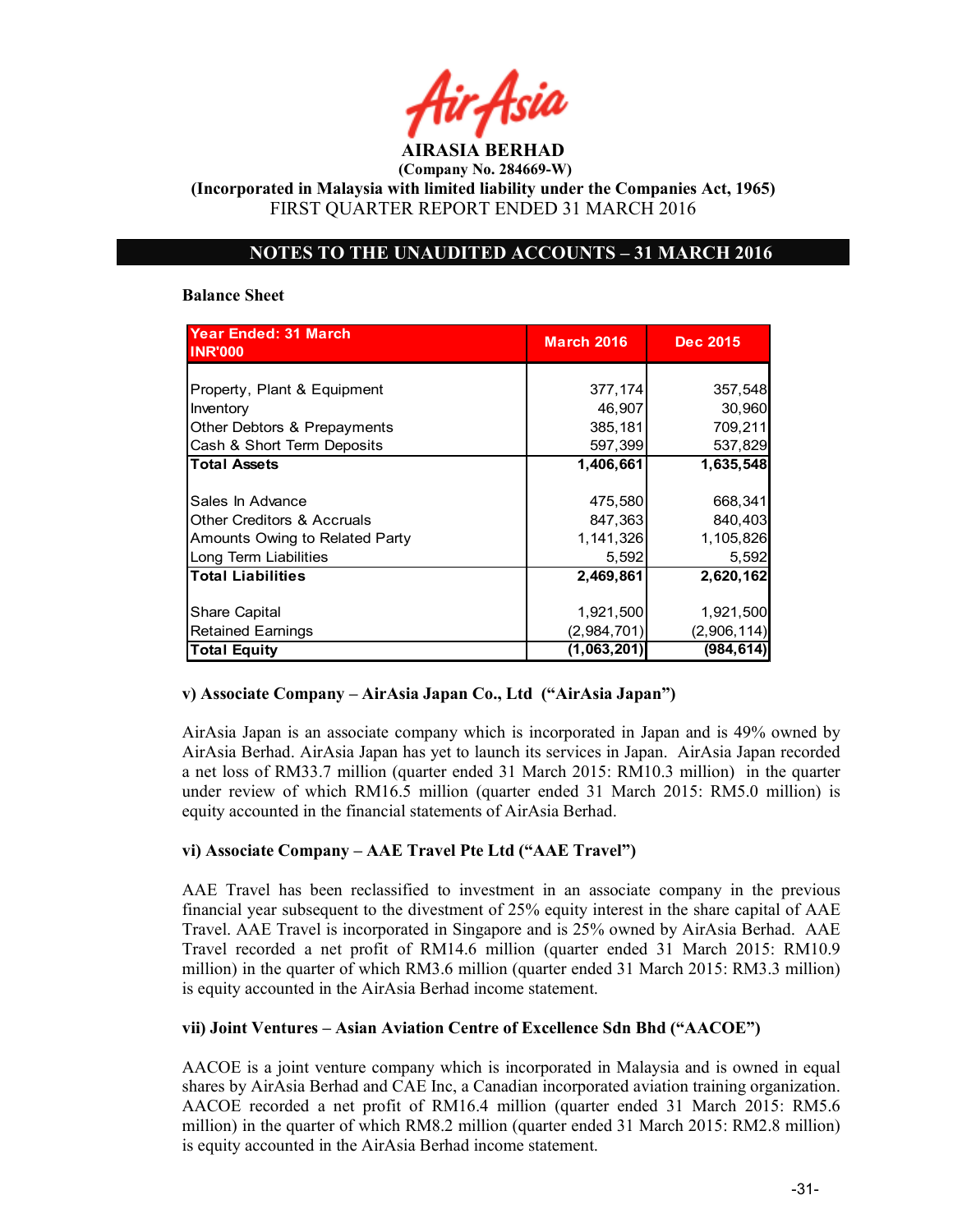

### NOTES TO THE UNAUDITED ACCOUNTS – 31 MARCH 2016

### 24. Variation of results against preceding quarter

The Group had a net profit of RM876.9 million for the quarter under review. This is RM322.7 million higher compared to the net profit of RM554.2 million in the immediately preceding quarter ended 31 December 2015.

### 25. Commentary on prospects

In Malaysia, we continue to see strong demands in the second quarter of 2016 with average load factor forecast at 88%. We remain positive in the outlook of MAA in the remaining quarters of 2016, as we continue to observe strong demand across most sectors, favorable fuel price and a favourable foreign exchange on major Asian currencies against USD relate to Q42015.

In Thailand, load factor in the second quarter of 2016 is forecast to be 83% with estimated capacity growth of approximately  $11\%$ . As with Malaysia, we see encouraging forward bookings in the remaining quarters of 2016. TAA will continue to focus its marketing activities on domestic, China and India routes in the remaining quarters of 2016.

In Indonesia, load factor in the second quarter of 2016 is forecast at 82% which is higher than the 73% load factor in the second quarter of 2015. For the remaining quarters of 2016, IAA will continue to focus on promoting international routes.

In Philippines, the current forecast of the load factor in second quarter 2016 is 91%. PAA remains on track with its turnaround plan to rationalize its fleet composition to further reduce its cost structure in the remaining quarters in 2016.

In India, the forecasted load factor for the second quarter of 2016 is at 82%. For the remaining quarters of 2016, AirAsia India will remain focused on building a footprint in the Indian domestic market with the introduction of new routes and frequency increases.

Barring any unforeseen circumstances, the Directors remain positive for the prospects of the Group in 2016.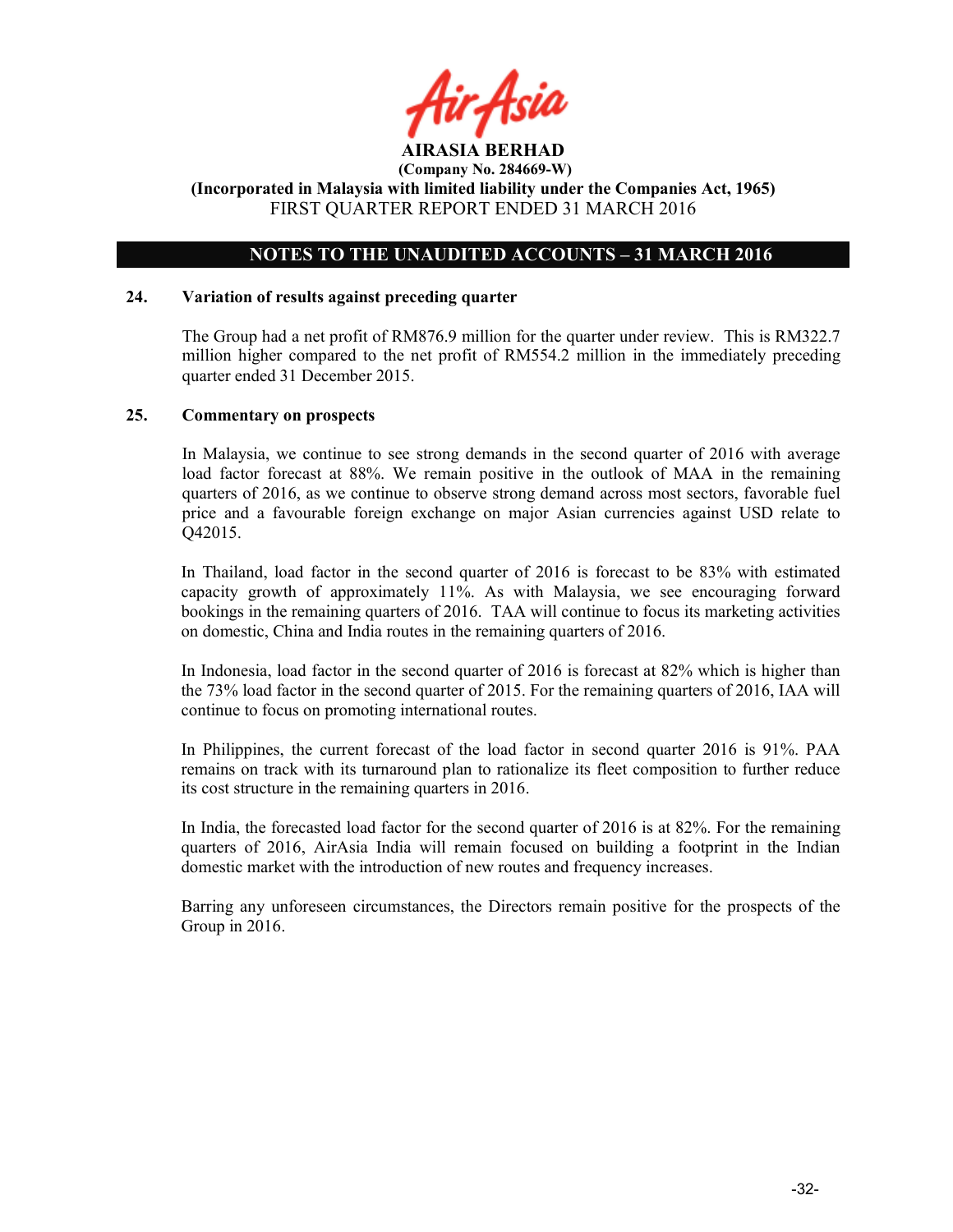### NOTES TO THE UNAUDITED ACCOUNTS – 31 MARCH 2016

### 26. Profit forecast

No profit forecast has been issued.

### 27. Finance income/(costs)

|                                    | <b>Group and Company</b> |                         |                  |               |
|------------------------------------|--------------------------|-------------------------|------------------|---------------|
| All figures in RM'000              | Quarter                  | Quarter                 | <b>Period</b>    | <b>Period</b> |
|                                    | <b>Ended</b><br>31/3/16  | <b>Ended</b><br>31/3/15 | ended<br>31/3/16 | ended         |
| <b>Finance income</b>              |                          |                         |                  | 31/3/15       |
| Interest income from:              |                          |                         |                  |               |
| - amounts due from associates      | 7,669                    | 32,948                  | 7,669            | 32,948        |
| - deposits with licensed banks     | 7,217                    | 5,721                   | 7,217            | 5,721         |
| Gain from interest rate contracts  | 4,238                    |                         | 4,238            |               |
| Discounting on deposits and non-   |                          |                         |                  |               |
| current payables                   | 2,853                    |                         | 2,853            |               |
| Others                             | 1,234                    | 783                     | 1,234            | 783           |
|                                    | 23,211                   | 39,452                  | 23,211           | 39,452        |
| <b>Finance costs</b>               |                          |                         |                  |               |
| <b>Bank borrowings</b>             | (131, 457)               | (143, 639)              | (131, 457)       | (143, 639)    |
| Amortisation of premiums for       |                          |                         |                  |               |
| interest rate caps                 | (2, 336)                 | (2,135)                 | (2,336)          | (2, 135)      |
| Loss from interest rate contracts  |                          | (4,891)                 |                  | (4,891)       |
| Bank facilities and other charges  | (762)                    | (904)                   | (762)            | (904)         |
|                                    | (134, 555)               | (151, 569)              | (134, 555)       | (151, 569)    |
|                                    |                          |                         |                  |               |
| Net cost                           | (111, 344)               | (112, 117)              | (111, 344)       | (112, 117)    |
|                                    |                          |                         |                  |               |
| Foreign exchange gains/(losses)    |                          |                         |                  |               |
| - realized                         | (3,582)                  | (11, 129)               | (3,582)          | (11, 129)     |
| - unrealized                       | 601,354                  | (435, 932)              | 601,354          | (435, 932)    |
| - (loss)/gain from forward foreign |                          |                         |                  |               |
| exchange contracts                 | (187, 457)               | 27,839                  | (187, 457)       | 27,839        |
| - fair value movement recycled     |                          |                         |                  |               |
| from cash flow hedge reserve       | 53,798                   | 169,297                 | 53,798           | 169,297       |
|                                    | 464,113                  | (249, 925)              | 464,113          | (249, 925)    |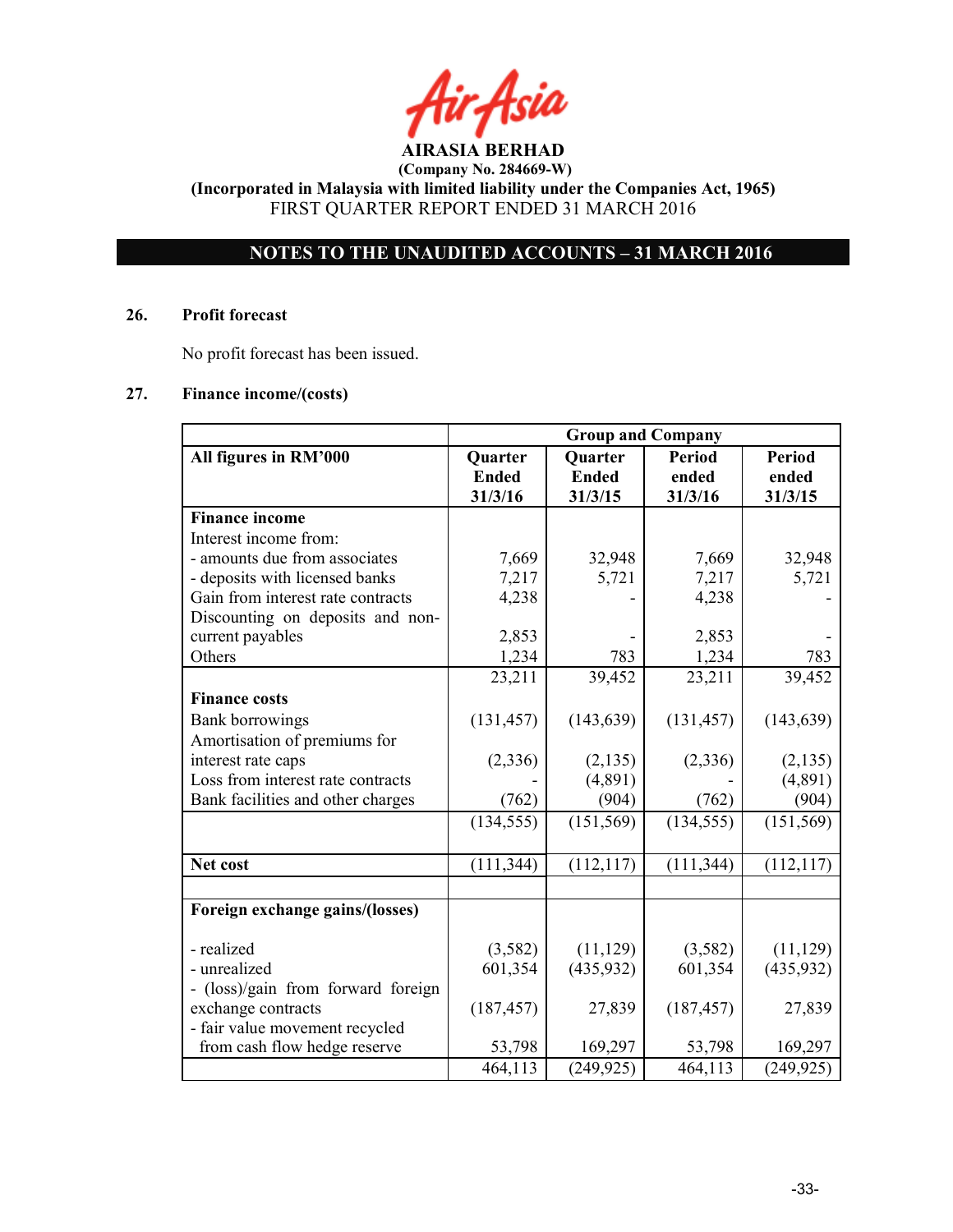### NOTES TO THE UNAUDITED ACCOUNTS – 31 MARCH 2016

### 28. Income tax expense

### Current taxation

The current taxation charge of RM3.5 million comprises tax payable on interest income.

### Deferred taxation

RM212.9 million deferred tax expenses arose in the current financial period. The deferred tax expense was directly attributable to the taxing of sales in advance on a receipt basis instead of on an accruals basis. This is in compliance with the changes in the Malaysian tax laws.

### 29. Unquoted investments and properties

On 3 February 2016, AirAsia Berhad entered into a Share Sale Agreement with Tune Money International Sdn. Bhd. for the acquisition of up to 2,072,000 ordinary shares of RM1.00 each shares representing 25.8% equity interest in the issued and paid up ordinary share capital of Think BIG Digital Sdn. Bhd. ("BIG") for a cash consideration of RM101.5 million. The sale was completed on 11 March 2016. Subsequent to this, the Company's equity stake in BIG has increased to 71.9% and the investment in BIG has been reclassified from an investment in associate to an investment in subsidiary.

### 30. Quoted investments and properties

There was no purchase or disposal of quoted securities for the quarter under review and financial period to date.

### 31. Status of corporate proposals announced

AirAsia Berhad obtained approval from its shareholders at the Extraordinary General Meeting held on 9 May 2016 for the issuance and allotment of 559,000,000 new ordinary shares of RM0.10 each in AirAsia Berhad to Tune Live Sdn. Bhd. at an issue price of RM1.84 per share subject to adjustments in accordance with the subscription agreement.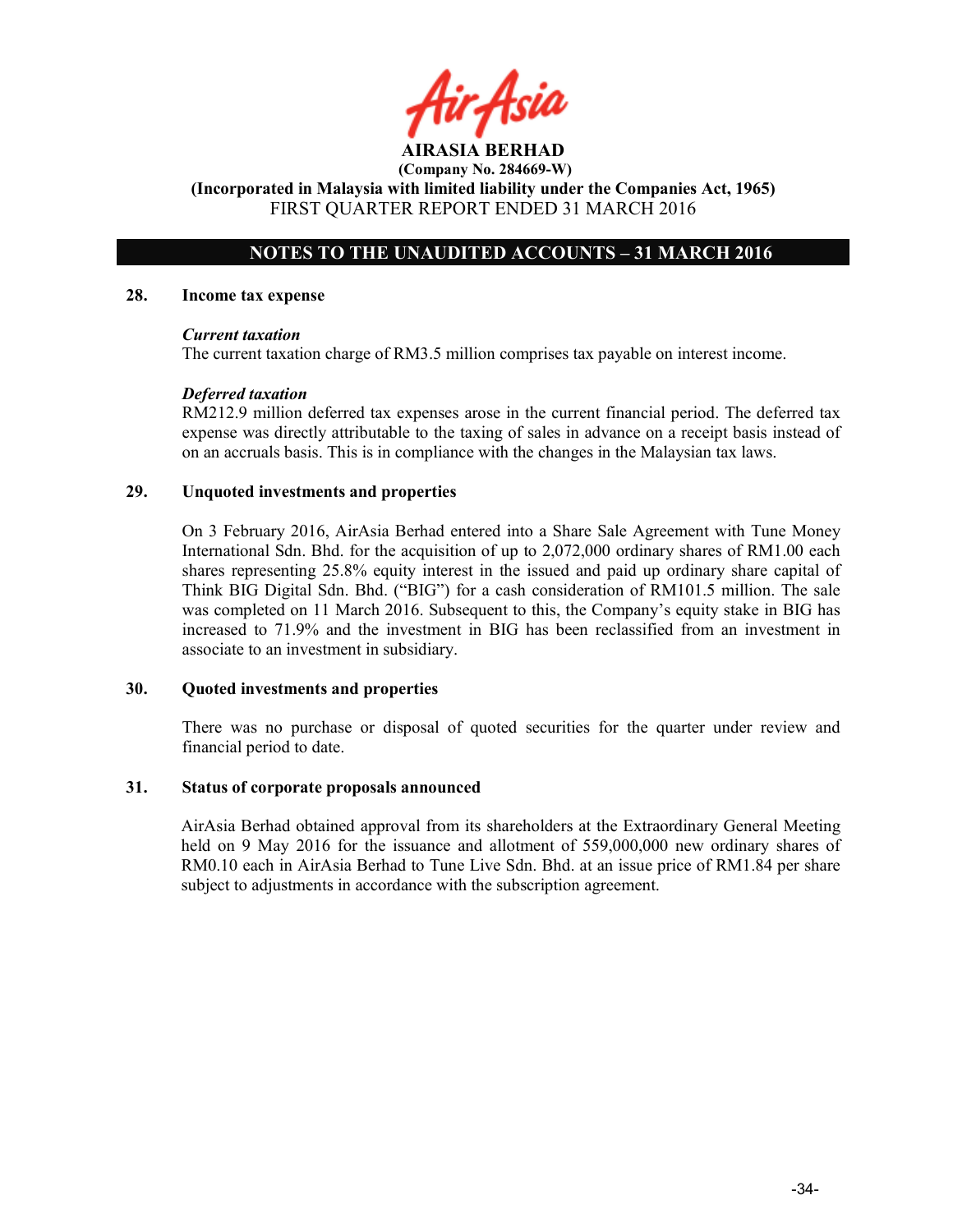AIRASIA BERHAD

### NOTES TO THE UNAUDITED ACCOUNTS – 31 MARCH 2016

### 32. Borrowings and debt securities

|                                                   | As at<br>31/3/2016<br><b>RM'000</b> | As at<br>31/12/2015<br><b>RM'000</b> |
|---------------------------------------------------|-------------------------------------|--------------------------------------|
| Current                                           | 1,799,312                           | 2,377,256                            |
| Non-current                                       | 9,114,397                           | 10,235,579                           |
| <b>Total Debt</b>                                 | 10,913,709                          | 12,612,835                           |
| The currency profile of borrowings is as follows: | As at<br>31/3/2016<br><b>RM'000</b> | As at<br>31/12/2015<br><b>RM'000</b> |
| Ringgit Malaysia                                  | 1,172,275                           | 1,494,381                            |
| <b>US Dollar</b>                                  | 9,387,846                           | 10,734,446                           |
| Euro                                              |                                     |                                      |
|                                                   | 150,158                             | 167,504                              |

The term loans, finance lease liabilities (Ijarah) and commodity murabahah finance are for the purchase of aircraft, spare engines and working capital purposes. The repayment terms of term loans and finance lease liabilities (Ijarah) and commodity murabahah finance are on a quarterly or semi-annually basis.

The maturity period of non-current borrowing is 14 years and below. The Company has substantially hedged its foreign exchange exposure through foreign exchange contracts as explained in Note 33 (i).

Total borrowings include secured liabilities of the Group of RM10.0 billion. These are secured by the following:

- (a) Assignment of rights under contract with Airbus over each aircraft;
- (b) Assignment of insurance of each aircraft; and
- (c) Assignment of airframe and engine warranties of each aircraft.

10,913,709 12,612,835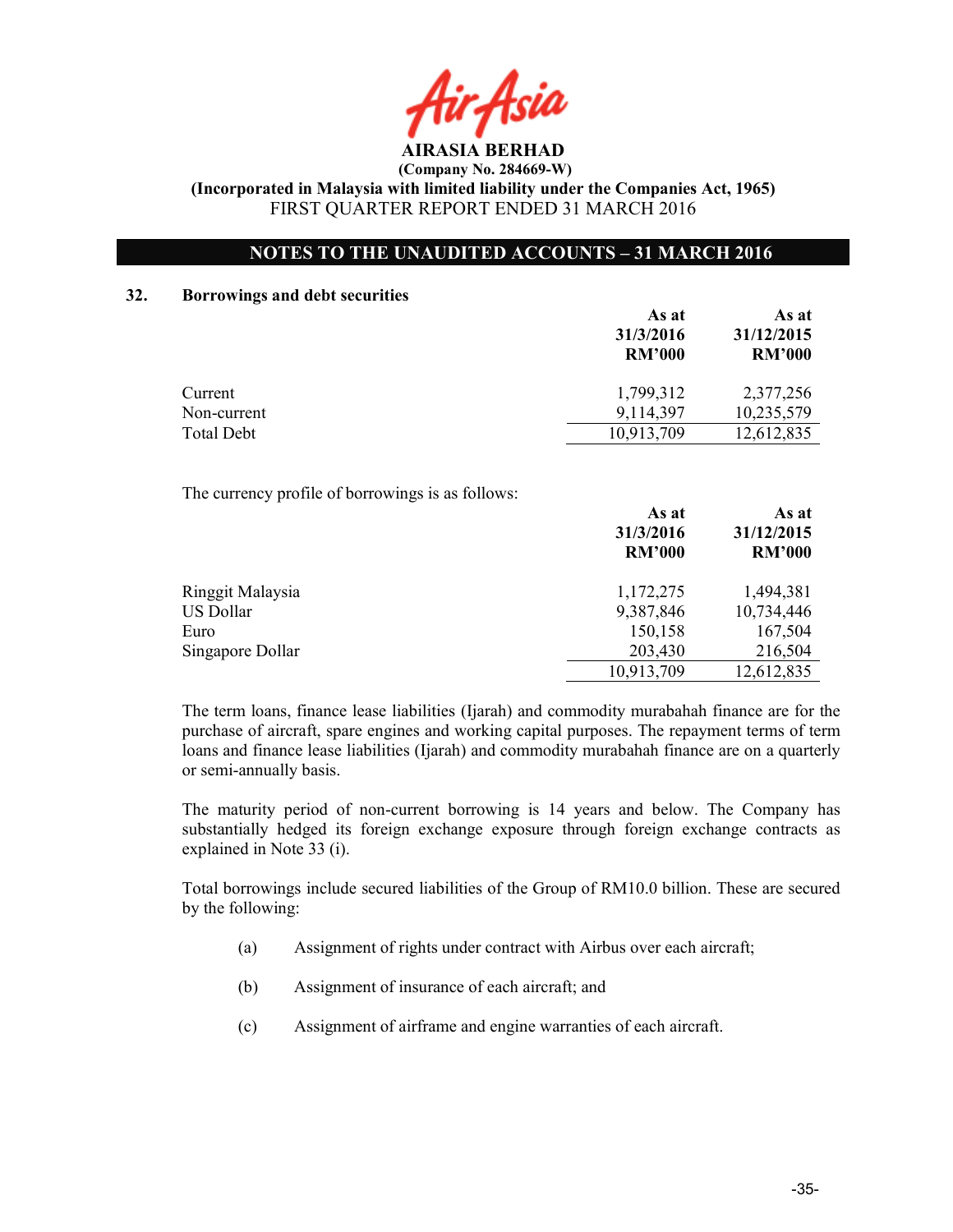

### NOTES TO THE UNAUDITED ACCOUNTS – 31 MARCH 2016

### 33. Derivative Financial Instruments:

The fair value of derivative financial instruments is determined in accordance with FRS139 "Financial Instruments: Recognition and Measurement"

(i) Forward Foreign Exchange Contracts

As at 31 March 2016, AirAsia Berhad has hedged approximately 61% of the US dollar liabilities of its aircraft (which are deployed to Malaysia) and engine loans into Malaysian Ringgit ("MYR"). The latest weighted average of USD/MYR forward exchange rate is 3.2364.

(ii) Interest Rate Hedging

As at 31 March 2016, the Group has entered interest rate hedging transactions to hedge against fluctuations in the US\$ Libor on its existing aircraft financing for aircraft delivering from 2005 to 2016.

(iii) Fuel Hedging

As at 31 March 2016, the Group has entered into Singapore Jet Kerosene fixed swaps, Brent options, Brent swaps, and Crack swaps which represents up to 75% of the Group's total budgeted fuel consumption for year 2016.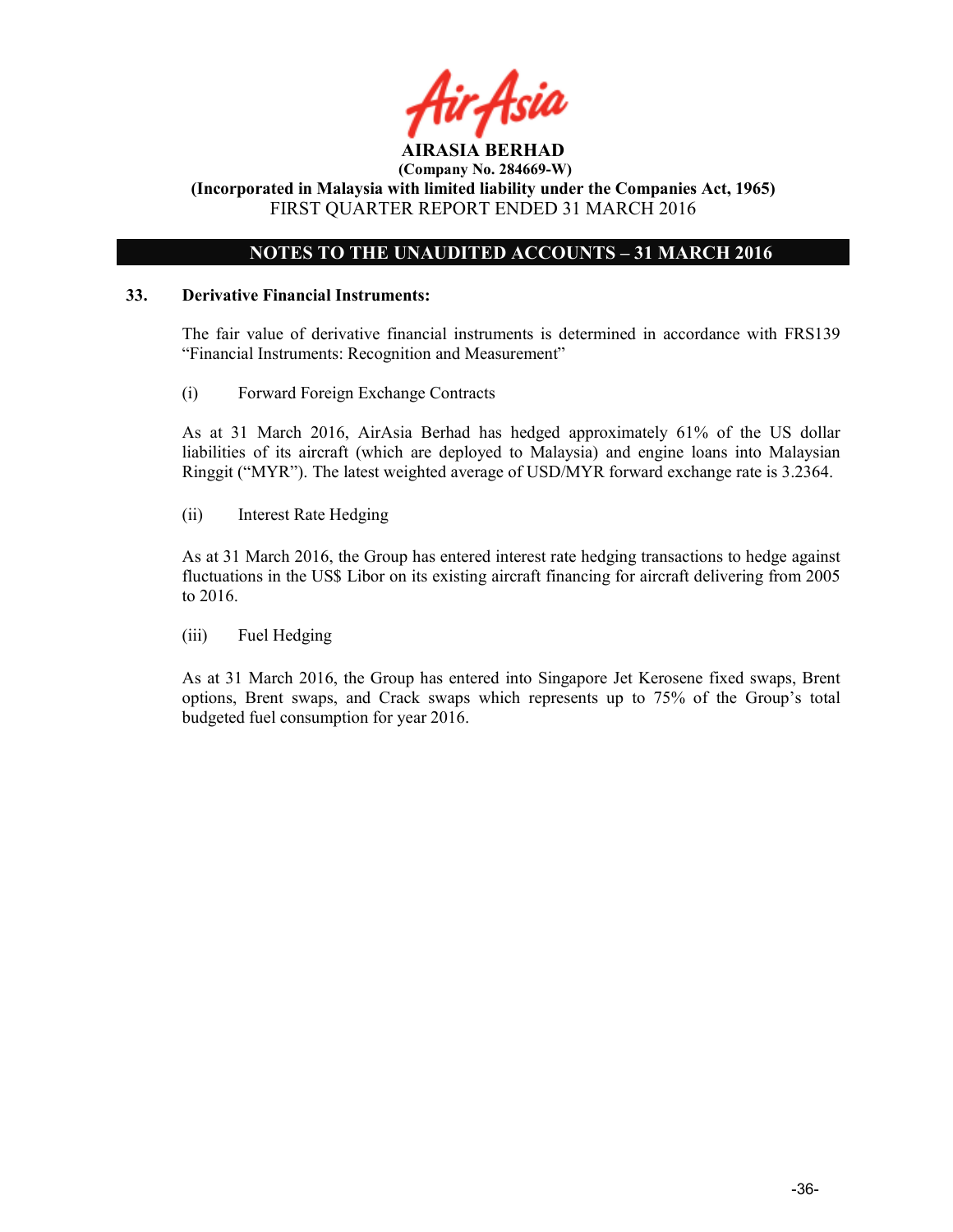### NOTES TO THE UNAUDITED ACCOUNTS – 31 MARCH 2016

### 33. Derivative financial instruments (continued)

| <b>Type of derivatives</b>       | <b>Notional Value</b><br>as at 31/03/2016 | <b>Fair Value</b><br>as at 31/03/2016<br>assets/(liabilities) |
|----------------------------------|-------------------------------------------|---------------------------------------------------------------|
| (i) Fuel contract                | Barrels (million)                         | RM (million)                                                  |
| - less than 1 year               | 4.87                                      | (97.00)                                                       |
| - 1 year to 3 years              |                                           |                                                               |
| <b>Total</b>                     | 4.87                                      | (97.00)                                                       |
|                                  | RM (million)                              | RM (million)                                                  |
| (ii) Interest rate contracts     |                                           |                                                               |
| - less than 1 year               | 3.45                                      | (0.07)                                                        |
| - 1 year to 3 years              | 361.19                                    | (28.99)                                                       |
| - more than 3 years              | 3,225.16                                  | (251.69)                                                      |
| <b>Total</b>                     | 3,589.80                                  | (280.75)                                                      |
| (iii) Foreign currency contracts | RM (million)                              | RM (million)                                                  |
| - less than 1 year               | 180.28                                    | (3.73)                                                        |
| - 1 year to 3 years              | 846.18                                    | 147.79                                                        |
| - more than 3 years              | 2,374.88                                  | 479.41                                                        |
| <b>Total</b>                     | 3,401.34                                  | 623.47                                                        |

The related accounting policies, cash requirements of the derivatives, risks associated with the derivatives and policies to mitigate those risks are unchanged since the last financial year.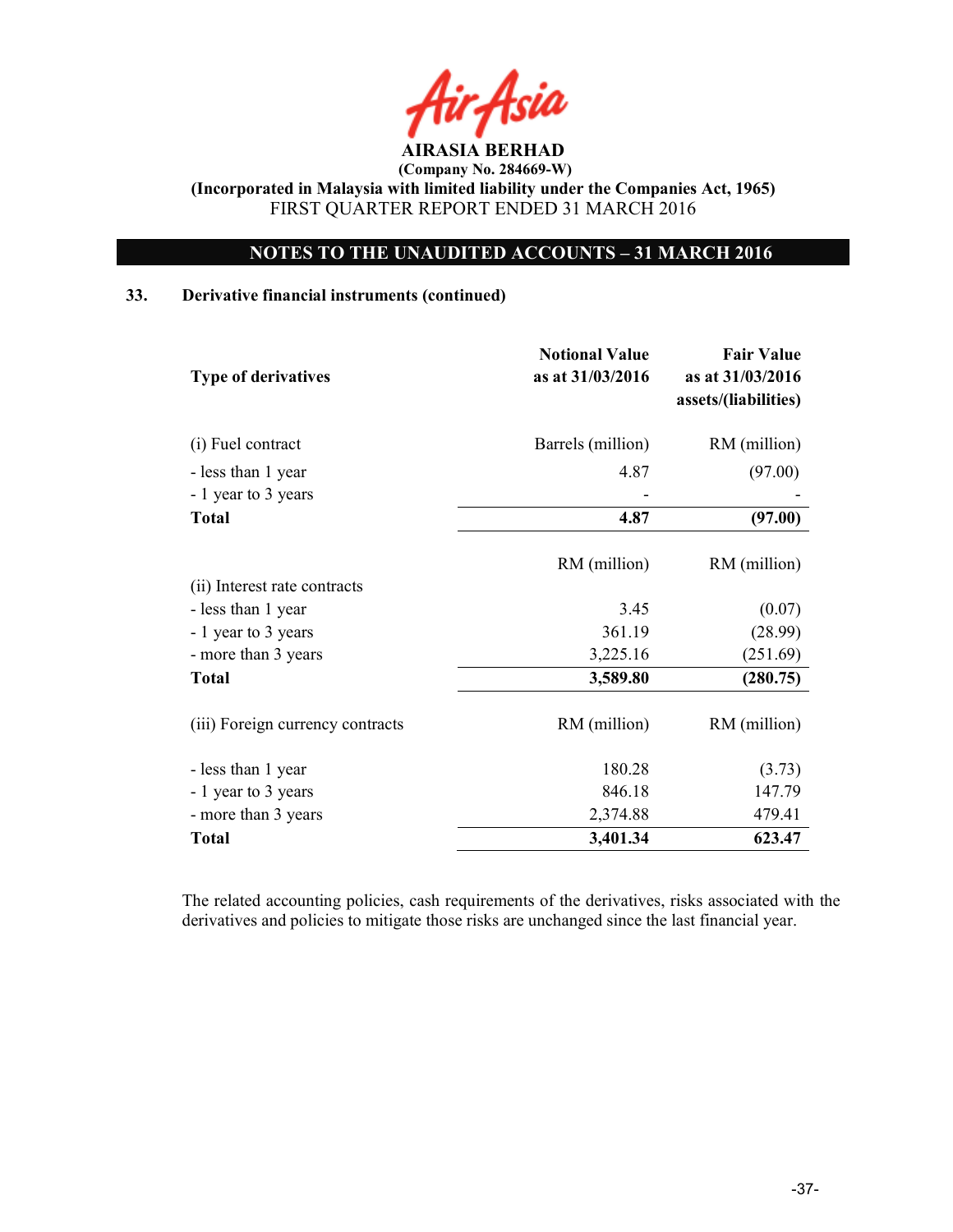### NOTES TO THE UNAUDITED ACCOUNTS – 31 MARCH 2016

### 34. Fair value estimation

The carrying amounts of cash and cash equivalents, trade and other current assets, and trade and other liabilities approximate their respective fair values due to the relatively short-term maturity of these financial instruments. The table below analyses financial instruments carried at fair value, by valuation method.The different levels have been defined as follows:

- Quoted prices (unadjusted) in active markets for identical assets or liabilities (Level1).
- Inputs other than quoted prices included within level 1 that are observable for the asset or liability, either directly (that is, as prices) or indirectly (that is, derived from prices) (Level 2).
- Inputs for the asset or liability that are not based on observable market data (that is, Unobservable inputs) (Level 3).

The following tables presents the Group's assets and liabilities that are measured at fair value at 31 March 2016 and 31 December 2015:

|                                                       | Level 1<br><b>RM'mil</b> | Level <sub>2</sub><br><b>RM'mil</b> | Level 3<br><b>RM'mil</b> | Total<br><b>RM'mil</b> |
|-------------------------------------------------------|--------------------------|-------------------------------------|--------------------------|------------------------|
| 31 March 2016                                         |                          |                                     |                          |                        |
| <b>Assets</b>                                         |                          |                                     |                          |                        |
| Financial assets at fair value through profit or loss |                          |                                     |                          |                        |
| - Trading derivatives                                 |                          | 41                                  |                          | 41                     |
| Derivatives used for hedging                          |                          | 689                                 |                          | 689                    |
| Available-for-sale financial assets                   |                          |                                     |                          |                        |
| - Equity securities                                   | 304                      |                                     |                          | 304                    |
| <b>Total Assets</b>                                   | 304                      | 730                                 |                          | 1,034                  |
| <b>Liabilities</b>                                    |                          |                                     |                          |                        |
| Financial assets at fair value through profit or loss |                          |                                     |                          |                        |
| - Trading derivatives                                 |                          | 95                                  |                          | 95                     |
| Derivatives used for hedging                          |                          | 584                                 |                          | 584                    |
| <b>Total Liabilities</b>                              | $\blacksquare$           | 679                                 | ÷                        | 679                    |
| 31 December 2015                                      |                          |                                     |                          |                        |
| <b>Assets</b>                                         |                          |                                     |                          |                        |
| Financial assets at fair value through profit or loss |                          |                                     |                          |                        |
| - Trading derivatives                                 |                          | 229                                 |                          | 229                    |
| Derivatives used for hedging                          |                          | 1,136                               |                          | 1,136                  |
| Available-for-sale financial assets                   |                          |                                     |                          |                        |
| - Equity securities                                   | 235                      |                                     |                          | 235                    |
| <b>Total Assets</b>                                   | 235                      | 1,365                               |                          | 1,600                  |
| <b>Liabilities</b>                                    |                          |                                     |                          |                        |
| Financial assets at fair value through profit or loss |                          |                                     |                          |                        |
| - Trading derivatives                                 |                          | 108                                 |                          | 108                    |
| Derivatives used for hedging                          | ٠                        | 712                                 |                          | 712                    |
| <b>Total Liabilities</b>                              |                          | 820                                 |                          | 820                    |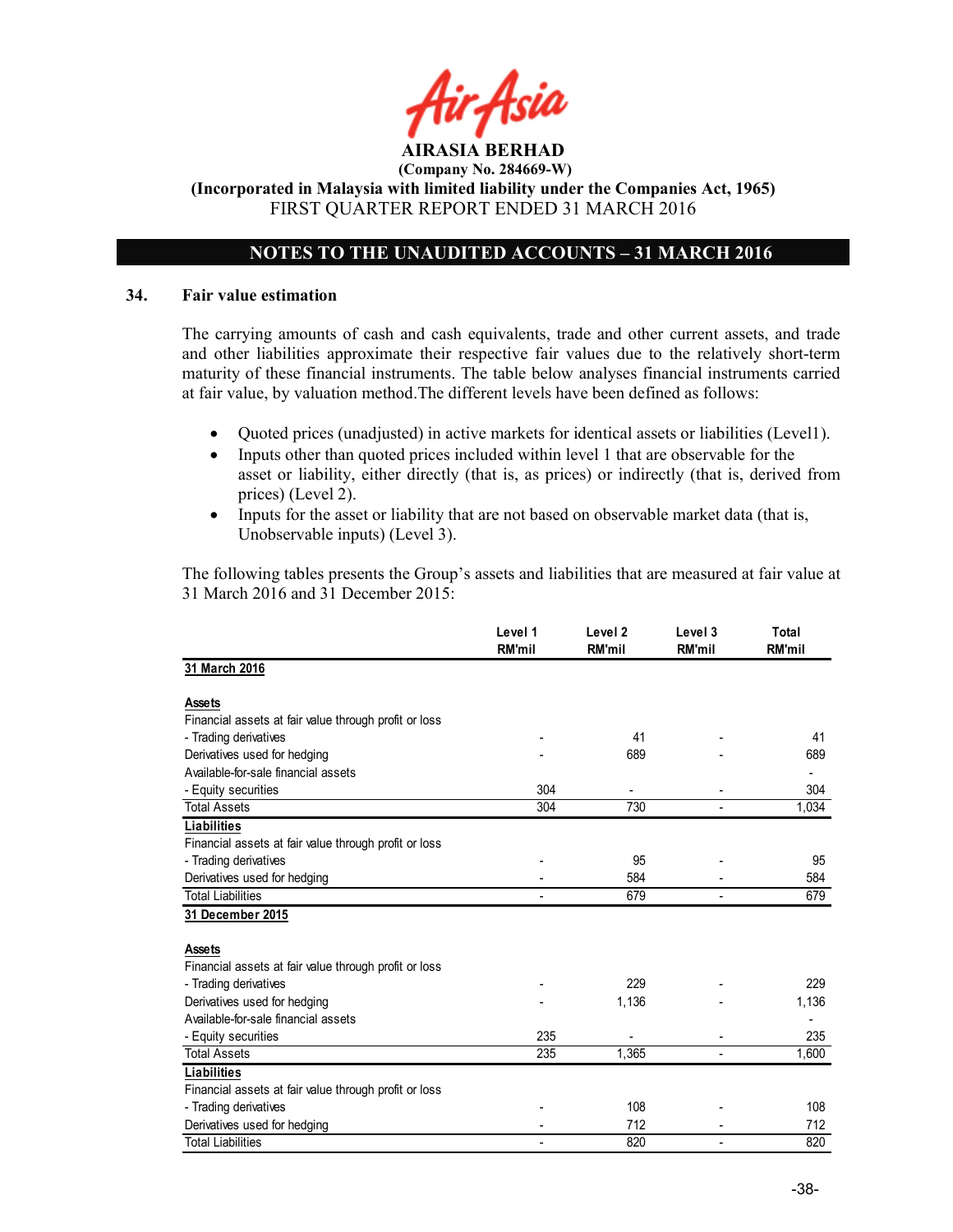

### NOTES TO THE UNAUDITED ACCOUNTS – 31 MARCH 2016

### 34. Fair value estimation (continued)

Financial instruments are classified as Level 1 if their value is observable in an active market. Such instruments are valued by reference to unadjusted quoted prices for identical assets or liabilities in active markets where the quoted prices is readily available, and the price represents actual and regularly occurring market transactions. An active market is one in which transactions occur with sufficient volume and frequency to provide pricing information on an on-going basis. These would include actively traded listed equities and actively exchangetraded derivatives.

Where fair value is determined using unquoted market prices in less active markets or quoted prices for similar assets and liabilities, such instruments are generally classified as Level 2. In cases where quoted prices are generally not available, the Group then determines fair value based upon valuation techniques that use as inputs, market parameters including but not limited to yield curves, volatilities and foreign exchange rates. The majority of valuation techniques employ only observable market data and so reliability of the fair value measurement is high. These would include certain bonds, government bonds, corporate debt securities, repurchase and reverse purchase agreements, loans, credit derivatives, certain issued notes and the Group's over the counter ("OTC") derivatives.

Financial instruments are classified as Level 3 if their valuation incorporates significant inputs that are not based on observable market data (unobservable inputs). Such inputs are generally determined based on observable inputs of a similar nature, historical observations on the level of the input or other analytical techniques. This category includes private equity investments, certain OTC derivatives (requiring complex and unobservable inputs such as correlations and long dated volatilities) and certain bonds.

### 35. Material litigation

As at 26 May 2016, there was no material litigation against the Group.

### 36. Proposed dividend

The Directors recommend a first and final single-tier dividend in respect of the financial year ended 31 December 2015 of 4 sen per share on 2,782,974,080 ordinary share of RM0.10 each, which is subject to the approval of the shareholders at the forthcoming Annual General Meeting of the Company.